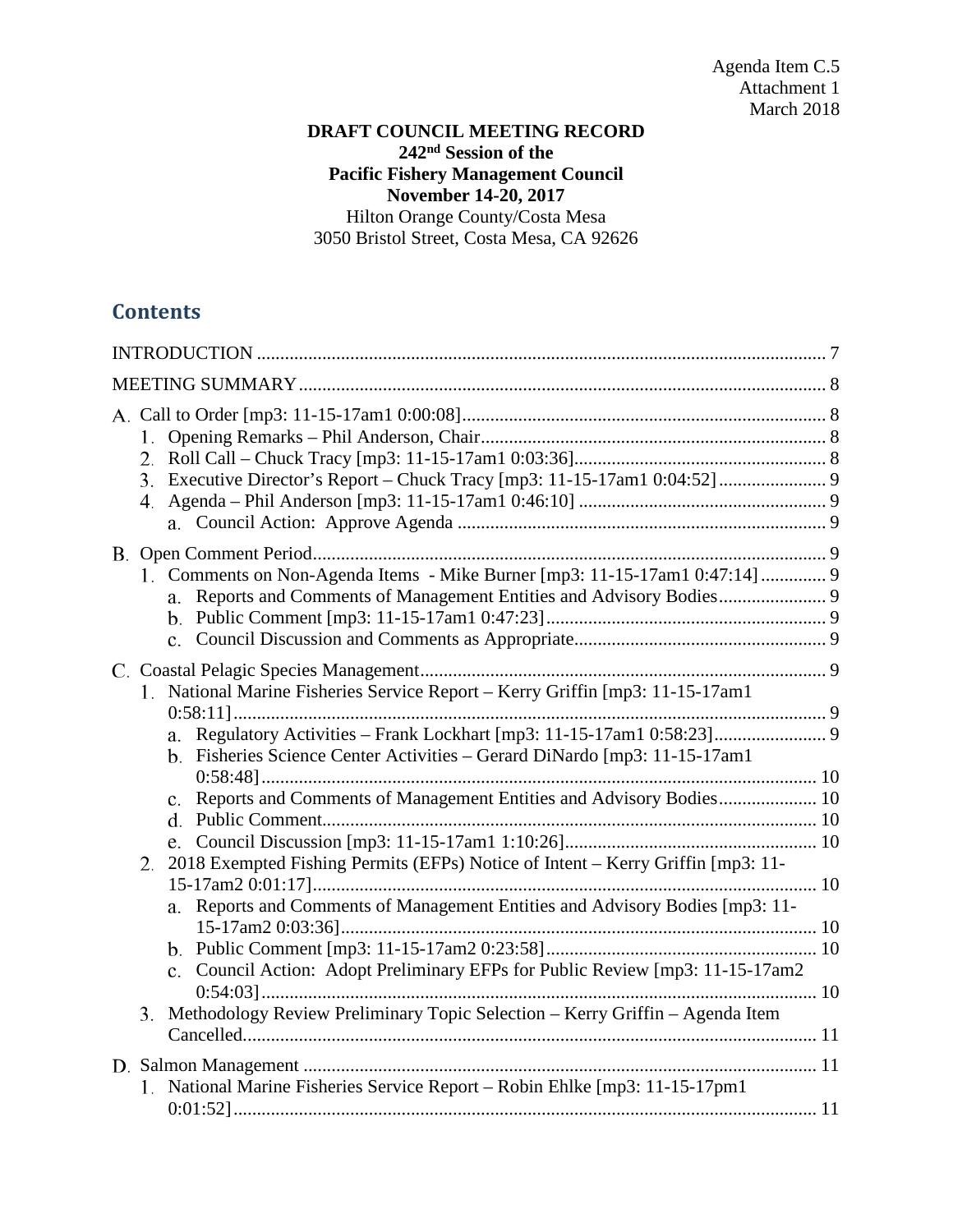|    |    | c. Reports and Comments of Management Entities and Advisory Bodies 11              |  |
|----|----|------------------------------------------------------------------------------------|--|
|    |    |                                                                                    |  |
|    | e. |                                                                                    |  |
| 2. |    | Methodology Review - Final Approval - Robin Ehlke [mp3: 11-15-17pm1 0:5:44]  11    |  |
|    |    | a. Reports and Comments of Management Entities and Advisory Bodies [mp3: 11-       |  |
|    |    |                                                                                    |  |
|    |    |                                                                                    |  |
|    |    | c. Council Action: Adopt Final Methodology Changes for 2018 and Beyond [mp3:       |  |
| 3. |    | Sacramento River Winter Chinook Control Rule, Final Recommendations - Robin        |  |
|    |    |                                                                                    |  |
|    |    | a. Reports and Comments of Management Entities and Advisory Bodies [mp3: 11-       |  |
|    |    |                                                                                    |  |
|    |    |                                                                                    |  |
|    |    | c. Council Action: Final Recommendations to National Marine Fisheries Service      |  |
|    |    | on Control Rules for SRWC Endangered Species Act Consultation [mp3: 11-15-         |  |
|    |    |                                                                                    |  |
|    |    | 4. 2018 Preseason Management Schedule – Robin Ehlke [mp3: 11-15-17pm1 0:58:09]  12 |  |
|    |    | a. Reports and Comments of Management Entities and Advisory Bodies [mp3: 11-       |  |
|    |    |                                                                                    |  |
|    |    |                                                                                    |  |
|    |    | c. Council Action: Adopt 2018 Preseason Management Schedule [mp3: 11-15-           |  |
|    |    |                                                                                    |  |
|    |    |                                                                                    |  |
|    |    | 1. Final Annual Regulations and 2A Catch Sharing Plan Changes - Robin Ehlke [mp3:  |  |
|    |    |                                                                                    |  |
|    |    | a. Reports and Comments of Management Entities and Advisory Bodies [mp3: 11-       |  |
|    |    |                                                                                    |  |
|    |    |                                                                                    |  |
|    |    | c. Council Action: Adopt Final Changes for the Pacific Halibut Catch Sharing Plan  |  |
|    |    | and Annual Fishing Regulations and Provide Guidance on Further                     |  |
|    |    | Considerations to Address Derby Fisheries [mp3: 11-16-17am1 1:05:42]  14           |  |
|    |    |                                                                                    |  |
|    |    | 1. National Marine Fisheries Service Report - Brett Wiedoff [mp3: 11-16-17am2]     |  |
|    |    |                                                                                    |  |
|    |    |                                                                                    |  |
|    |    |                                                                                    |  |
|    |    | b. Fisheries Science Center Activities – Michelle McClure [mp3: 11-16-17am2]       |  |
|    |    | c. Reports and Comments of Management Entities and Advisory Bodies [mp3: 11-       |  |
|    |    |                                                                                    |  |
|    |    |                                                                                    |  |
|    |    |                                                                                    |  |
|    | e. | Council Discussion [mp3: 11-16-17am2 0:43:08 and [mp3: 11-16-17am3]                |  |
|    |    |                                                                                    |  |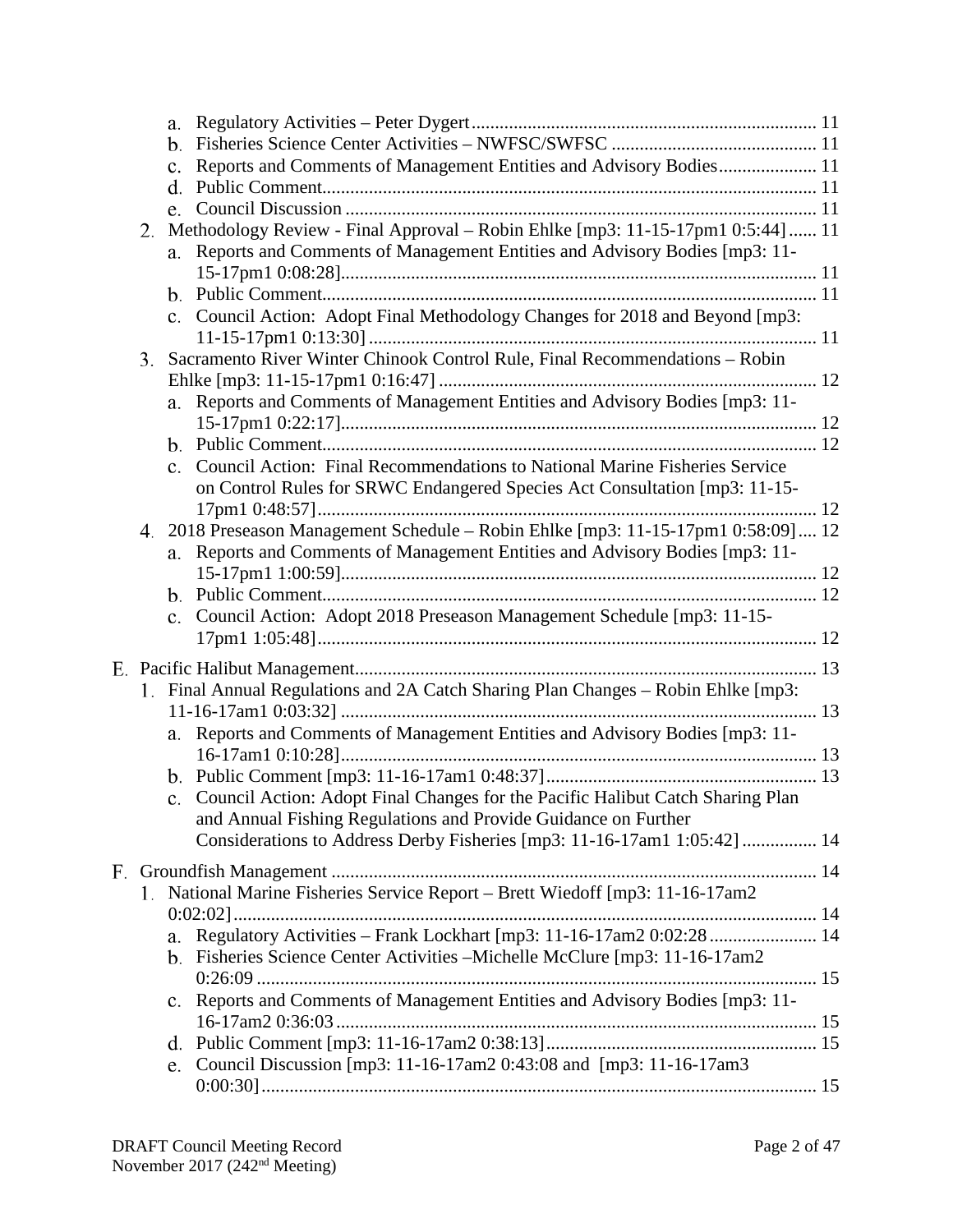| 2. | Trawl Catch Share Review – Final Report Adoption and Preliminary Range of                   |    |
|----|---------------------------------------------------------------------------------------------|----|
|    | Alternatives for Follow-on Actions - Jim Seger [mp3: 11-16-17am3 0:11:58] 15                |    |
|    | Reports and Comments of Management Entities and Advisory Bodies [mp3: 11-<br>a.             |    |
|    |                                                                                             |    |
|    | b. Public Comment [mp3: 11-16-17pm1 0:33:22] and [mp3: 11-16-17pm2 0:00:11]  16             |    |
|    | Council Action: Adopt Final Trawl Catch Share Review Report and a<br>c.                     |    |
|    | Preliminary Range of Alternatives for Follow-On Actions [mp3: 11-16-17pm2                   |    |
|    |                                                                                             |    |
|    | 3. Essential Fish Habitat – Rockfish Conservation Area Amendment, Informational             |    |
|    |                                                                                             |    |
|    | a. Reports and Comments of Management Entities and Advisory Bodies [mp3: 11-                |    |
|    |                                                                                             |    |
|    |                                                                                             |    |
|    |                                                                                             |    |
| 4. | Final Stock Assessments and Rebuilding Analysis - John DeVore [mp3: 11-17-                  |    |
|    |                                                                                             |    |
|    | Reports and Comments of Management Entities and Advisory Bodies [mp3: 11-<br>a.             |    |
|    |                                                                                             |    |
|    |                                                                                             |    |
|    | Council Action: Adopt Final Stock Assessments and Rebuilding Analyses for<br>$\mathbf{c}$ . |    |
|    | Use in the 2019-2020 Management Cycle and Beyond [mp3: 11-17-17am2]                         |    |
|    |                                                                                             |    |
| 5. | Mid-Biennium Harvest Specifications Adjustments - Final Action - John DeVore                |    |
|    |                                                                                             |    |
|    | a. Reports and Comments of Management Entities and Advisory Bodies [mp3: 11-                |    |
|    |                                                                                             |    |
|    |                                                                                             |    |
|    | Council Action: Adopt Final Policy Alternative for Mid-Biennium Harvest<br>c.               |    |
|    |                                                                                             |    |
| 6. | Biennial Harvest Specifications for 2019-2020 - John DeVore/Kelly Ames [mp3:                |    |
|    |                                                                                             | 20 |
|    | a. Reports and Comments of Management Entities and Advisory Bodies [mp3: 11-                |    |
|    |                                                                                             |    |
|    |                                                                                             |    |
|    | Council Action: Adopt Final 2019-2020 Overfishing Limits, Final<br>$\mathbf{c}$ .           |    |
|    | P*/Acceptable Biological Catches, Preliminary Preferred Annual Catch Limits                 |    |
|    | for Stock and Stock Complexes, and Consider Associated Issues other than                    |    |
|    | Management Measures [mp3: 11-17-17pm1 0:51:56] and [mp3: 11-17-17pm2                        |    |
|    |                                                                                             |    |
| 7. | Endangered Species Act Consultations on Salmon and Seabirds - Kit Dahl [mp3: 11-            |    |
|    |                                                                                             |    |
|    | a. United States Fish and Wildlife Service Report - Laura Todd [mp3: 11-18-                 |    |
|    |                                                                                             | 22 |
|    | b. Reports and Comments of Management Entities and Advisory Bodies [mp3: 11-                |    |
|    |                                                                                             |    |
|    | c.                                                                                          |    |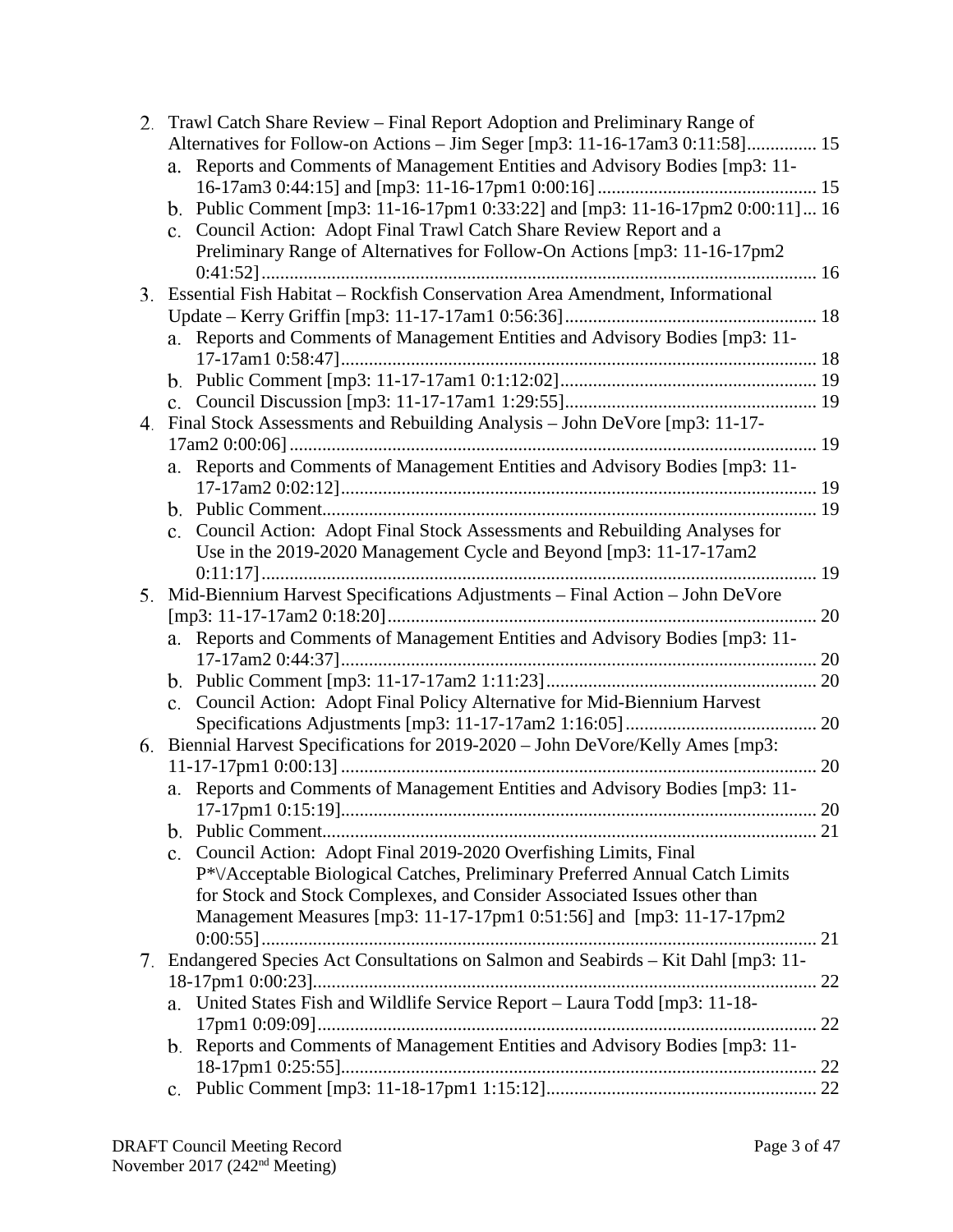|             | d. Council Action: Provide Recommendations to National Marine Fisheries Service     |    |
|-------------|-------------------------------------------------------------------------------------|----|
|             | on Mitigation Measures and a Process for Implementation of Biological Opinions      |    |
|             |                                                                                     |    |
|             | 8. Preliminary Exempted Fishing Permit (EFP) Approval for 2019-2020 - Kelly Ames    |    |
|             |                                                                                     | 22 |
|             | a. Reports and Comments of Management Entities and Advisory Bodies [mp3: 11-        |    |
|             |                                                                                     | 23 |
|             |                                                                                     |    |
|             | c. Council Action: Adopt Preliminary EFPs for Public Review [mp3: 11-18-17pm2       |    |
|             |                                                                                     | 23 |
|             | 9. Biennial Management Measures for 2019-2020 -Kelly Ames/ John DeVore [mp3:        |    |
|             |                                                                                     |    |
| a.          | Reports and Comments of Management Entities and Advisory Bodies [mp3: 11-           |    |
|             |                                                                                     |    |
|             |                                                                                     |    |
|             | c. Council Action: Adopt Any Remaining 2019-2020 Harvest Specifications,            |    |
|             | Preliminary Two-Year Allocation, and Management Measures for Detailed               |    |
|             | Analysis [mp3: 11-19-17am2 0:47:10] and [mp3: 11-19-17pm1 0:00:20]  25              |    |
|             | 10. Off-Year Science and Stock Assessment Methodology Review – Final Topic          |    |
|             |                                                                                     | 28 |
| a.          | Reports and Comments of Management Entities and Advisory Bodies [mp3: 11-           |    |
|             |                                                                                     |    |
|             |                                                                                     |    |
|             | c. Council Action: Adopt a Plan for Improvements in Groundfish Management           |    |
|             | Science and Identify Priority Stock Assessment Methodology Review Topics for        | 29 |
|             | 11. Electronic Monitoring – Final Pacific Halibut Discard Mortality Rates, Discard  |    |
|             | Species Lists, and Third-Party Review - Brett Wiedoff [mp3: 11-19-17pm2 0:00:50] 29 |    |
| a.          | Reports and Comments of Management Entities and Advisory Bodies [mp3: 11-           |    |
|             |                                                                                     |    |
|             |                                                                                     |    |
| $c_{\cdot}$ | Council Action: Adopt Final Pacific Halibut Discard Mortality Rates, Discard        |    |
|             | Species Lists, and a Third-Party Review Policy for Groundfish Trawl Electronic      |    |
|             |                                                                                     |    |
|             |                                                                                     |    |
| а.          | Reports and Comments of Management Entities and Advisory Bodies [mp3: 11-           |    |
|             |                                                                                     |    |
|             |                                                                                     |    |
| $c_{\cdot}$ | Council Action: Council Recommendations for Future Cost Recovery Reports            |    |
|             |                                                                                     |    |
|             | 13. Final Action on Inseason Adjustments for 2017 and 2018 - Kelly Ames [mp3: 11-   |    |
|             |                                                                                     |    |
| a.          | Reports and Comments of Management Entities and Advisory Bodies [mp3: 11-           |    |
|             |                                                                                     |    |
|             |                                                                                     |    |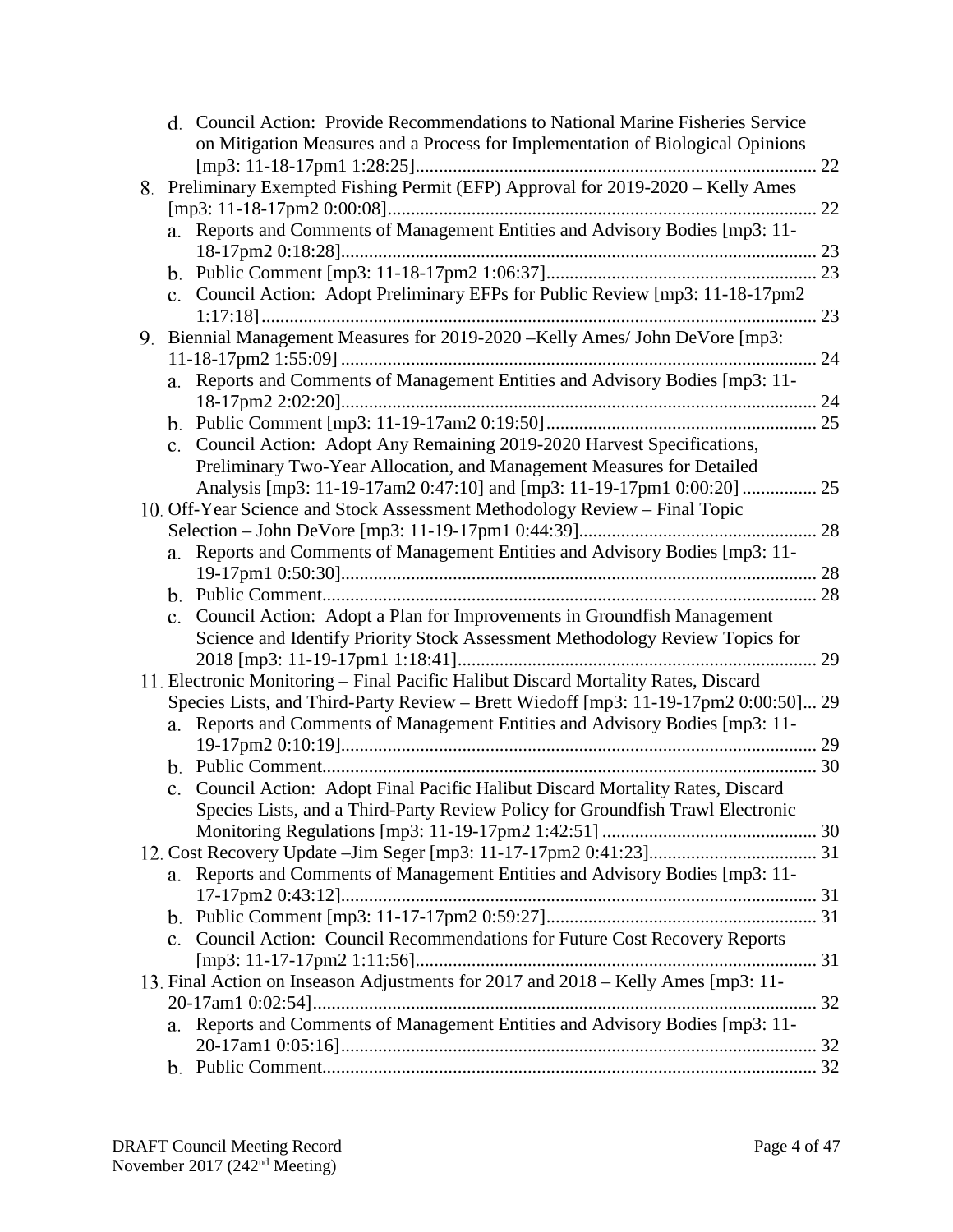|    | c. Council Action: Adopt Pacific Whiting Yield Set-Asides for 2018 and Final<br>Inseason Adjustments for 2017 and 2018 as Necessary, to Achieve, but Not<br>Exceed, Annual Catch Limits and Other Management Objectives [mp3: 11-20- |  |
|----|--------------------------------------------------------------------------------------------------------------------------------------------------------------------------------------------------------------------------------------|--|
|    |                                                                                                                                                                                                                                      |  |
|    |                                                                                                                                                                                                                                      |  |
|    | a. Report of the Legislative Committee - Dave Hanson [mp3: 11-17-17am1                                                                                                                                                               |  |
|    |                                                                                                                                                                                                                                      |  |
|    | b. Reports and Comments of Management Entities and Advisory Bodies [mp3: 11-                                                                                                                                                         |  |
|    |                                                                                                                                                                                                                                      |  |
|    | c.                                                                                                                                                                                                                                   |  |
|    | d. Council Action: Consider Legislative Committee Report and Recommendations                                                                                                                                                         |  |
|    |                                                                                                                                                                                                                                      |  |
|    |                                                                                                                                                                                                                                      |  |
|    | a. Report of the Budget Committee - Dorothy Lowman [mp3: 11-20-17am1                                                                                                                                                                 |  |
|    |                                                                                                                                                                                                                                      |  |
|    | b. Reports and Comments of Management Entities and Advisory Bodies 35                                                                                                                                                                |  |
|    |                                                                                                                                                                                                                                      |  |
|    | d. Council Action: Consider Budget Committee Report and Recommendations                                                                                                                                                              |  |
|    | 3. Approval of Council Meeting Record - Phil Anderson [mp3: 11-20-17am1 1:28:39] 35                                                                                                                                                  |  |
|    |                                                                                                                                                                                                                                      |  |
| 4. | Membership Appointments and Council Operating Procedure - Mike Burner [mp3:                                                                                                                                                          |  |
|    |                                                                                                                                                                                                                                      |  |
|    | a. Reports and Comments of Management Entities and Advisory Bodies 35                                                                                                                                                                |  |
|    |                                                                                                                                                                                                                                      |  |
|    | c. Council Action: Consider Appointments to Council Committees and Advisory                                                                                                                                                          |  |
|    | Bodies; Adopt Changes to Council Operating Procedures [mp3: 11-20-17am1                                                                                                                                                              |  |
|    | $1:34:48]$                                                                                                                                                                                                                           |  |
|    | 5. Future Council Meeting Agenda and Workload Planning - Chuck Tracy [mp3: 11-                                                                                                                                                       |  |
|    |                                                                                                                                                                                                                                      |  |
|    | a. Reports and Comments of Management Entities and Advisory Bodies [mp3: 11-                                                                                                                                                         |  |
|    |                                                                                                                                                                                                                                      |  |
|    | b.                                                                                                                                                                                                                                   |  |
|    | Council Action: Discussion and Guidance on Future Meeting Agenda and<br>$\mathbf{c}$ .                                                                                                                                               |  |
|    |                                                                                                                                                                                                                                      |  |
|    |                                                                                                                                                                                                                                      |  |
|    | 1. National Marine Fisheries Service Report - Kit Dahl [mp3: 11-18-17am1 0:02:20]  37                                                                                                                                                |  |
|    | a.                                                                                                                                                                                                                                   |  |
|    | b.                                                                                                                                                                                                                                   |  |
|    | c. Reports and Comments of Management Entities and Advisory Bodies [mp3: 11-                                                                                                                                                         |  |
|    |                                                                                                                                                                                                                                      |  |
|    | d.<br>e.                                                                                                                                                                                                                             |  |
| 2. | Recommendations for International Management Activities - Kit Dahl [mp3: 11-18-                                                                                                                                                      |  |
|    |                                                                                                                                                                                                                                      |  |
|    |                                                                                                                                                                                                                                      |  |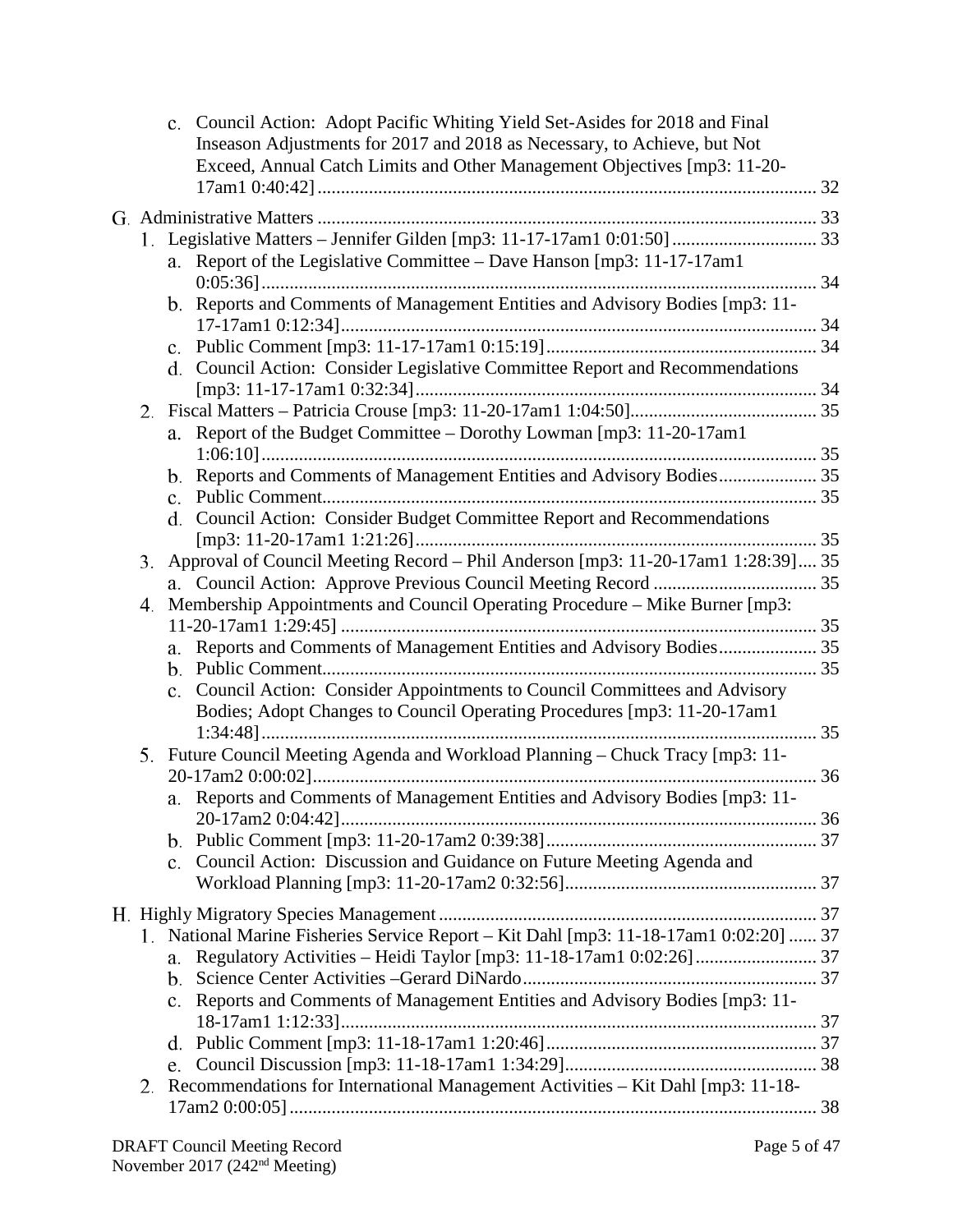|    |    | a.             | Outcomes of the Third North Pacific Albacore Management Strategy Evaluation                                                                                  |  |
|----|----|----------------|--------------------------------------------------------------------------------------------------------------------------------------------------------------|--|
|    |    |                | b. Report on the Western Central Pacific Fisheries Commission Permanent                                                                                      |  |
|    |    |                |                                                                                                                                                              |  |
|    |    | $\mathbf{c}$ . | Reports and Comments of Management Entities and Advisory Bodies [mp3: 11-                                                                                    |  |
|    |    |                |                                                                                                                                                              |  |
|    |    |                |                                                                                                                                                              |  |
|    |    |                | e. Council Action: Consider Reports on International Activities and Provide                                                                                  |  |
|    |    |                |                                                                                                                                                              |  |
|    | 3. |                | Proposed Deep-Set Buoy Gear Exempted Fishing Permits – Kit Dahl [mp3: 11-18-                                                                                 |  |
|    |    |                |                                                                                                                                                              |  |
|    |    |                | a. Reports and Comments of Management Entities and Advisory Bodies [mp3: 11-                                                                                 |  |
|    |    |                |                                                                                                                                                              |  |
|    |    | $\mathbf{c}$ . | Council Action: Provide Recommendations to National Marine Fisheries Service<br>on Exempted Fishing Permit Applications to Test Deep-Set Buoy Gear [mp3: 11- |  |
| I. |    |                |                                                                                                                                                              |  |
|    | 1. |                | Tri-State Enforcement Report - Jim Seger [mp3: 11-15-17pm2 0:00:10] 40<br>a. Tri-State Enforcement Representatives Report - Dan Chadwick, Robert             |  |
|    |    |                |                                                                                                                                                              |  |
|    |    | b.             | Reports and Comments of Management Entities and Advisory Bodies 40                                                                                           |  |
|    |    | c.             |                                                                                                                                                              |  |
|    |    |                | d. Council Action: Consider Report from the Tri-State Enforcement                                                                                            |  |
|    |    |                |                                                                                                                                                              |  |
|    |    |                |                                                                                                                                                              |  |
|    |    |                |                                                                                                                                                              |  |
|    |    |                |                                                                                                                                                              |  |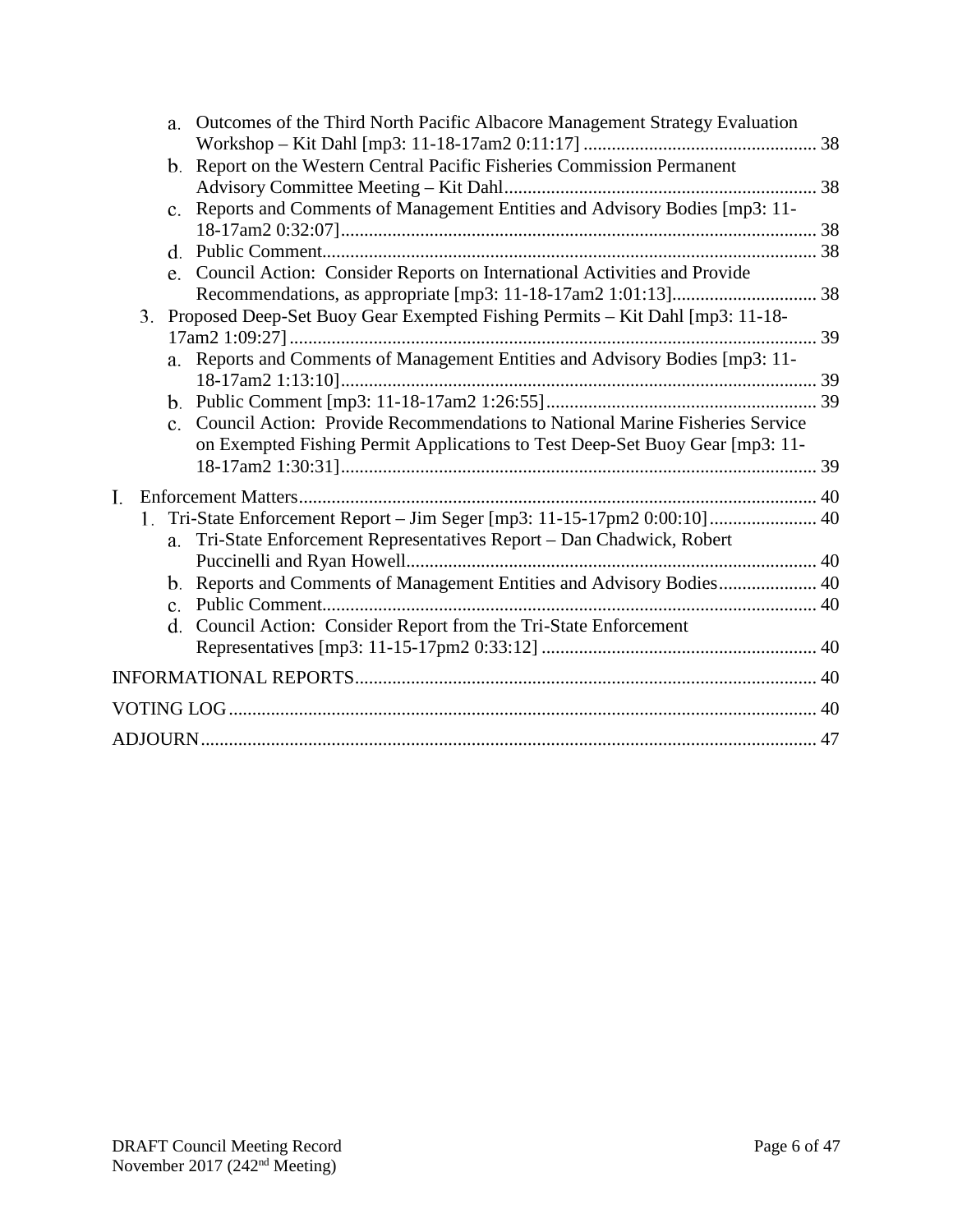## <span id="page-6-0"></span>**INTRODUCTION**

This document contains or identifies the various elements, documents, and sources comprising the complete and official record of Council meeting discussions and actions. In addition to the Meeting Summary, which follows this introductory section (see #7 below), it includes information or references that serve as the functional detailed minutes for this Council meeting as required by §302(i)(2)(E) of the Magnuson-Stevens Act. The full record is maintained at the Council office, is available on the Council website [\(http://www.pcouncil.org/\)](http://www.pcouncil.org/) or upon request from the Council office, and consists of the following:

- 1. **Meeting Notice and Proposed Agenda** These documents are available on the Council Website prior to and following each meeting at<http://www.pcouncil.org/>.
- 2. **Attendance Records** These documents are available for the Council meeting and each advisory body meeting by request from the Council office.
- 3. **All Documents, Reports, and Presentations for Council Consideration** These items include (1) all documents produced or received for the meeting briefing book, validated by a label assigned by the Council Secretariat and distributed to Council Members; (2) written public comments received at the Council meeting in accordance with agenda labeling requirements; and (3) electronic material or handout materials used in presentations to Council Members during the open session. They are available from links in the Meeting Summary of this document or at [http://www.pcouncil.org/council-operations/council-meetings/past](http://www.pcouncil.org/council-operations/council-meetings/past-meetings/)[meetings/.](http://www.pcouncil.org/council-operations/council-meetings/past-meetings/)
- 4. **Council Decisions Summary Document –** This document is distributed shortly after each Council meeting. It provides very brief descriptions of most key Council decisions and is available at<http://www.pcouncil.org/resources/archives/council-meeting-decisions/> and also provided by agenda item in the Meeting Summary of this document.
- 5. **Draft or Final Decision Documents Finalized after the Council Meeting** Documents such as Environmental Impact Statements or Environmental Assessments are available on the Council website as they are completed.
- 6. **Gavel-to-Gavel Audio Recordings** These recordings contain the testimony, presentations, discussions, and actions occurring at the meeting and are labeled by date and time (e.g., 04- 11-15am1) and have been annotated as to the time on the recording for the start of each agenda line item to help facilitate review. The recordings may be accessed from the links contained within the Meeting Summary of this document or at [http://www.pcouncil.org/council](http://www.pcouncil.org/council-operations/council-meetings/past-meetings/)[operations/council-meetings/past-meetings/.](http://www.pcouncil.org/council-operations/council-meetings/past-meetings/)
- 7. **Meeting Summary** (immediately follows this section) The Meeting Summary lists, in agenda item order, the briefing book documents, reports, presentations, and Council motions and actions, including a brief summary from the Council Decisions Summary Document for each agenda item. It constitutes the meeting record formally approved by the Council. The agenda heading for each agenda item, and most listed documents, serve as internet links to the actual briefing book documents. Internet links in brackets (e.g.,[\[mp3: 11-11-14pm1](ftp://ftp.pcouncil.org/pub/R1411_November_2014_Recordings/11-14-14pm1Copy.mp3) @01:21:15]) refer to the audio recording and elapsed time on the recording at which the agenda item was initiated. Links to the audio recordings are annotated by agenda item and may also be accessed at [http://www.pcouncil.org/council-operations/council-meetings/past-meetings/.](http://www.pcouncil.org/council-operations/council-meetings/past-meetings/)
- 8. **Voting Log –** The voting log lists, in agenda order, the summarized Council motions and actions for each agenda item that took place during the meeting.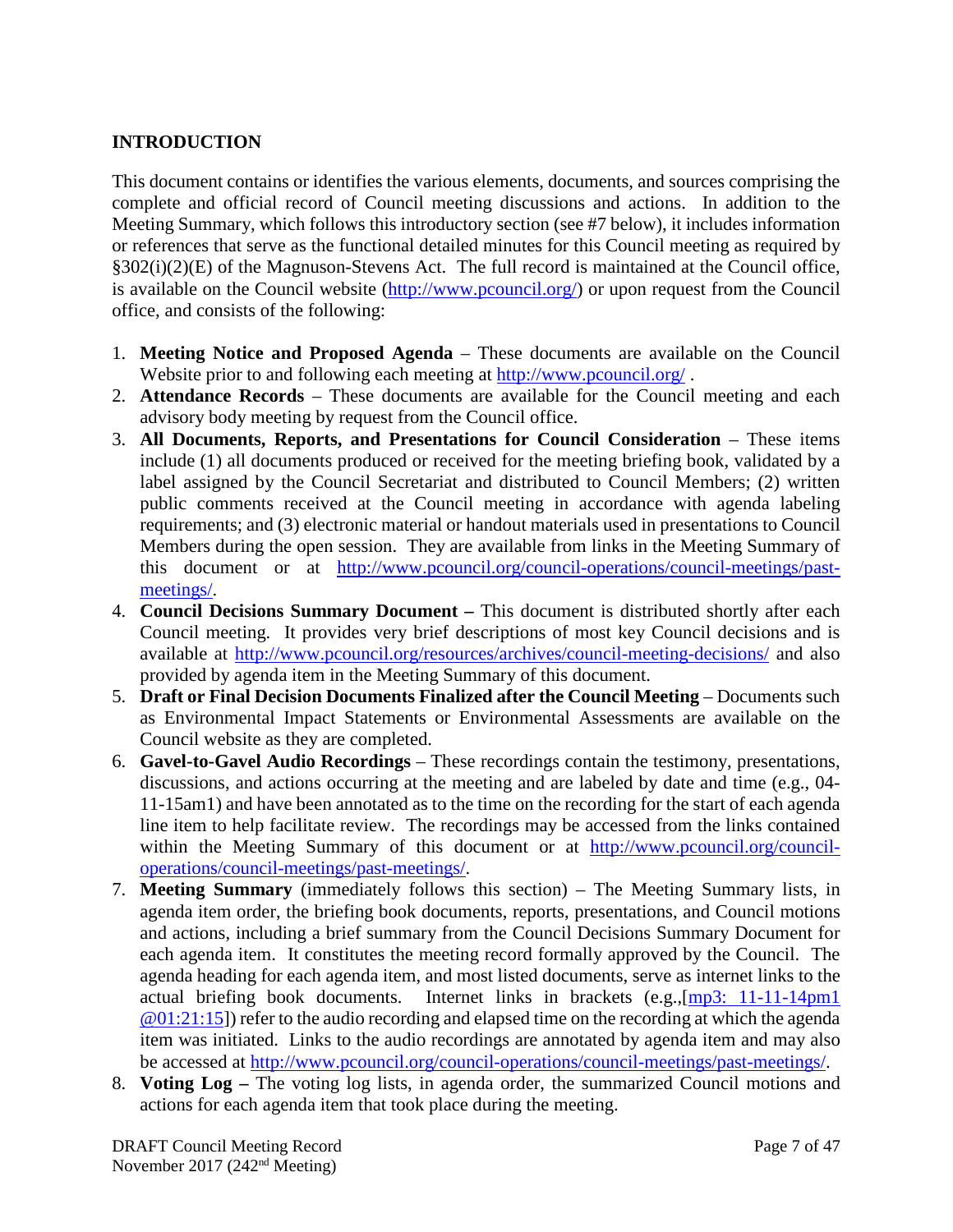### <span id="page-7-0"></span>**MEETING SUMMARY**

## <span id="page-7-1"></span>**Call to Order [\[mp3: 11-15-17am1](ftp://ftp.pcouncil.org/pub/R1711_November_2017_Recordings/11-15-17am1Copy.mp3) 0:00:08]**

### **Opening Remarks – Phil Anderson, Chair**

<span id="page-7-2"></span>Mr. Phil Anderson, Council Chair, called the 242<sup>nd</sup> meeting of the Pacific Fishery Management Council (Council) to order at 9:00 a.m. on November 15, 2017. A closed session was held before this open session to discuss litigation and personnel matters.

# <span id="page-7-3"></span>**Roll Call – Chuck Tracy [\[mp3: 11-15-17am1](ftp://ftp.pcouncil.org/pub/R1711_November_2017_Recordings/11-15-17am1Copy.mp3) 0:03:36] Council Members present during the meeting week**:

| <b>National Marine Fisheries Service:</b> | Mr. Barry Thom<br>Mr. Ryan Wulff, designee<br>Dr. Peter Dygert, designee |
|-------------------------------------------|--------------------------------------------------------------------------|
|                                           | Mr. Frank Lockhart, designee                                             |
|                                           | Ms. Heidi Taylor, designee                                               |
| <b>Washington State Official:</b>         | Mr. Kyle Adicks, designee                                                |
|                                           | Ms. Michele Culver, designee                                             |
|                                           | Mr. Corey Niles, designee                                                |
| <b>Washington Obligatory:</b>             | Mr. Rich Lincoln                                                         |
| Oregon State Official:                    | Dr. Caren Braby, designee                                                |
|                                           | Ms. Maggie Sommer, designee                                              |
| Oregon Obligatory:                        | Ms. Dorothy Lowman                                                       |
| California State Official:                | Ms. Briana Brady, designee                                               |
|                                           | Ms. Joanna Grebel, designee                                              |
|                                           | Mr. John Ugoretz, designee                                               |
|                                           | Mr. Brett Kormos, designee                                               |
|                                           | Ms. Marci Yaremko, designee                                              |
| California Obligatory:                    | Mr. David Crabbe                                                         |
| Idaho State Official:                     | Mr. Peter Hassemer, designee                                             |
| Idaho Obligatory:                         | Mr. Herb Pollard, Chair                                                  |
| Tribal Official:                          | Mr. Joseph Oatman                                                        |
| At-Large:                                 | Mr. Phil Anderson, Vice-Chair                                            |
|                                           | Mr. William L. "Buzz" Brizendine                                         |
|                                           | Mr. Jeff Feldner                                                         |
|                                           | Mr. Marc Gorelnik                                                        |
| <b>Pacific States Marine Fisheries</b>    |                                                                          |
| Commission:                               | Dr. David Hanson, Parliamentarian, nonvoting designee                    |
| U.S. Coast Guard:                         | LCDR Gregg Casad, nonvoting designee                                     |
|                                           | CDR Jason Brand, nonvoting designee                                      |
| U.S. Fish and Wildlife Service:           | Mr. Mike Clark, nonvoting designee                                       |
| <b>Absent from the Meeting:</b>           |                                                                          |
| Alaska State Official:                    | Mr. Charles Swanton (nonvoting)                                          |
| U.S. State Department:                    | Mr. David Hogan, nonvoting designee                                      |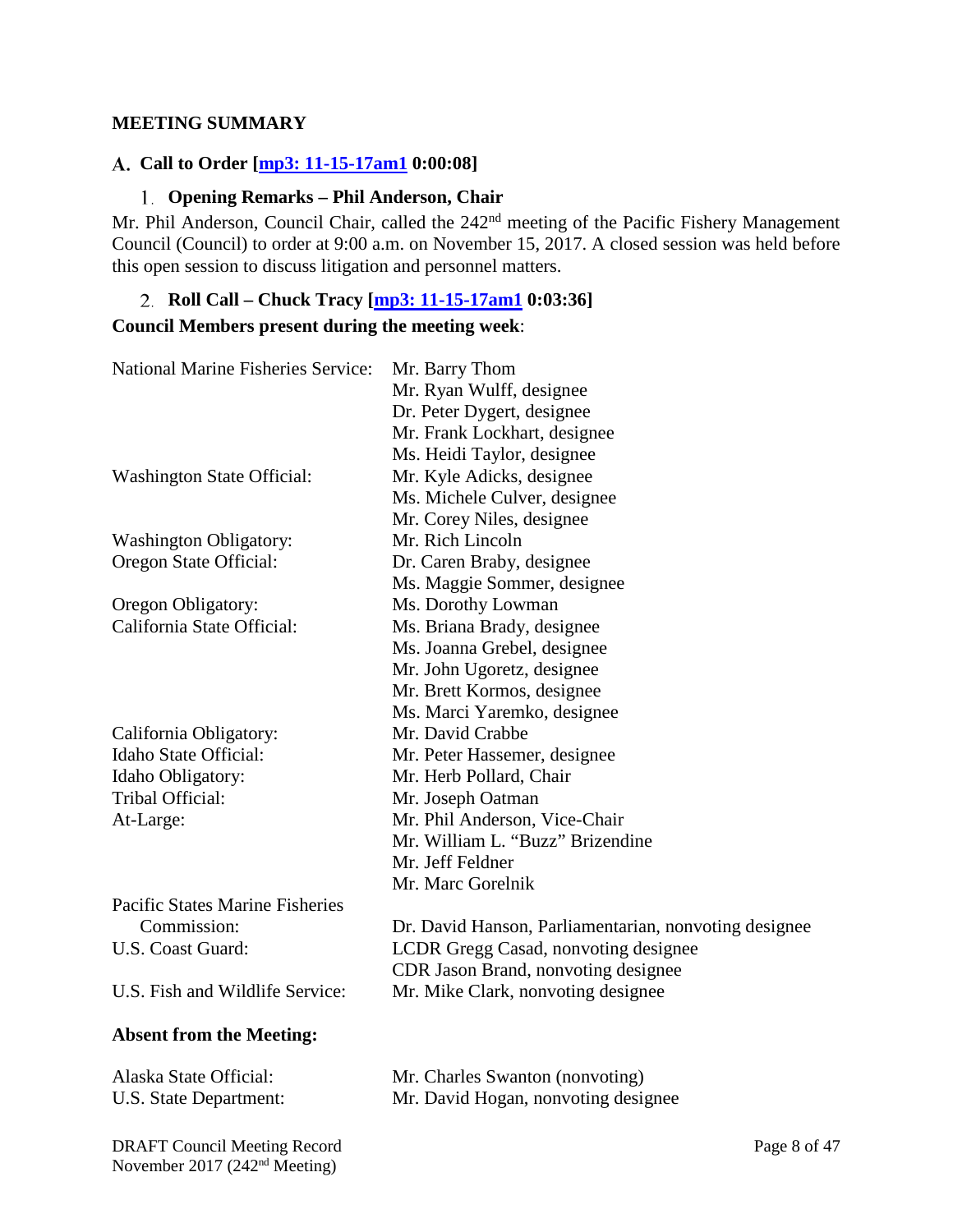## **Executive Director's Report – Chuck Tracy [\[mp3: 11-15-17am1](ftp://ftp.pcouncil.org/pub/R1711_November_2017_Recordings/11-15-17am1Copy.mp3) 0:04:52]**

<span id="page-8-0"></span>[Agenda Item A.3, Attachment 1:](http://www.pcouncil.org/wp-content/uploads/2017/10/A3_Att1_CCCcall_Agenda_NOV2017BB.pdf) Council Coordination Committee Conference Call Agenda [Agenda Item A.3, Supplemental Attachment 2:](https://www.pcouncil.org/wp-content/uploads/2017/11/A3_Sup_Att2_EBFMpolicy_NOV2017BB.pdf) Guidance for Developing EBFM Road Map

Implementation Plans September 15, 2017

[Agenda Item A.3, Supplemental Attachment 3:](https://www.pcouncil.org/wp-content/uploads/2017/11/A3_Sup_Att3_EDsRpt_NOV2017BB.pdf) Council Coordination Committee Summary Report [Agenda Item A.3, Supplemental Attachment 4:](https://www.pcouncil.org/wp-content/uploads/2017/11/A3_Sup_Att4_RFMCflyer_NOV2017BB.pdf) U.S. Regional Fishery Management Council's Two-Page Educational Flyer

[Agenda Item A.3, Supplemental Attachment 5:](https://www.pcouncil.org/wp-content/uploads/2017/11/A3_Sup_Att5_WCR-PFMC_Regs_NOV2017BB.pdf) Regulatory Reform Comments/Spreadsheet

At this time Mr. Tracy introduced Mr. Barry Thom, and he presented the West Coast Region acting regional administrators and provided comments on regional efforts.

### <span id="page-8-1"></span>**Agenda – Phil Anderson [\[mp3: 11-15-17am1](ftp://ftp.pcouncil.org/pub/R1711_November_2017_Recordings/11-15-17am1Copy.mp3) 0:46:10]**

### **Council Action: Approve Agenda**

<span id="page-8-2"></span>**Motion 1** [\[mp3: 11-15-17am1](ftp://ftp.pcouncil.org/pub/R1711_November_2017_Recordings/11-15-17am1Copy.mp3) 0:46:43]: Adopt [Agenda Item A.4, November](http://www.pcouncil.org/wp-content/uploads/2017/10/A4__Agenda_Nov2017BB_v2.pdf) 14-20, 2017 Council Meeting Agenda with the changes of cancelling Agenda Item C.3 Methodology Review Preliminary Topic Selection and changing the scheduling of I.1 Tri-State Enforcement Report to this afternoon.

Herb Pollard/Buzz Brizendine (Motion carried unanimously)

### <span id="page-8-3"></span>**Open Comment Period**

<span id="page-8-5"></span><span id="page-8-4"></span>[Comments on Non-Agenda Items](http://www.pcouncil.org/wp-content/uploads/2017/10/B1__SitSum_Nov2017BB.pdf) **- Mike Burner [\[mp3: 11-15-17am1](ftp://ftp.pcouncil.org/pub/R1711_November_2017_Recordings/11-15-17am1Copy.mp3) 0:47:14]**

### **Reports and Comments of Management Entities and Advisory Bodies**

### **Public Comment [\[mp3: 11-15-17am1](ftp://ftp.pcouncil.org/pub/R1711_November_2017_Recordings/11-15-17am1Copy.mp3) 0:47:23]**

<span id="page-8-6"></span>[Agenda Item B.1.b, Public Comment 1:](http://www.pcouncil.org/wp-content/uploads/2017/10/B1b_PublicComment_1_Sept-12_Oroville_McManus_Nov2017BB.pdf) Letter from Mr. John McManus Regarding Oroville Dam Relicensing

[Agenda Item B.1.b, Supplemental Public Comment 2:](https://www.pcouncil.org/wp-content/uploads/2017/11/B1b_Sup_PubCom2_Nov2017BB.pdf) West Coast Businesses depend on Anchovy and other Marine Wildlife petition

David Anderson, Capt. Dave's Dolphin and Whale Safari

Susan Sheakley, Sea & Sage Audubon presented [Agenda Item B.1.b, Supplemental Public](https://www.pcouncil.org/wp-content/uploads/2017/11/B1b_Sup_PubPresentation1_Sheakley_Terns_SASAS_NOV2017BB.pdf)  [Presentation 1:](https://www.pcouncil.org/wp-content/uploads/2017/11/B1b_Sup_PubPresentation1_Sheakley_Terns_SASAS_NOV2017BB.pdf) California Least Tern

### **Council Discussion and Comments as Appropriate**

### <span id="page-8-7"></span>**Motion**: None

**Staff Summary**: None

### <span id="page-8-8"></span>**Coastal Pelagic Species Management**

- <span id="page-8-10"></span><span id="page-8-9"></span>**[National Marine Fisheries Service Report](http://www.pcouncil.org/wp-content/uploads/2017/10/C1__SitSum_NMFS_Rpt_CPS_Nov2017BB.pdf) – Kerry Griffin [\[mp3: 11-15-17am1](ftp://ftp.pcouncil.org/pub/R1711_November_2017_Recordings/11-15-17am1Copy.mp3) 0:58:11]**
	- **Regulatory Activities – Frank Lockhart [\[mp3: 11-15-17am1](ftp://ftp.pcouncil.org/pub/R1711_November_2017_Recordings/11-15-17am1Copy.mp3) 0:58:23]**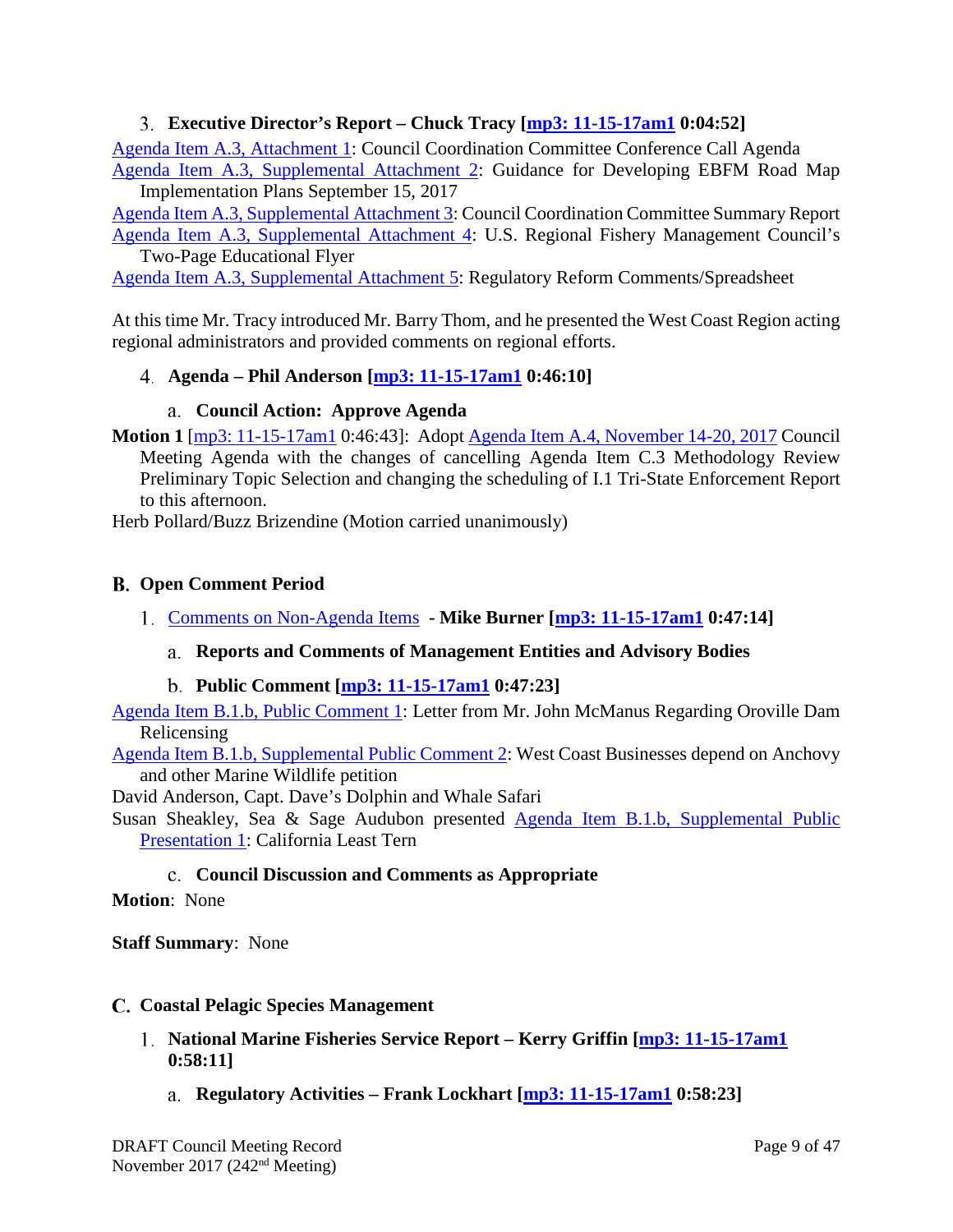### **Fisheries Science Center Activities – Gerard DiNardo [\[mp3: 11-15-17am1](ftp://ftp.pcouncil.org/pub/R1711_November_2017_Recordings/11-15-17am1Copy.mp3) 0:58:48]**

<span id="page-9-1"></span><span id="page-9-0"></span>[Agenda Item C.1.b, Supplemental SWFSC Presentation 1:](https://www.pcouncil.org/wp-content/uploads/2017/11/C1b_Sup_SWFSC_Presentation1_Dinardo_NOV2017BB.pdf) NMFS Report SWFSC Activities, Coastal Pelagic Species (*DiNardo*)

## **Reports and Comments of Management Entities and Advisory Bodies**

**Public Comment**

<span id="page-9-3"></span><span id="page-9-2"></span>None

**Council Discussion [\[mp3: 11-15-17am1](ftp://ftp.pcouncil.org/pub/R1711_November_2017_Recordings/11-15-17am1Copy.mp3) 1:10:26]**

**Motion**: None

**Staff Summary**: None

## <span id="page-9-4"></span>**[2018 Exempted Fishing Permits \(EFPs\) Notice of Intent](http://www.pcouncil.org/wp-content/uploads/2017/10/C2__SitSum_2018_EFP_NOI_Nov2017BB.pdf) – Kerry Griffin [\[mp3: 11-](ftp://ftp.pcouncil.org/pub/R1711_November_2017_Recordings/11-15-17am2Copy.mp3) [15-17am2](ftp://ftp.pcouncil.org/pub/R1711_November_2017_Recordings/11-15-17am2Copy.mp3) 0:01:17]**

[Agenda Item C.2, Attachment 1:](http://www.pcouncil.org/wp-content/uploads/2017/10/C2_Att_1_CWPA_Proposal_Nov2017BB.pdf) California Wetfish Producers Association EFP Proposal [Agenda Item C.2, Attachment 2:](http://www.pcouncil.org/wp-content/uploads/2017/10/C2_Att_2_WCP_EFP_Proposal_FullDoc_E-Only_Nov2017BB.pdf) West Coast Pelagic Conservation Group EFP Proposal (*Full proposal electronic only*)

## **Reports and Comments of Management Entities and Advisory Bodies [\[mp3: 11-](ftp://ftp.pcouncil.org/pub/R1711_November_2017_Recordings/11-15-17am2Copy.mp3) [15-17am2](ftp://ftp.pcouncil.org/pub/R1711_November_2017_Recordings/11-15-17am2Copy.mp3) 0:03:36]**

<span id="page-9-5"></span>[Agenda Item C.2.a, Supplemental SSC Report](https://www.pcouncil.org/wp-content/uploads/2017/11/C2a_Sup_SSC_Rpt1_NOV2017BB.pdf) [Agenda Item C.2.a, Supplemental CPSMT Report 1](https://www.pcouncil.org/wp-content/uploads/2017/11/C2a_Sup_CPSMT_Rpt1_NOV2017BB.pdf) [Agenda Item C.2.a, Supplemental CPSAS Report 1](https://www.pcouncil.org/wp-content/uploads/2017/11/C2a_Sup_CPSAS_Rpt1_NOV2017BB.pdf)

# **Public Comment [\[mp3: 11-15-17am2](ftp://ftp.pcouncil.org/pub/R1711_November_2017_Recordings/11-15-17am2Copy.mp3) 0:23:58]**

<span id="page-9-6"></span>[Agenda Item C.2.b, Supplemental Public Comment 1](https://www.pcouncil.org/wp-content/uploads/2017/11/C2b_Sup_PubCom1_Nov2017BB.pdf)

Diane Pleschner-Steele presented [Agenda Item C.2.b, Supplemental Public Presentation 1](https://www.pcouncil.org/wp-content/uploads/2017/11/C2b_Sup_PubPresentation1_Pleshner_WPA_EFP_Sardine_NOVBB2017_.pdf) (*Pleschner-Steele*)

<span id="page-9-7"></span>Mike Okoniewski, Pacific Seafood

## **Council Action: Adopt Preliminary EFPs for Public Review [\[mp3: 11-15-17am2](ftp://ftp.pcouncil.org/pub/R1711_November_2017_Recordings/11-15-17am2Copy.mp3) 0:54:03]**

**Motion 2**[\[mp3: 11-15-17am2](ftp://ftp.pcouncil.org/pub/R1711_November_2017_Recordings/11-15-17am2Copy.mp3) 0:56:42]: Council adopt the preliminary Exempted Fishing Permit proposals (Agenda Item C.2, Attachments 1 and 2) for public review, and that proponents revise the proposals according to feedback from the SSC (Agenda Item C.2.a, Supplemental SSC Report) and CPSMT (Agenda Item C.2.a, Supplemental CPSMT Report 1) statements.

Briana Brady/Marc Gorelnik (Motion carried unanimously)

**Staff Summary**: The Council adopted two EFP proposals for public review. The Southern California [Aerial Survey](http://www.pcouncil.org/wp-content/uploads/2017/10/C2_Att_1_CWPA_Proposal_Nov2017BB.pdf) and the Northwest [Nearshore Surveillance](http://www.pcouncil.org/wp-content/uploads/2017/10/C2_Att_2_WCP_EFP_Proposal_FullDoc_E-Only_Nov2017BB.pdf) EFPs are independent, but are designed to complement ongoing National Oceanic and Atmospheric Administration and California Department of Fish and Wildlife surveys. The proponents will modify the proposals, based on recommendations from the Scientific and Statistical Committee (SSC) and the Coastal Pelagic Species Management Team, with final Council action scheduled tentatively for April 2018.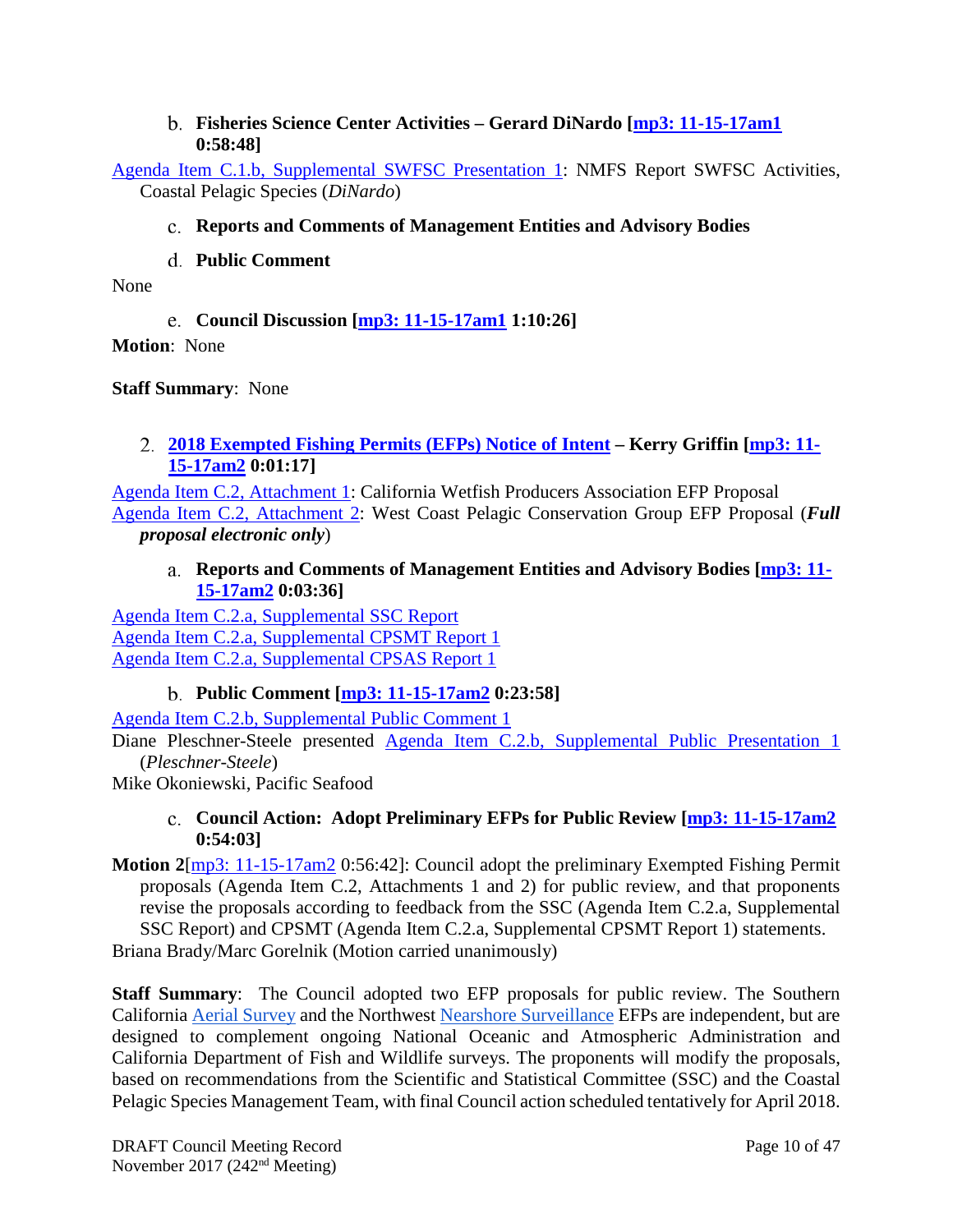<span id="page-10-0"></span>**[Methodology Review Preliminary Topic Selection](http://www.pcouncil.org/wp-content/uploads/2017/10/C3__SitSum_Methodology_Review_Nov2017BB.pdf) – Kerry Griffin – Agenda Item Cancelled.**

### <span id="page-10-1"></span>**Salmon Management**

<span id="page-10-2"></span>**[National Marine Fisheries Service Report –](http://www.pcouncil.org/wp-content/uploads/2017/10/D1__SitSum_NMFS_Rpt_NOV2017BB.pdf) Robin Ehlke [\[mp3: 11-15-17pm1](ftp://ftp.pcouncil.org/pub/R1711_November_2017_Recordings/11-15-17pm1Copy.mp3) 0:01:52]**

[Agenda Item D.1, Attachment 1:](http://www.pcouncil.org/wp-content/uploads/2017/10/D1_Att1_StockStatusLetter_NOV2017BB.pdf) October 11, 2017 Letter from Barry Thom, NMFS Regional Administrator, to Phil Anderson, Council Chair, regarding determinations on status changes of Pacific salmon managed under the Council's Salmon Fishery Management Plan

- <span id="page-10-3"></span>**Regulatory Activities – Peter Dygert**
- <span id="page-10-4"></span>**Fisheries Science Center Activities – NWFSC/SWFSC**
- <span id="page-10-5"></span>**Reports and Comments of Management Entities and Advisory Bodies**
- **Public Comment**

<span id="page-10-7"></span><span id="page-10-6"></span>None

**Council Discussion**

**Staff Summary**: None

### <span id="page-10-8"></span>**[Methodology Review -](http://www.pcouncil.org/wp-content/uploads/2017/10/D2__SitSum_SalMethRev_NOV2017BB.pdf) Final Approval – Robin Ehlke [\[mp3: 11-15-17pm1](ftp://ftp.pcouncil.org/pub/R1711_November_2017_Recordings/11-15-17pm1Copy.mp3) 0:5:44]**

<span id="page-10-9"></span>[Agenda Item D.2, Attachment 1:](http://www.pcouncil.org/wp-content/uploads/2017/10/D2_Att1_OCN_NOV2017BB.pdf) 2017 Technical Revision to the Marine Survival Forecast of the Oregon Coastal Natural Coho (OCN) Work Group Harvest Matrix

### **Reports and Comments of Management Entities and Advisory Bodies [\[mp3: 11-](ftp://ftp.pcouncil.org/pub/R1711_November_2017_Recordings/11-15-17pm1Copy.mp3) [15-17pm1](ftp://ftp.pcouncil.org/pub/R1711_November_2017_Recordings/11-15-17pm1Copy.mp3) 0:08:28]**

[Agenda Item D.2.a, STT Report 1](http://www.pcouncil.org/wp-content/uploads/2017/10/D2a_STT_Rpt1_NOV2017BB.pdf) [Agenda Item D.2.a, Supplemental SSC Report 1](https://www.pcouncil.org/wp-content/uploads/2017/11/D2a_Sup_SSC_Rpt1_SalmonMeth_NOV2017BB.pdf)

### **Public Comment**

<span id="page-10-11"></span><span id="page-10-10"></span>None

## **Council Action: Adopt Final Methodology Changes for 2018 and Beyond [\[mp3:](ftp://ftp.pcouncil.org/pub/R1711_November_2017_Recordings/11-15-17pm1Copy.mp3)  [11-15-17pm1](ftp://ftp.pcouncil.org/pub/R1711_November_2017_Recordings/11-15-17pm1Copy.mp3) 0:13:30]**

**Motion 3** [\[mp3: 11-15-17pm1](ftp://ftp.pcouncil.org/pub/R1711_November_2017_Recordings/11-15-17pm1Copy.mp3) 0:14:14]: Council adopt the reduced index method for Oregon OCN in 2018 and beyond (Agenda Item D.2, Attachment 1)

Caren Braby/Brad Pettinger (motion carried unanimously)

**Staff Summary**: The Council adopted a technical revision to the Marine Survival Index of the Oregon Coastal Natural coho harvest matrix, which reduced the number of life-cycle monitoring sites used to forecast marine survival from six to five due to Oregon Department of Fish and Wildlife budget reductions.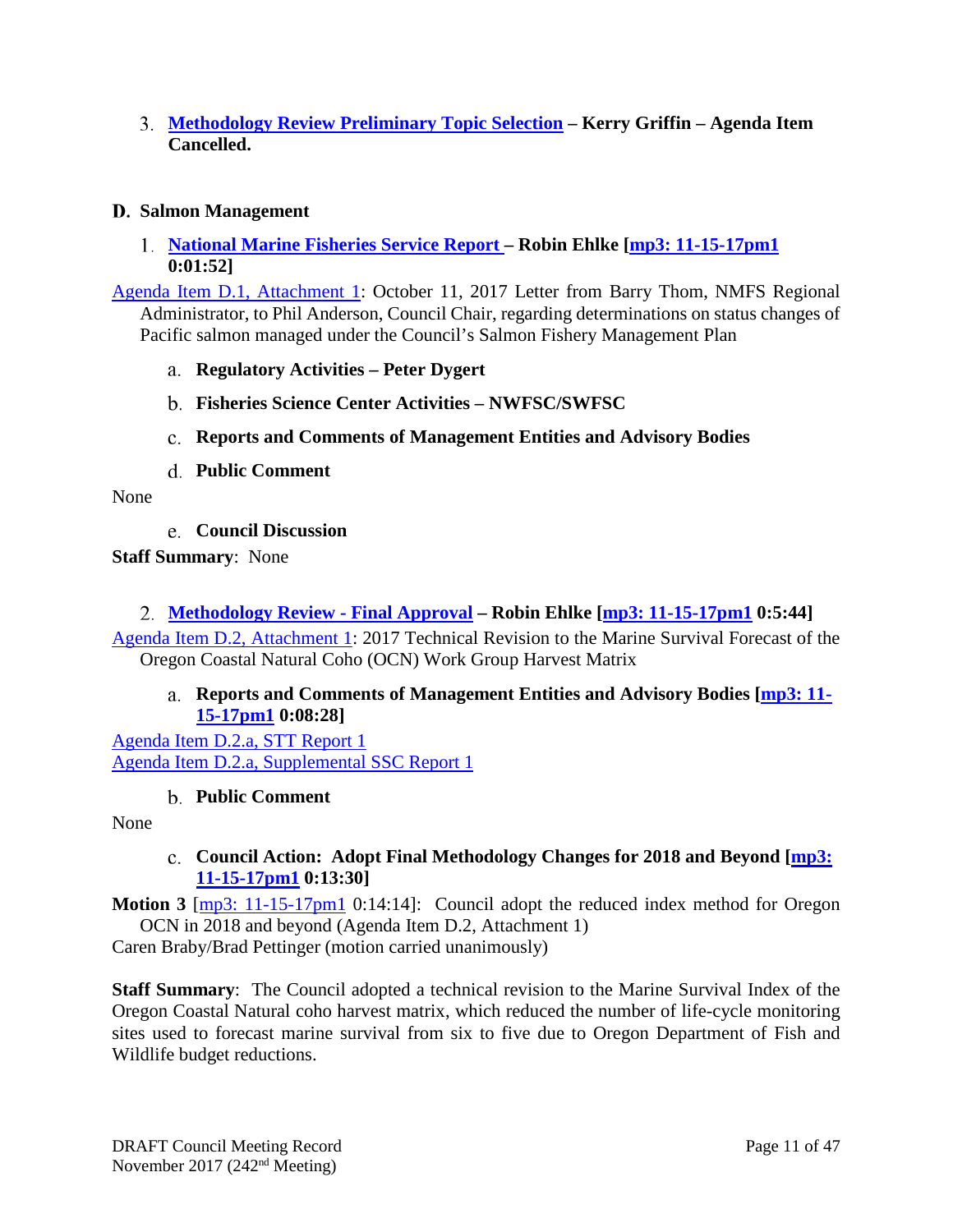- <span id="page-11-0"></span>**[Sacramento River Winter Chinook Control Rule, Final](http://www.pcouncil.org/wp-content/uploads/2017/10/D3__SitSum_SRWCW_NOV2017BB.pdf) Recommendations – Robin Ehlke [\[mp3: 11-15-17pm1](ftp://ftp.pcouncil.org/pub/R1711_November_2017_Recordings/11-15-17pm1Copy.mp3) 0:16:47]**
	- **Reports and Comments of Management Entities and Advisory Bodies [\[mp3: 11-](ftp://ftp.pcouncil.org/pub/R1711_November_2017_Recordings/11-15-17pm1Copy.mp3) [15-17pm1](ftp://ftp.pcouncil.org/pub/R1711_November_2017_Recordings/11-15-17pm1Copy.mp3) 0:22:17]**

<span id="page-11-1"></span>[Agenda Item D.3.a, SRWCW Report 1:](http://www.pcouncil.org/wp-content/uploads/2017/10/D3a_SRWCW_Rpt1_NOV2017BB.pdf) Further Evaluation of Sacramento River Winter Chinook Salmon Control Rules: Addendum to Ad Hoc SRWC Workgroup (2017)

[Agenda Item D.3.a, Supplemental SRWCW Presentation 1:](https://www.pcouncil.org/wp-content/uploads/2017/11/D3a_Sup_SRWC_Presentation1_OFarrell_NOV2017BB.pdf) Ad hoc SRWCW working group report (*O'Farrell*)

<span id="page-11-2"></span>[Agenda Item D.3.a, Supplemental SAS Report 1](https://www.pcouncil.org/wp-content/uploads/2017/11/D3a_Sup_SAS-Rpt1_SRWC_NOV2017BB.pdf)

## **Public Comment**

<span id="page-11-3"></span>None

- **Council Action: Final Recommendations to National Marine Fisheries Service on Control Rules for SRWC Endangered Species Act Consultation [\[mp3: 11-15-](ftp://ftp.pcouncil.org/pub/R1711_November_2017_Recordings/11-15-17pm1Copy.mp3) [17pm1](ftp://ftp.pcouncil.org/pub/R1711_November_2017_Recordings/11-15-17pm1Copy.mp3) 0:48:57]**
- **Motion 4** [\[mp3: 11-15-17pm1](ftp://ftp.pcouncil.org/pub/R1711_November_2017_Recordings/11-15-17pm1Copy.mp3) 0:50:07]**:** Council recommend to NMFS Control Rule 10 as presented in Agenda Item D.3.a, SRWCW Report 1: Further Evaluation of Sacramento River Winter Chinook Salmon Control Rules: Addendum to Ad Hoc SRWC Workgroup (2017), for their review of the consultation standards under the ESA.

Brett Kormos/Buzz Brizendine (Motion carried, Dr. Peter Dygert abstained)

**Staff Summary**: The Council recommended National Marine Fisheries Service (NMFS) consider use of a new harvest control rule for Sacramento River winter Chinook as an Endangered Species Act consultation standard. The control rule restricts harvest rates south of Point Arena, California, and allowable rates decrease as forecast abundance decreases. The recommended control rule uses forecast abundance rather than past-year average to make it more responsive to current circumstances, and the allowable impact rate does not go to zero until abundance falls to zero. It is anticipated that the new consultation standard will be in place for 2018 ocean salmon fisheries. The Council recommended the new control rule be reviewed five years after implementation.

## <span id="page-11-4"></span>**[2018 Preseason Management Schedule](http://www.pcouncil.org/wp-content/uploads/2017/10/D4__SitSum_SalSched_NOV2017BB.pdf) – Robin Ehlke [\[mp3: 11-15-17pm1](ftp://ftp.pcouncil.org/pub/R1711_November_2017_Recordings/11-15-17pm1Copy.mp3) 0:58:09]**

<span id="page-11-5"></span>[Agenda Item D.4, Attachment 1:](http://www.pcouncil.org/wp-content/uploads/2017/10/D4_Att1_SalSched2018_NOV2017BB.pdf) Pacific Fishery Management Council Proposed Schedule and Process for Developing 2018 Ocean Salmon Fishery Management Measures

## **Reports and Comments of Management Entities and Advisory Bodies [\[mp3: 11-](ftp://ftp.pcouncil.org/pub/R1711_November_2017_Recordings/11-15-17pm1Copy.mp3) [15-17pm1](ftp://ftp.pcouncil.org/pub/R1711_November_2017_Recordings/11-15-17pm1Copy.mp3) 1:00:59]**

<span id="page-11-6"></span>[Agenda Item D.4.a, Supplemental SAS Report 1](https://www.pcouncil.org/wp-content/uploads/2017/11/D4a_Sup_SAS_Rpt1_NOV2017BB.pdf)

## **Public Comment**

<span id="page-11-7"></span>[Agenda Item D.4.b, Public Comment 1](http://www.pcouncil.org/wp-content/uploads/2017/10/D4b_PubCom_1_NOV2017BB.pdf)

**Council Action: Adopt 2018 Preseason Management Schedule [\[mp3: 11-15-](ftp://ftp.pcouncil.org/pub/R1711_November_2017_Recordings/11-15-17pm1Copy.mp3) [17pm1](ftp://ftp.pcouncil.org/pub/R1711_November_2017_Recordings/11-15-17pm1Copy.mp3) 1:05:48]**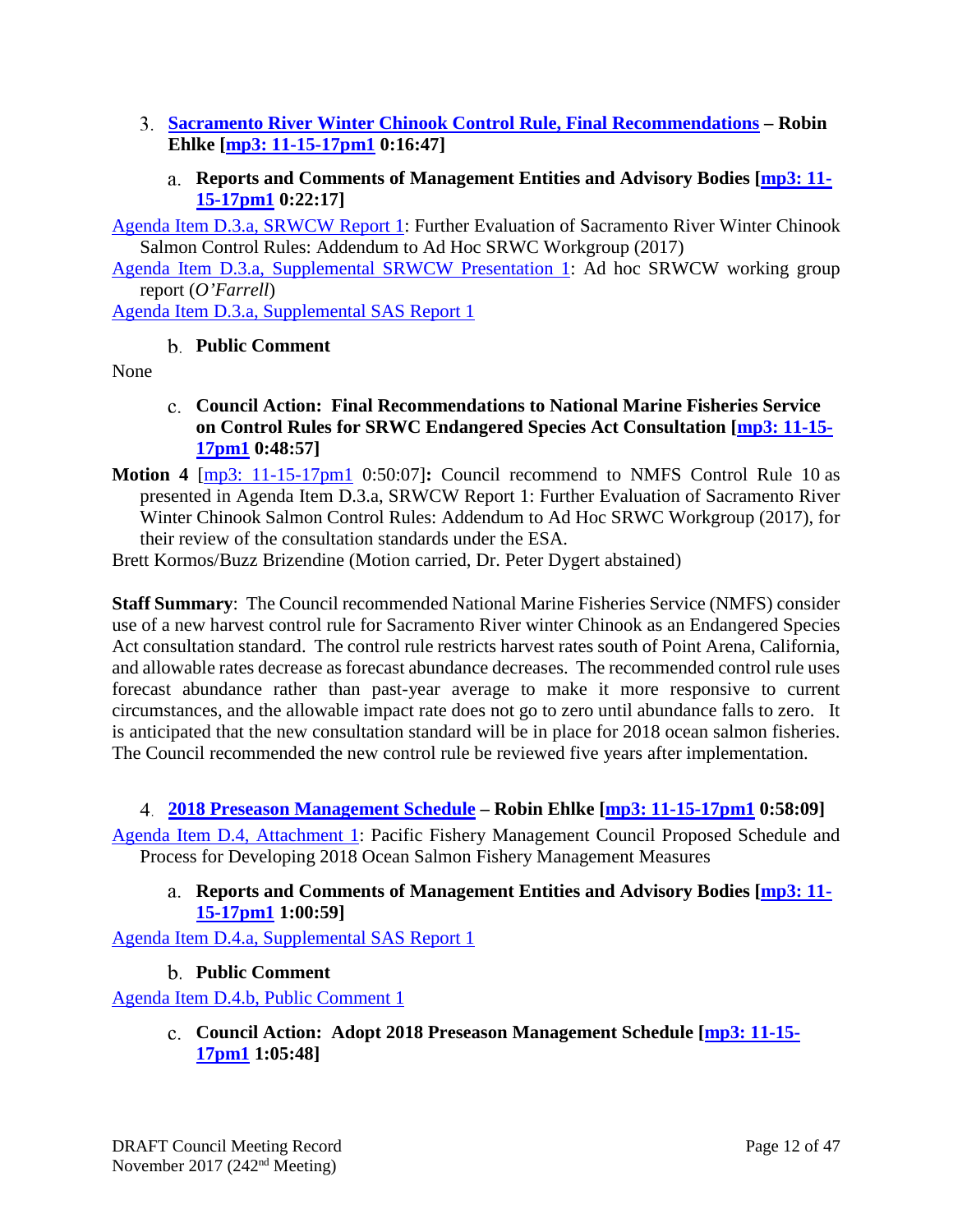**Motion 5** [\[mp3: 11-15-17pm1](ftp://ftp.pcouncil.org/pub/R1711_November_2017_Recordings/11-15-17pm1Copy.mp3) 1:27:23]: Council adopt the proposed schedule and process for developing 2018 ocean salmon fishery management measures as shown in Agenda Item D.4, Attachment 1, November 2017.

Phil Anderson/Caren Braby

Amendment 1 [\[mp3: 11-15-17pm1](ftp://ftp.pcouncil.org/pub/R1711_November_2017_Recordings/11-15-17pm1Copy.mp3) 1:30:27**:** Specify the location for the California hearing as being Salinas, California Brett Kormos/Marc Gorelnik (Amendment carried unanimously) Motion 5, as amended, carried unanimously

**Staff Summary**: The Council adopted the tentative [2018 salmon management schedule](http://www.pcouncil.org/wp-content/uploads/2017/10/D4_Att1_SalSched2018_NOV2017BB.pdf) including the tentative dates and sites for the public meetings. One exception was the California meeting site would likely not be in Fort Bragg, and would be moved to a more southern location, preferably along Highway 101 and potentially in the city of Salinas, California.

## <span id="page-12-0"></span>**Pacific Halibut Management**

<span id="page-12-1"></span>**[Final Annual Regulations and 2A Catch Sharing Plan Changes](http://www.pcouncil.org/wp-content/uploads/2017/10/E1__SitSum_CSP_NOV2017BB.pdf) – Robin Ehlke [\[mp3: 11-16-17am1](ftp://ftp.pcouncil.org/pub/R1711_November_2017_Recordings/11-16-17am1Copy.mp3) 0:03:32]**

[Agenda Item E.1, Attachment 1:](http://www.pcouncil.org/wp-content/uploads/2017/10/E1_Att1_2017CSP__NOV2017BB.pdf) 2017 Pacific Halibut Catch Sharing Plan for Area 2A

[Agenda Item E.1, Attachment 2:](http://www.pcouncil.org/wp-content/uploads/2017/10/E1_Att2_CSP_-Visual_NOV2017BB.pdf) Visual Representation of the 2017 Area 2A Catch Sharing Plan for Pacific Halibut

<span id="page-12-2"></span>[Agenda Item E.1, Attachment 3:](http://www.pcouncil.org/wp-content/uploads/2017/10/E1_Att3_Scoping-Matrix_NOV2017BB.pdf) Non-Indian Directed Pacific Halibut Fishery Management-Scoping Exercise

## **Reports and Comments of Management Entities and Advisory Bodies [\[mp3: 11-](ftp://ftp.pcouncil.org/pub/R1711_November_2017_Recordings/11-16-17am1Copy.mp3) [16-17am1](ftp://ftp.pcouncil.org/pub/R1711_November_2017_Recordings/11-16-17am1Copy.mp3) 0:10:28]**

[Agenda Item E.1.a, NMFS Report 1:](http://www.pcouncil.org/wp-content/uploads/2017/10/E1a_NMFS_Rpt1_NOV2017BB.pdf) Report on the 2017 Pacific Halibut Fisheries in Area 2A [Agenda Item E.1.a, WDFW Report 1:](http://www.pcouncil.org/wp-content/uploads/2017/10/E1a_WDFW_Rpt1_NOV2017BB.pdf) Washington Department of Fish and Wildlife Report on Proposed Changes to the Catch Sharing Plan and 2018 Annual Regulations

[Agenda Item E.1.a, ODFW Report 1:](http://www.pcouncil.org/wp-content/uploads/2017/10/E1a_ODFW_Rpt1_NOV2017BB.pdf) Oregon Department of Fish and Wildlife Report on Proposed Changes to the Pacific Halibut Catch Sharing Plan for the 2018 Fishery

[Agenda Item E.1.a, Supplemental CDFW Report 1:](https://www.pcouncil.org/wp-content/uploads/2017/11/E1a_Sup_CDFW_Rpt1_NOV2017BB.pdf) California Department of Fish and Wildlife Report on Recreational Pacific Halibut Catch Estimates

<span id="page-12-3"></span>[Agenda Item E.1.a, Supplemental GAP Report 1](https://www.pcouncil.org/wp-content/uploads/2017/11/E1a_Sup_GAP_Rpt1_NOV2017BB.pdf)

# **Public Comment [\[mp3: 11-16-17am1](ftp://ftp.pcouncil.org/pub/R1711_November_2017_Recordings/11-16-17am1Copy.mp3) 0:48:37]**

[Agenda Item E.1.b, Public Comment 1](http://www.pcouncil.org/wp-content/uploads/2017/10/E1b_PubCom1_NOV2017BB.pdf) [Agenda Item E.1.b, Supplemental Public Comment 2](https://www.pcouncil.org/wp-content/uploads/2017/11/E1b_Sup_PubCom2_NOV2017BB.pdf) Dave Croonquist presented - [Agenda Item E.1.b, Supplemental Public Comment 3](https://www.pcouncil.org/wp-content/uploads/2017/11/E1b_Sup_PubCom3_NOV2017BB.pdf) Robert Alverson, FVOA Paul Clampitt, F/V Augustine Butch Smith, ICA Gary and Peter Olsen, FV St. John II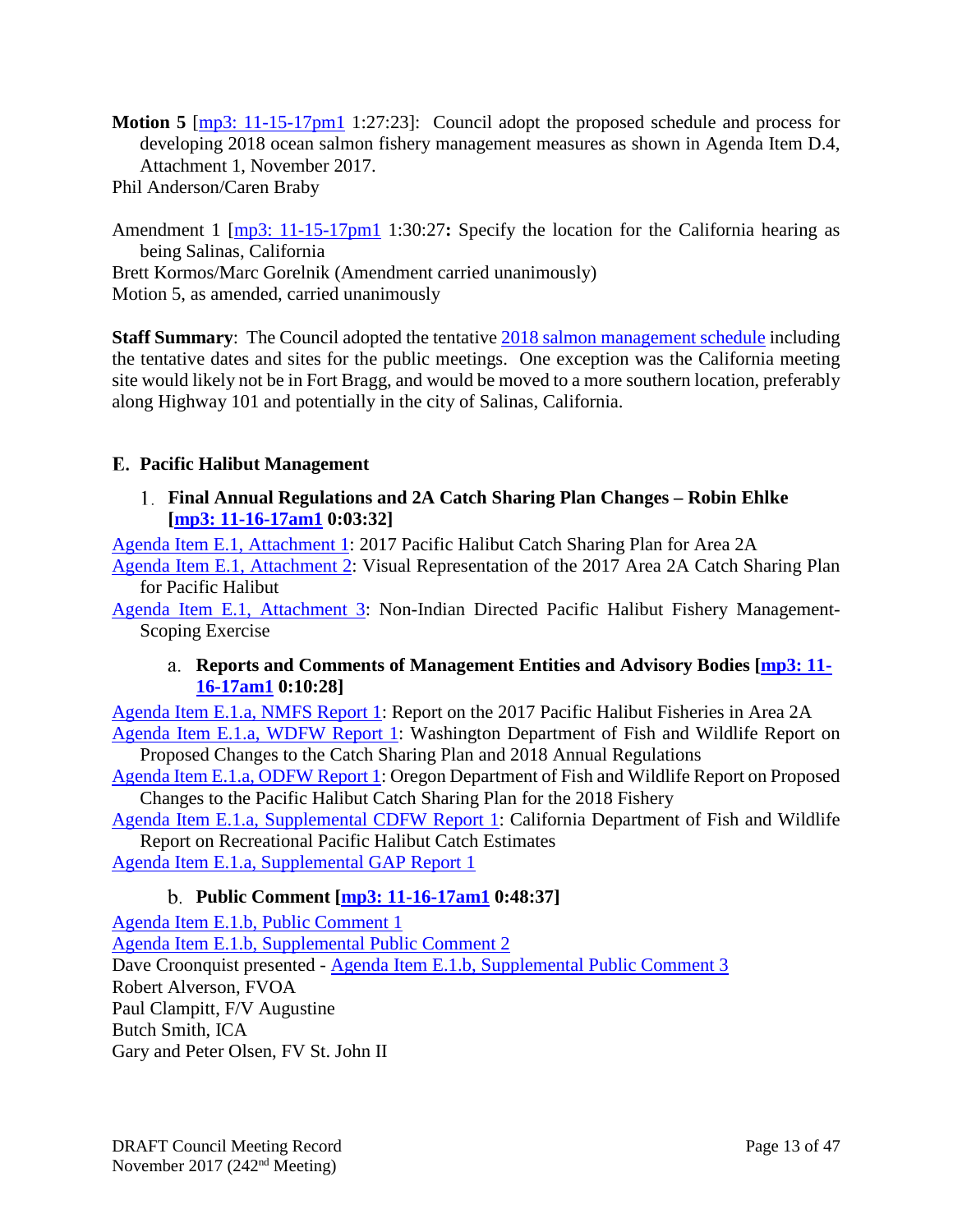<span id="page-13-0"></span>**Council Action: Adopt Final Changes for the Pacific Halibut Catch Sharing Plan and Annual Fishing Regulations and Provide Guidance on Further Considerations to Address Derby Fisheries [\[mp3: 11-16-17am1](ftp://ftp.pcouncil.org/pub/R1711_November_2017_Recordings/11-16-17am1Copy.mp3) 1:05:42]**

**Motion 6** [\[mp3: 11-16-17am1](ftp://ftp.pcouncil.org/pub/R1711_November_2017_Recordings/11-16-17am1Copy.mp3) 1:06:13]**:** Council maintain status quo management of the Oregon Central Coast Subarea as one unit in the 2018 Pacific Halibut Catch Sharing Plan. Maggie Sommer/Dorothy Lowman (Motion carried unanimously)

**Motion 7** [\[mp3: 11-16-17am1](ftp://ftp.pcouncil.org/pub/R1711_November_2017_Recordings/11-16-17am1Copy.mp3) 1:08:32]: Council adopt the recommendations for the 2018 Pacific Halibut Catch Sharing Plan as shown in Agenda Item E.1.a, WDFW Report 1, November 2017. Michele Culver/Phil Anderson (Motion carried unanimously)

**Staff Summary**: The Council adopted final changes to the 2018 Catch Sharing Plan and annual fishing regulations, consistent with the [recommendations provided by Washington Department of](http://www.pcouncil.org/wp-content/uploads/2017/10/E1a_WDFW_Rpt1_NOV2017BB.pdf)  [Fish and Wildlife](http://www.pcouncil.org/wp-content/uploads/2017/10/E1a_WDFW_Rpt1_NOV2017BB.pdf) as follows:

- 1. Retain the current statewide season structure (i.e. manage the North Coast, South Coast and Puget Sound subareas under a common season) with status quo management where each subarea has its own quota and is managed to remain within that individual quota.
	- Each subarea will be open on the season dates listed below unless the individual quota for that subarea has been reached. Season dates for these three subareas include:
		- Open four days in May (Friday May 11, Sunday May 13, Friday May 25, Sunday May 27).
		- Open seven days in June (Thursday June 7, Saturday June 9, Saturday June 16, Thursday June 21, Saturday June 23, Thursday June 28, Saturday June 30).
- 2. Revise the catch sharing calculations for incidental halibut retention in the sablefish fishery north of Pt. Chehalis so that when the Area 2A total allowable catch is less than 1.5 million pounds, the status quo formula would apply up to a maximum allocation of 50,000 lbs. When the Area 2A total allowable catch allocation is 1.5 million pounds or more, the maximum allocation would increase to 70,000 lbs.
- 3. The annual bag limit will be four (4) fish per angler.
- 4. For the Columbia River subarea the days open for the all-depth fishery will be Thursday, Friday, and Sunday (3 days).

No changes were adopted for the Oregon Central Coast Subarea, consistent with the recommendations of the Oregon Department of Fish and Wildlife.

# <span id="page-13-1"></span>**Groundfish Management**

<span id="page-13-2"></span>[National Marine Fisheries Service Report](http://www.pcouncil.org/wp-content/uploads/2017/10/F1__SitSum_NMFS_Rpt_NOV2017BB.pdf) **– Brett Wiedoff [\[mp3: 11-16-17am2](ftp://ftp.pcouncil.org/pub/R1711_November_2017_Recordings/11-16-17am2Copy.mp3) 0:02:02]**

# **Regulatory Activities – Frank Lockhart [**[mp3: 11-16-17am2](ftp://ftp.pcouncil.org/pub/R1711_November_2017_Recordings/11-16-17am2Copy.mp3) **0:02:28**

<span id="page-13-3"></span>[Agenda Item F.1.a, NMFS Report 1:](http://www.pcouncil.org/wp-content/uploads/2017/10/F1a_NMFS_Rpt1_FR_notices_NOV2017BB.pdf) Groundfish and Halibut *Federal Register* Notices [Agenda Item F.1.a, NMFS Report 2:](http://www.pcouncil.org/wp-content/uploads/2017/10/F1a_NMFS_Rpt2_RulemakingTimeline_NOV2017BB.pdf) Rulemaking Plan for 2017, Groundfish

[Agenda Item F.1.a, NMFS Report 3:](http://www.pcouncil.org/wp-content/uploads/2017/10/F1a_NMFS_Rpt3_Confidentiality_NOV2017BBv2.pdf) Progress Report on Project to Clarify Confidentiality of Certain State and PacFIN Data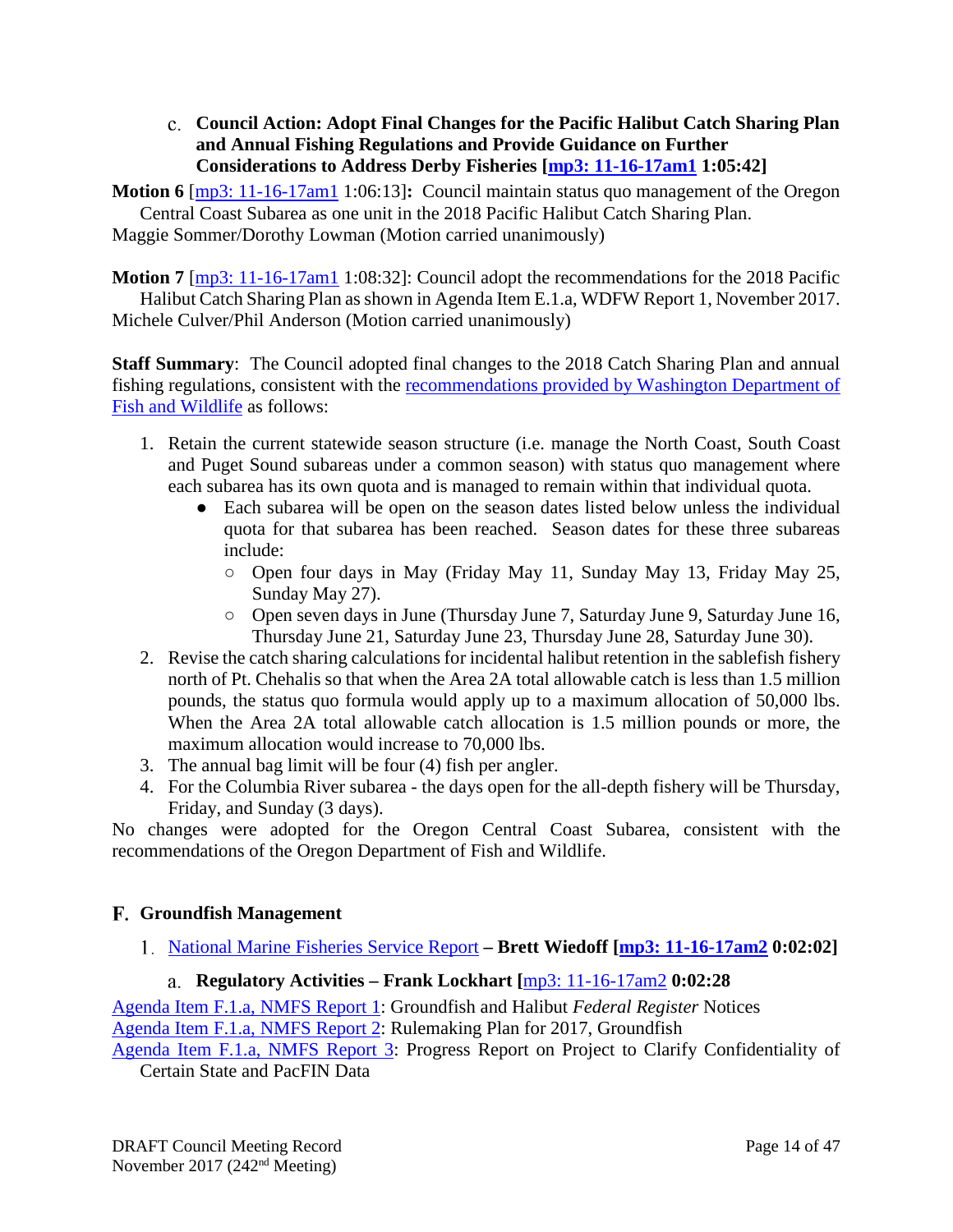[Agenda Item F.1.a, Supplemental NMFS Report 4:](https://www.pcouncil.org/wp-content/uploads/2017/11/F1a_Sup_NMFS_Rpt4_FR_Amd_21-3_NOV2017BB.pdf) *Federal Register* notice dated October 30, 2107: Proposed rule; request for comments: proposed rule for Pacific Coast Groundfish FMP Amendment 21-3; interim measures to change the management of the Pacific whiting at-sea sectors' (i.e.,the Mothership and Catcher/Processor sectors) allocations for darkblotched rockfish and Pacific ocean perch

## <span id="page-14-0"></span>**Fisheries Science Center Activities –Michelle McClure [\[mp3: 11-16-17am2](ftp://ftp.pcouncil.org/pub/R1711_November_2017_Recordings/11-16-17am2Copy.mp3) 0:26:09**

<span id="page-14-1"></span>[Agenda Item F.1.b, Supplemental NWFSC Presentation 1:](https://www.pcouncil.org/wp-content/uploads/2017/11/F1b_Sup_NWFSC_Presentation1_McClure_NOV2017BB.pdf) Groundfish Science Report (*McClure*)

## **Reports and Comments of Management Entities and Advisory Bodies [\[mp3: 11-](ftp://ftp.pcouncil.org/pub/R1711_November_2017_Recordings/11-16-17am2Copy.mp3) [16-17am2](ftp://ftp.pcouncil.org/pub/R1711_November_2017_Recordings/11-16-17am2Copy.mp3) 0:36:03**

<span id="page-14-2"></span>[Agenda Item F.1.c, Supplemental GAP Report 1](https://www.pcouncil.org/wp-content/uploads/2017/11/F1c_Sup_GAP_RPT1_NOV2017BB.pdf)

### **Public Comment [\[mp3: 11-16-17am2](ftp://ftp.pcouncil.org/pub/R1711_November_2017_Recordings/11-16-17am2Copy.mp3) 0:38:13]**

[Agenda Item F.1.d, Supplemental Public Comment 1](https://www.pcouncil.org/wp-content/uploads/2017/11/F1d_Sup_PubCom1_CongressionalLtr_NOV2017BB.pdf) (*Oregon Congressional Letter*) Jonathan Gonzalez, Pacific Seafood and John Pennisi presented [Agenda Item F.1.d, Supplemental](https://www.pcouncil.org/wp-content/uploads/2017/10/F1d_Sup_PubPresentation1_Gonzalez_Video_Link_NOV2017BB.pdf)  [Public Presentation 1](https://www.pcouncil.org/wp-content/uploads/2017/10/F1d_Sup_PubPresentation1_Gonzalez_Video_Link_NOV2017BB.pdf) (*Gonzalez video link*)

<span id="page-14-3"></span>**Council Discussion [\[mp3: 11-16-17am2](ftp://ftp.pcouncil.org/pub/R1711_November_2017_Recordings/11-16-17am2Copy.mp3) 0:43:08 and [\[mp3: 11-16-17am3](ftp://ftp.pcouncil.org/pub/R1711_November_2017_Recordings/11-16-17am3Copy.mp3) 0:00:30]**

**Motion**: None

### **Staff Summary**: None

<span id="page-14-4"></span>**Trawl Catch Share Review – [Final Report Adoption and Preliminary Range of](http://www.pcouncil.org/wp-content/uploads/2017/10/F2__SitSum_CS_Rev_NOV2017BB.pdf)  [Alternatives for Follow-on Actions](http://www.pcouncil.org/wp-content/uploads/2017/10/F2__SitSum_CS_Rev_NOV2017BB.pdf) – Jim Seger [\[mp3: 11-16-17am3](ftp://ftp.pcouncil.org/pub/R1711_November_2017_Recordings/11-16-17am3Copy.mp3) 0:11:58]**

[Agenda Item F.2, Supplemental Staff Presentation 1:](https://www.pcouncil.org/wp-content/uploads/2017/11/F2_Sup_StaffPresentation1_Seger_NOV2017BB.pdf) Agenda Item Overview (Seger)

[Agenda Item F.2, Attachment 1:](http://www.pcouncil.org/wp-content/uploads/2017/10/F2_Att1_ReviewCalendar_NOV2017BB.pdf) Calendars for Trawl Catch Share and Intersector Allocation Reviews

[Agenda Item F.2, Attachment 2:](http://www.pcouncil.org/wp-content/uploads/2017/10/F2_Att2_ES_5yrReview_Aug2017_NOV2017BB.pdf) West Coast Groundfish Trawl Catch Share Program Five-year Review, Executive Summary

- [Agenda Item F.2, Attachment 3:](http://www.pcouncil.org/wp-content/uploads/2017/10/F2_Att3__E-Only_5Year_Review_August_Draft_for_public_review_NOV2017BB.pdf) West Coast Groundfish Trawl Catch Share Program Five-year Review (*Electronic Only*)
- [Agenda Item F.2, Attachment 4:](http://www.pcouncil.org/wp-content/uploads/2017/10/F2_Att4_Sections4and5_NOV2017BB.pdf) West Coast Groundfish Trawl Catch Share Program Five-year Review –Sections 4.0, 5.0., September 2017
- [Agenda Item F.2, Attachment 5:](http://www.pcouncil.org/wp-content/uploads/2017/10/F2_Att5_Sect4_NOV2017BB.pdf) Proposed Replacement for Section 4.0 of the West Coast Groundfish Trawl Catch Share Program Five-year Review

[Agenda Item F.2, Attachment 6:](http://www.pcouncil.org/wp-content/uploads/2017/10/F2_Att6_FollowOnActions_NOV2017BB.pdf) Follow-on Actions—Issues, Alternatives, and Analysis

[Agenda Item F.2, Supplemental Attachment 7:](https://www.pcouncil.org/wp-content/uploads/2017/11/F2_Sup_Att7_SAMGS_Process_NOV2017BB.pdf) Development of Sablefish Area Management and Gear Switching Alternatives

<span id="page-14-5"></span>[Agenda Item F.2, Supplemental Attachment 8:](https://www.pcouncil.org/wp-content/uploads/2017/11/F2_Sup_Att8_GearSwitching_Options_NOV2017BB.pdf) Summary of Sablefish Area Management and Gear Switching Alternatives

**Reports and Comments of Management Entities and Advisory Bodies [\[mp3: 11-](ftp://ftp.pcouncil.org/pub/R1711_November_2017_Recordings/11-16-17am3Copy.mp3) [16-17am3](ftp://ftp.pcouncil.org/pub/R1711_November_2017_Recordings/11-16-17am3Copy.mp3) 0:44:15] and [\[mp3: 11-16-17pm1](ftp://ftp.pcouncil.org/pub/R1711_November_2017_Recordings/11-16-17pm1Copy.mp3) 0:00:16]**

[Agenda Item F.2.a, Supplemental NMFS Report 1:](https://www.pcouncil.org/wp-content/uploads/2017/11/F2a_Sup_NMFS_Rpt1_PrelimROA_NOV2017BB.pdf) Catch Shares 5-Year Review – Preliminary ROA for Follow-On Actions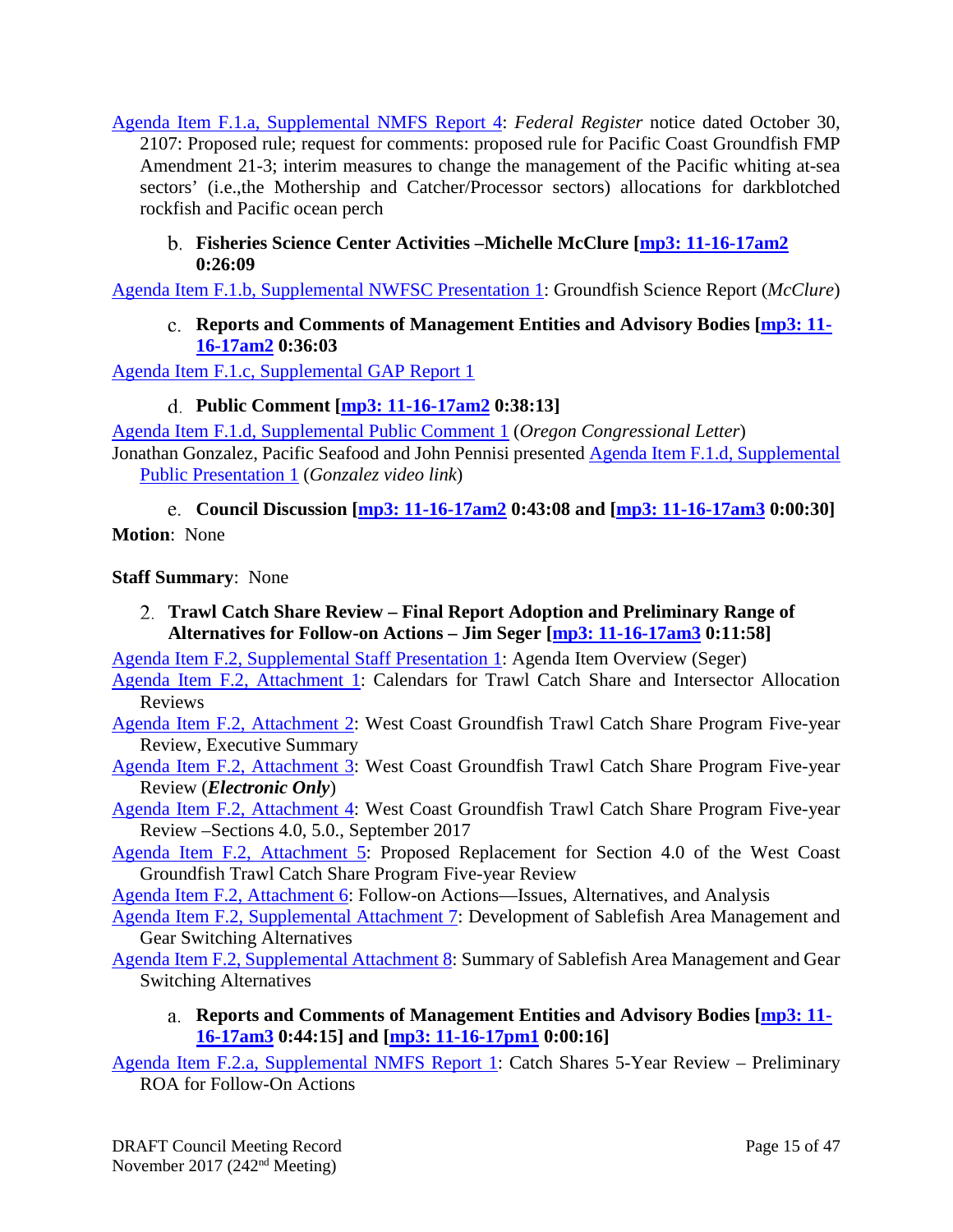[Agenda Item F.2.a, Supplemental CAB Report 1:](https://www.pcouncil.org/wp-content/uploads/2017/11/F2a_Sup_CAB_Rpt1_NOV2017BB.pdf) CAB Report on Trawl Catch Share Review – Final Report Adoption and Preliminary Range of Alternatives for Follow-On Actions [Agenda Item F.2.a, Supplemental GMT Report 1](https://www.pcouncil.org/wp-content/uploads/2017/11/F2a_Sup_GMT_Rpt1_NOV2017BB.pdf) [Agenda Item F.2.a, Supplemental GAP Report 1](https://www.pcouncil.org/wp-content/uploads/2017/11/F2a_Sup_GAP_Rpt1_NOV2017BB.pdf)

## **Public Comment [\[mp3: 11-16-17pm1](ftp://ftp.pcouncil.org/pub/R1711_November_2017_Recordings/11-16-17pm1Copy.mp3) 0:33:22] and [\[mp3: 11-16-17pm2](ftp://ftp.pcouncil.org/pub/R1711_November_2017_Recordings/11-16-17pm2Copy.mp3) 0:00:11]**

<span id="page-15-0"></span>[Agenda Item F.2.b, Public Comment 1](http://www.pcouncil.org/wp-content/uploads/2017/10/F2b_PubCom1_NOV2017BB.pdf) [Agenda Item F.2.b, Supplemental Public Comment 2](https://www.pcouncil.org/wp-content/uploads/2017/11/F2b_Sup_PubCom2_NOV2017BB.pdf) [Agenda Item F.2.b, Supplemental Public Comment 3](https://www.pcouncil.org/wp-content/uploads/2017/11/F2b_Sup_PubCom3_NOV2017BB.pdf) [Agenda Item F.2.b, Supplemental Public Comment 4](https://www.pcouncil.org/wp-content/uploads/2017/11/F2b_Sup_PubCom4_NOV2017BB.pdf) [Agenda Item F.2.b, Supplemental Public Comment 5](https://www.pcouncil.org/wp-content/uploads/2017/11/F2b_Sup_PubCom5_NOV2017BB.pdf) Gary Ripka, Fisherman Gary & Peter Olsen, F/V St. John II Lisa Damrosch, Half Moon Bay Groundfish Marketing Association Mark Worley & Thomas Montoya, F/V Golden Charter Allen Oakley, Commercial Fisherman Georgon Lapham, F/V Michele Ann Heather McCarty, Besecker Fish Company Mike Okoniewski, Pacific Seafood Mike Hyde, American Seafoods Michele Longo Eder Bob Dooley Kevin Dunn John Pennisi Brett Hearne F/V Last Straw John Corbin, Buck & Ann Fisheries Heather Mann, Midwater Trawlers Cooperative Bob Alverson, Fishing Vessels Owner's Association Burben Parker Kate Kauer, The Nature Conservancy Paul Clampitt, F/V Augustine Donna Parker, Arctic Storm Dan Waldeck & John Bundy, Pacific Whiting Conservation Coop

> <span id="page-15-1"></span>**Council Action: Adopt Final Trawl Catch Share Review Report and a Preliminary Range of Alternatives for Follow-On Actions [\[mp3: 11-16-17pm2](ftp://ftp.pcouncil.org/pub/R1711_November_2017_Recordings/11-16-17pm2Copy.mp3) 0:41:52]**

## **Motion 8** [\[mp3: 11-16-17pm2](ftp://ftp.pcouncil.org/pub/R1711_November_2017_Recordings/11-16-17pm2Copy.mp3) 0:46:44]**:** Council:

1. Adopt the West Coast Groundfish Trawl Catch Share Program Five-Year Review Report, with the modifications to Chapter 4 as shown in Agenda Item F.2.a, Attachment 5. Allow authors latitude to make revisions to address minor edits or data corrections that become apparent during final editing. For Chapter 5, affirm those advisory body recommendations that are in line with a review every six years and a mandatory survey of QS owners as reflected in the following recommendations on a preliminary range of alternatives. Finally, include in the Chapter 5 recommendations a list of the follow-on actions that the Council will be considering coming out of the review process.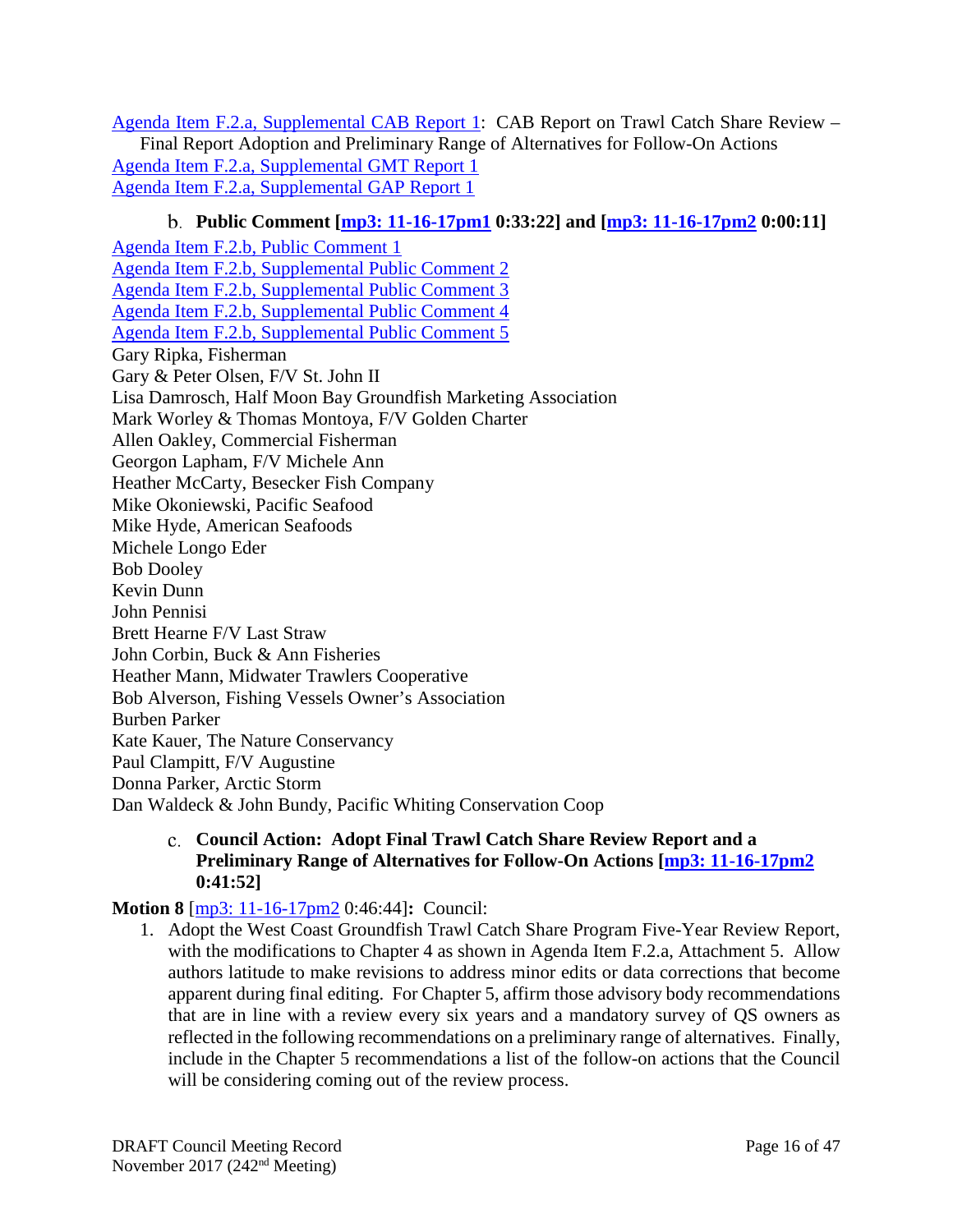With regard to the preliminary range of alternatives, the Council:

- 2. Include alternatives for data collection of Catcher-Processor ownership information and quota share owner cost and revenue data, as recommended in Chapters 4 and 5 of Agenda Item F.2.a, Attachment 4.
- 3. Consider coordinating the review timing with the biennial specifications process as recommended in Section 5.0 of Agenda Item F.2.a, Attachment 4—that is, to schedule the next review to start in 2022 and occur every six years thereafter.
- 4. For At-Sea Whiting Fishery Bycatch Needs (Issue 1), as a priority, focus analysis on alternatives for
	- a. Set-aside management, and
	- b. Increasing amounts available for harvest.

Consider items

- c. Between sector quota pound trading,
- d. Changing within trawl and trawl/non-trawl FMP allocations, and
- e. Carryover of at-sea set-asides as potential additions for the omnibus list.
- 5. Include the complete list of potential actions in Attachment 6 as alternatives for Council consideration for Shorebased Individual Fishing Quota (IFQ) Accumulation Limits (Issue 3), Shorebased IFQ Sector Harvest Complex Needs (Issue 4), and Adaptive Management Plan QP Pass-Through (Issue 6).
- 6. Adopt the GMT recommendations, as described in Agenda Item F.2.a, Supplemental GMT Report, for: At-Sea Bycatch Needs (6a, 6b, and 6c); Shorebased Non-Whiting IFQ Aggregate Limit (8a); and Shorebased IFQ Sector Harvest Needs (9a). Also, in restructuring the shorebased IFQ sector harvest alternatives as recommended by the GMT, incorporate the elaborations developed by the Community Advisory Board (CAB), as described in Agenda Item F.2.a, Supplemental CAB Report 1.
- 7. Adopt the alternatives developed by the CAB for the Catcher-Processor Sector Accumulation Limits as the preliminary range of alternatives moving forward for further analysis, as described in Agenda Item F.2.a, Supplemental CAB Report 1. These alternatives would replace those previously identified by the Council.

Michele Culver/Rich Lincoln (Motion carried unanimously)

**Staff Summary**: At its November 2017 meeting, the Council finalized its trawl catch share review document and moved forward a number of possible actions that were identified during the fiveyear review of the trawl catch share program. The processes through which these possible actions will be considered are identified in the following lists.

**Catch Share Review Follow-on Included in the Biennial Specifications Process:** The following will be addressed in the biennial groundfish specifications process and may be implemented with the management measures for those specifications at the start of 2019.

- Increasing amounts available for harvest, for example, by using values other than historic maximums to determine set-aside amounts.
- Daily vessel quota pound (QP) limits (though possibly only for rebuilt species, i.e. excluding cowcod, yelloweye) and Pacific halibut.
- Continuation of the adaptive management program pass-through.

**Catch Share Review Follow-on in a Follow-on Action Package:** The following issues will be addressed as part of a catch share review follow-on package that will be considered at the March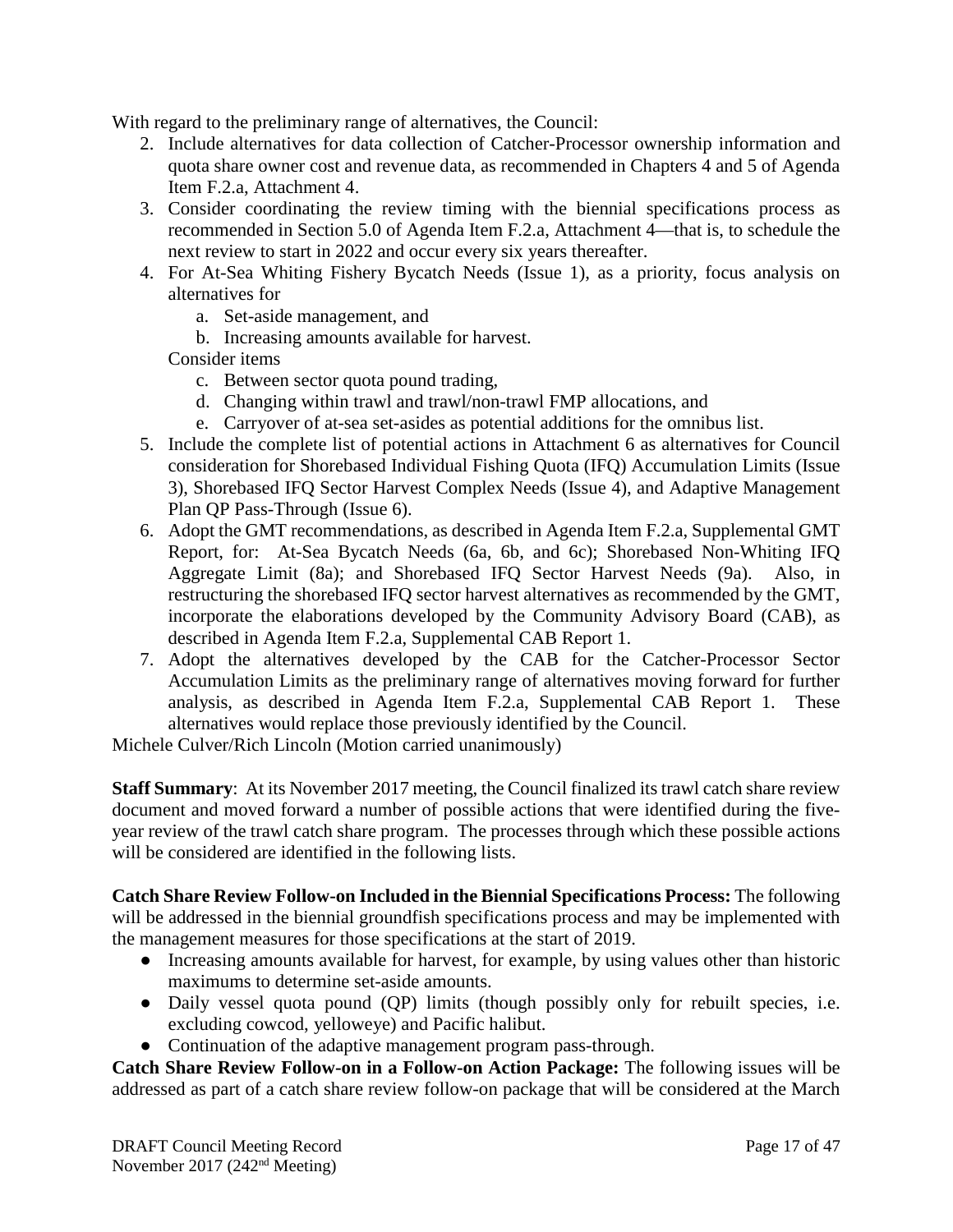2018 meeting. At that time, the Council will finalize a range of alternatives to be analyzed over the summer. A final decision is expected in the fall of 2018.

- At-sea set-asides. Permanently change bycatch management for the at-sea fishery from catch limits to set-asides for canary rockfish, darkblotched rockfish, Pacific ocean perch and widow rockfish. Remove from the Fishery Management Plan the formulas for allocation and set-aside amounts for darkblotched rockfish, Pacific ocean perch and widow rockfish.
- Revise individual species annual vessel QP limits.
- Allow post-season QP trading and provide post-season relief from vessel QP limits.
- Eliminate the September 1 expiration for QP that has not been moved to a vessel account.
- Establish catcher-processor accumulation limits for permit ownership and amount of processing, including a decision on whether to apply the limits immediately or only if the catcher-processor co-op reverts to an individual fishing quota program.
- Require the submission of catcher-processor ownership information during the permit review process.
- Require all owners of quota shares (QS) to provide information on their ownership to the Economic Data Collection Program (currently only QS owners that also own vessels or first receiver licenses are required to submit this information).

**Catch Share Review Follow-on as a Stand Alone Agenda Item (possibly March 2018):** The Council requested some additional information be available in March to help decide on the process for moving forward, as well as provide some guiding principles to whatever group will be working on the following issues:

- Sablefish 36° Line Eliminate the line for the trawl sector management or modify the catch area requirements, including applicable annual vessel QP limits.
- Limit gear switching.
- Reduce sablefish annual vessel QP limit.

**Increasing Trawl Carryover and Flexibility in ACL Management:** At its March meeting, the Council will take up increasing the QP carryover to some amount above 10 percent as part of its consideration of flexibility in ACL management.

**Catch Share Review Actions for Later Prioritization in the Omnibus Process:** The following topics will be considered for possible action during the Council's groundfish omnibus prioritization process in the Fall of 2018;

- Between trawl sector OP trading.
- Trawl/nontrawl allocations.
- Carryover of at-sea set-asides.
- Aggregate nonwhiting control limits and the weightings used to calculate aggregate holding.
- <span id="page-17-1"></span><span id="page-17-0"></span>**Essential Fish Habitat – [Rockfish Conservation Area Amendment, Informational](http://www.pcouncil.org/wp-content/uploads/2017/10/F3__SitSum_EFHRCA_Amdnt_NOV2017BB.pdf)  [Update](http://www.pcouncil.org/wp-content/uploads/2017/10/F3__SitSum_EFHRCA_Amdnt_NOV2017BB.pdf) – Kerry Griffin [\[mp3: 11-17-17am1](ftp://ftp.pcouncil.org/pub/R1711_November_2017_Recordings/11-17-17am1Copy.mp3) 0:56:36]**
	- **Reports and Comments of Management Entities and Advisory Bodies [\[mp3: 11-](ftp://ftp.pcouncil.org/pub/R1711_November_2017_Recordings/11-17-17am1Copy.mp3) [17-17am1](ftp://ftp.pcouncil.org/pub/R1711_November_2017_Recordings/11-17-17am1Copy.mp3) 0:58:47]**

[Agenda Item F.3.a, Supplemental EFH/RCA Project Team Report 1](https://www.pcouncil.org/wp-content/uploads/2017/11/F3a_Sup_EFH_RCA_Team_Rpt1_NOV2017BB.pdf) [Agenda Item F.3.a, Supplemental GAP Report 1](https://www.pcouncil.org/wp-content/uploads/2017/11/F3a_Sup_GAP_Rpt1_NOV2017BB.pdf)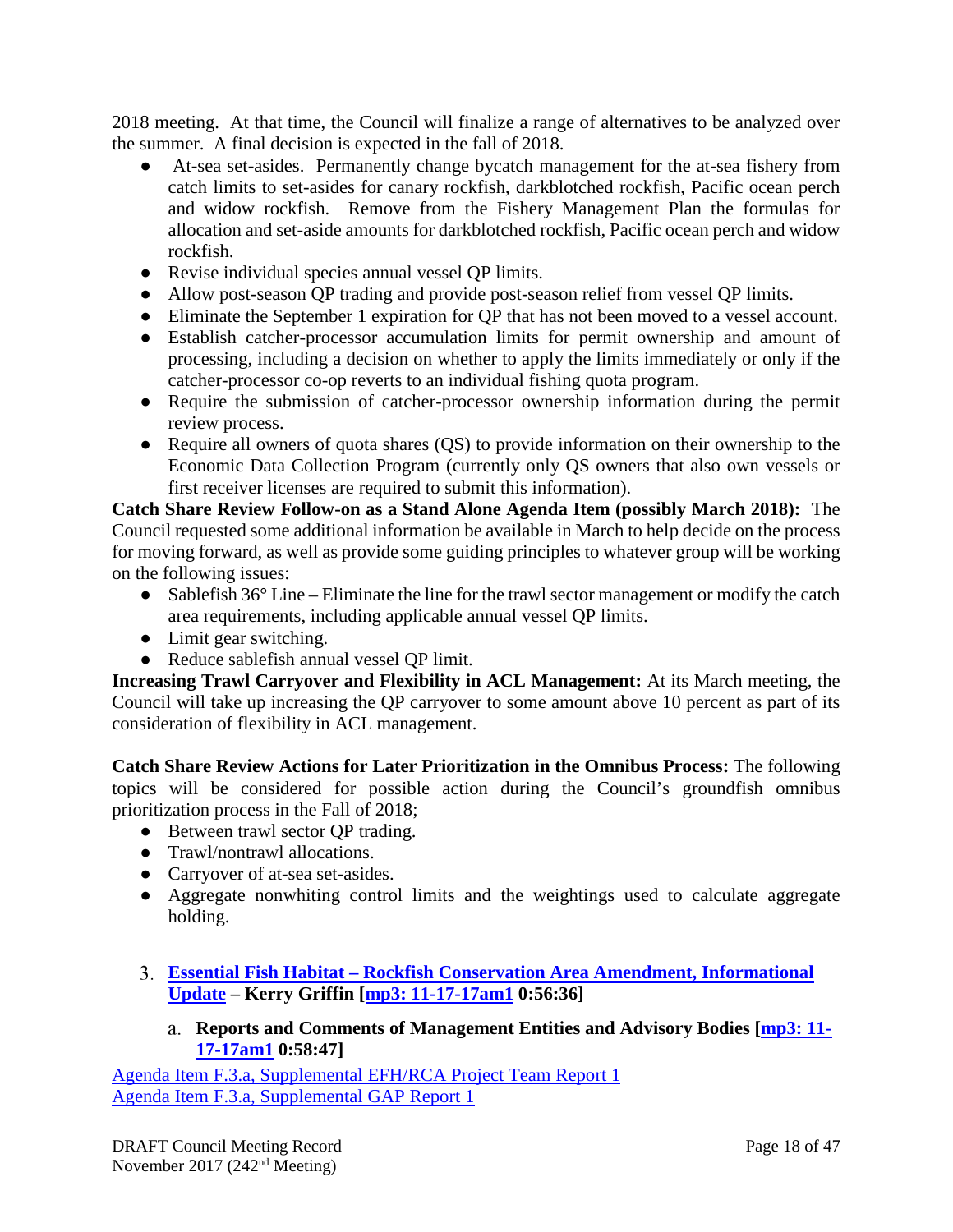# **Public Comment [**[mp3: 11-17-17am1](ftp://ftp.pcouncil.org/pub/R1711_November_2017_Recordings/11-17-17am1Copy.mp3) **0:1:12:02]**

<span id="page-18-0"></span>[Agenda Item F.3.b, Public Comment 1](http://www.pcouncil.org/wp-content/uploads/2017/10/F3b_PubCom1_NOV2017BB.pdf) Ben Enticknap and Geoff Shester, Oceana Tom Rudolph, PEW Charitable Trusts Seth Atkinson, Tom Libby, Shems Jud, and Mike Okoniewski, EFH Collaborators

# **Council Discussion [**[mp3: 11-17-17am1](ftp://ftp.pcouncil.org/pub/R1711_November_2017_Recordings/11-17-17am1Copy.mp3) **1:29:55]**

### <span id="page-18-1"></span>**Staff Summary**: None

<span id="page-18-2"></span>[Final Stock Assessments and Rebuilding Analysis](http://www.pcouncil.org/wp-content/uploads/2017/10/F4__SitSum_AssessmentsRebAnalyses_NOV2017BB.pdf) **– John DeVore [**[mp3: 11-17-17am2](ftp://ftp.pcouncil.org/pub/R1711_November_2017_Recordings/11-17-17am2Copy.mp3) **0:00:06]**

[Agenda Item F.4, Attachment 1:](http://www.pcouncil.org/wp-content/uploads/2017/10/F4_Att1_ExecSummary_PacificOceanPerch2017_Assessment_NOV2017BB.pdf) Executive Summary of "Status of Pacific ocean perch (*Sebastes alutus*) along the U.S. west coast in 2017"

[Agenda Item F.4, Attachment 1:](http://www.pcouncil.org/wp-content/uploads/2017/10/F4_Att1_Full_E-only_PacificOceanPerch2017_Assessment_NOV2017BB.pdf) Full Version of "Status of Pacific ocean perch (*Sebastes alutus*) along the U.S. west coast in 2017" *(Full Version Electronic Only)*

<span id="page-18-3"></span>[Agenda Item F.4, Attachment 2:](http://www.pcouncil.org/wp-content/uploads/2017/10/F4_Att2_2017_yelloweye_rebuilding_final_NOV2017BB.pdf) Rebuilding analysis for yelloweye rockfish (*Sebastes ruberrimus*) based on the 2017 stock assessment

## **Reports and Comments of Management Entities and Advisory Bodies [\[mp3: 11-](ftp://ftp.pcouncil.org/pub/R1711_November_2017_Recordings/11-17-17am2Copy.mp3) [17-17am2](ftp://ftp.pcouncil.org/pub/R1711_November_2017_Recordings/11-17-17am2Copy.mp3) 0:02:12]**

<span id="page-18-4"></span>[Agenda Item F.4.a, Supplemental SSC Report 1](https://www.pcouncil.org/wp-content/uploads/2017/11/F4a_Sup_SSC_Rpt1_Assessments_Final_Nov2017BB.pdf)

### **Public Comment**

<span id="page-18-5"></span>None

- **Council Action: Adopt Final Stock Assessments and Rebuilding Analyses for Use in the 2019-2020 Management Cycle and Beyond [\[mp3: 11-17-17am2](ftp://ftp.pcouncil.org/pub/R1711_November_2017_Recordings/11-17-17am2Copy.mp3) 0:11:17]**
- Motion 9 [**[mp3: 11-17-17am2](ftp://ftp.pcouncil.org/pub/R1711_November_2017_Recordings/11-17-17am2Copy.mp3)** 0:13:19]**:** Council adopt the Pacific ocean perch stock assessment endorsed by the SSC for use in the 2019-2020 management cycle and beyond (*Agenda Item F.4.a, Supplemental SSC Report 1, November 2017*).

Maggie Sommer/Brad Pettinger (Motion carried unanimously)

Motion 10 [**[mp3: 11-17-17am2](ftp://ftp.pcouncil.org/pub/R1711_November_2017_Recordings/11-17-17am2Copy.mp3)** 0:16:53]**:** Council adopt the yelloweye rockfish rebuilding analysis endorsed by the SSC for use in the 2019-2020 management cycle and beyond (*Agenda Item F.4.a, Supplemental SSC Report 1, November 2017*). Maggie Sommer/Brad Pettinger (Motion carried unanimously)

**Staff Summary**: The Council adopted a new stock assessment for [Pacific ocean perch](http://www.pcouncil.org/wp-content/uploads/2017/10/F4_Att1_Full_E-only_PacificOceanPerch2017_Assessment_NOV2017BB.pdf) (POP) and a new rebuilding analysis for [yelloweye rockfish,](http://www.pcouncil.org/wp-content/uploads/2017/10/F4_Att2_2017_yelloweye_rebuilding_final_NOV2017BB.pdf) as endorsed by the [Scientific and Statistical](https://www.pcouncil.org/wp-content/uploads/2017/11/F4a_Sup_SSC_Rpt1_Assessments_Final_Nov2017BB.pdf)  [Committee.](https://www.pcouncil.org/wp-content/uploads/2017/11/F4a_Sup_SSC_Rpt1_Assessments_Final_Nov2017BB.pdf) The POP stock assessment and the yelloweye rockfish rebuilding analysis will be used to inform management decisions for 2019 and beyond. The adopted POP stock assessment indicates the stock is at 77 percent of its initial unfished biomass and therefore has been successfully rebuilt. The official declaration of POP stock status will be announced once NMFS confirms the assessment is the best scientific information available for management decisionmaking.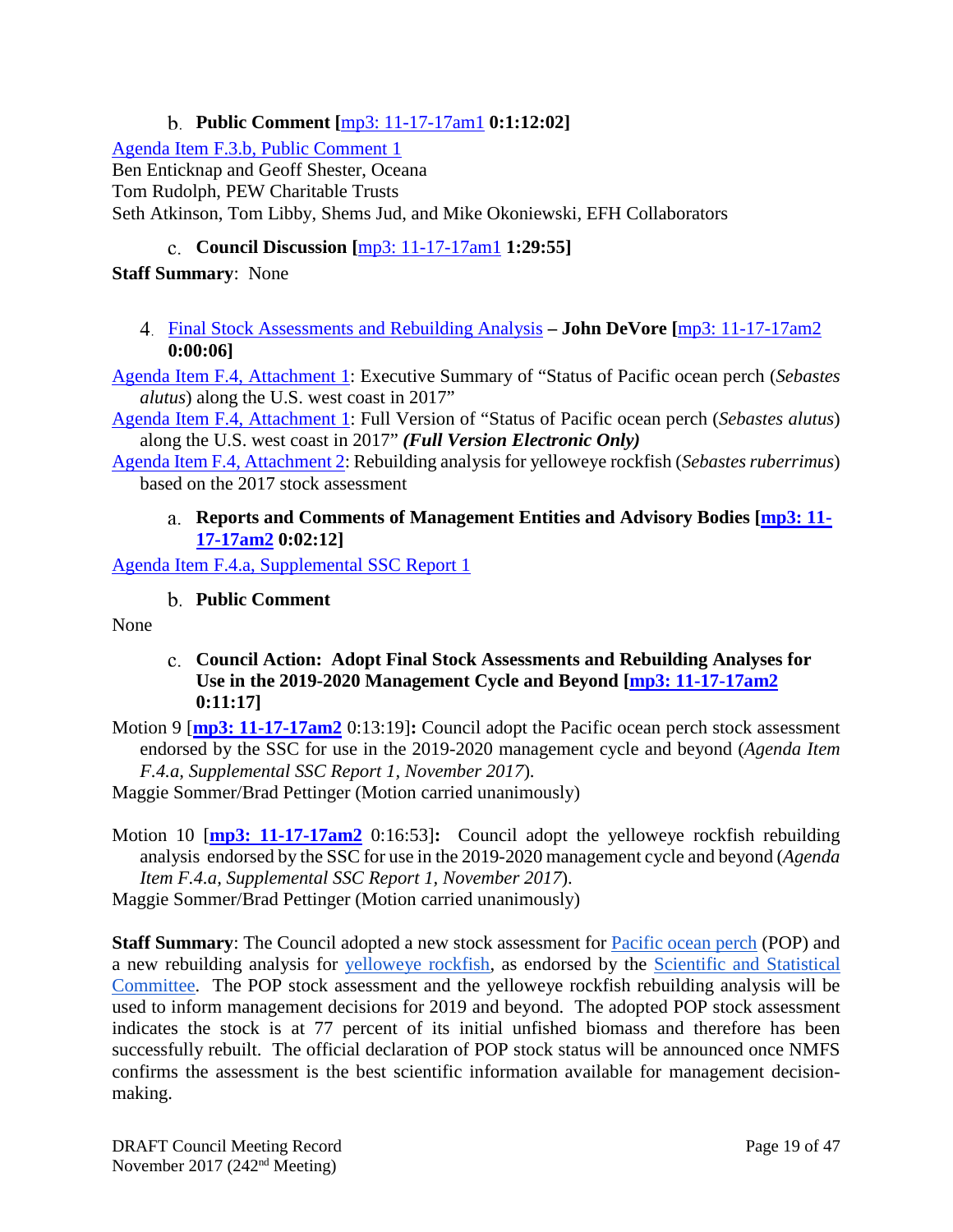## <span id="page-19-0"></span>**[Mid-Biennium Harvest Specifications Adjustments –](http://www.pcouncil.org/wp-content/uploads/2017/10/F5__SitSum_GreenLight_NOV2017BB.pdf) Final Action – John DeVore [\[mp3: 11-17-17am2](ftp://ftp.pcouncil.org/pub/R1711_November_2017_Recordings/11-17-17am2Copy.mp3) 0:18:20]**

<span id="page-19-1"></span>[Agenda Item F.5, Attachment 1:](http://www.pcouncil.org/wp-content/uploads/2017/10/F5_Att1_GreenLight_NOV2017BB.pdf) Considerations for Frameworking a Mid-Biennium Harvest Specifications Adjustments Process

## **Reports and Comments of Management Entities and Advisory Bodies [\[mp3: 11-](ftp://ftp.pcouncil.org/pub/R1711_November_2017_Recordings/11-17-17am2Copy.mp3) [17-17am2](ftp://ftp.pcouncil.org/pub/R1711_November_2017_Recordings/11-17-17am2Copy.mp3) 0:44:37]**

[Agenda Item F.5.a, Supplemental NMFS Report 1:](https://www.pcouncil.org/wp-content/uploads/2017/11/F5a_Sup_NMFS_Rpt1_NOV2017BB.pdf) Mid-Biennium Harvest Specifications Adjustments

[Agenda Item F.5.a, Supplemental GMT Report 1](https://www.pcouncil.org/wp-content/uploads/2017/11/F5a_Sup_GMT_Rpt1_NOV2017BB.pdf) [Agenda Item F.5.a, Supplemental GAP Report 1](https://www.pcouncil.org/wp-content/uploads/2017/11/F5a_Sup_GAP_Rpt1_NOV2017BB.pdf)

**Public Comment [\[mp3: 11-17-17am2](ftp://ftp.pcouncil.org/pub/R1711_November_2017_Recordings/11-17-17am2Copy.mp3) 1:11:23]**

<span id="page-19-3"></span><span id="page-19-2"></span>Ralph Brown

**Council Action: Adopt Final Policy Alternative for Mid-Biennium Harvest Specifications Adjustments [**[mp3: 11-17-17am2](ftp://ftp.pcouncil.org/pub/R1711_November_2017_Recordings/11-17-17am2Copy.mp3) **1:16:05]**

### **Motion**: None

**Staff Summary**: The Council considered a new policy framework that would allow an increase in harvest specifications in the second year of a biennial management cycle when a new assessment indicates a substantial increase in the available harvest of a stock. The Council decided to halt further consideration of this new policy in deference to other higher priority tasks. However, the Council requested the NMFS Northwest Fishery Science Center provide information to inform stock assessment priorities for both 2019 and 2021 when assessment priorities are identified in March 2018, as was contemplated in the Council's consideration of mid-biennium harvest adjustments.

<span id="page-19-4"></span>**[Biennial Harvest Specifications for 2019-2020](http://www.pcouncil.org/wp-content/uploads/2017/10/F6__SitSum_2019-20Spex_NOV2017BB.pdf) – John DeVore/Kelly Ames [\[mp3: 11-](ftp://ftp.pcouncil.org/pub/R1711_November_2017_Recordings/11-17-17pm1Copy.mp3) [17-17pm1](ftp://ftp.pcouncil.org/pub/R1711_November_2017_Recordings/11-17-17pm1Copy.mp3) 0:00:13]**

[Agenda Item F.6, Supplemental REVISED Attachment 1:](https://www.pcouncil.org/wp-content/uploads/2017/11/F6_Sup_REVISED_Att1_2019-20HarvestSpex_NOV2017BB.pdf) 2019 and 2020 Groundfish Harvest **Specifications** 

[Agenda Item F.6, Attachment 2:](http://www.pcouncil.org/wp-content/uploads/2017/10/F6_Att2_WA_Cab_DBSRA_NOV2017BB.pdf) Depletion-Based Stock Reduction Analysis estimates of sustainable yield for cabezon (*Scorpaenichtys marmoratus*) in waters off Washington state

[Agenda Item F.6, Attachment 3:](http://www.pcouncil.org/wp-content/uploads/2017/10/F6_Att3_Starry_Flounder_DB-SRA_2017_CA-OR-WA-final_NOV2017BB.pdf) Depletion-Based Stock Reduction Analysis (DB-SRA) for Starry Flounder (*Platichthys stellatus*) in U.S. Waters off California, Oregon and Washington

<span id="page-19-5"></span>[Agenda Item F.6, Attachment 4:](http://www.pcouncil.org/wp-content/uploads/2017/10/F6_Att4_ExecSummary_2017Lingcod_Assessment_NOV2017BB.pdf) Executive Summary of "2017 Lingcod Stock Assessment"

## **Reports and Comments of Management Entities and Advisory Bodies [\[mp3: 11-](ftp://ftp.pcouncil.org/pub/R1711_November_2017_Recordings/11-17-17pm1Copy.mp3) [17-17pm1](ftp://ftp.pcouncil.org/pub/R1711_November_2017_Recordings/11-17-17pm1Copy.mp3) 0:15:19]**

[Agenda Item F.6.a, WDFW Report 1:](http://www.pcouncil.org/wp-content/uploads/2017/10/F6a_WDFW_Rpt1_19-20HarvestSpecifications_NOV2017BB.pdf) Washington Department of Fish and Wildlife Report on Biennial Harvest Specifications for 2019-2020

[Agenda Item F.6.a, GMT Report 1:](http://www.pcouncil.org/wp-content/uploads/2017/10/F6a_GMT_Rpt1_NOV2017BB.pdf) Groundfish Management Team Report on Biennial Harvest Specifications for 2019-2020

[Agenda Item F.6.a, Supplemental GMT Report 2](https://www.pcouncil.org/wp-content/uploads/2017/11/F6a_Sup_GMT_Rpt2_NOV2017BB.pdf) [Agenda Item F.6.a, Supplemental SSC Report 1](https://www.pcouncil.org/wp-content/uploads/2017/11/F6a_Sup_SSC_Rpt1_NOV2017BB.pdf)

[Agenda Item F.6.a, Supplemental GAP Report 1](https://www.pcouncil.org/wp-content/uploads/2017/11/F6a_Sup_GAP_Rpt1_NOV2017BB.pdf)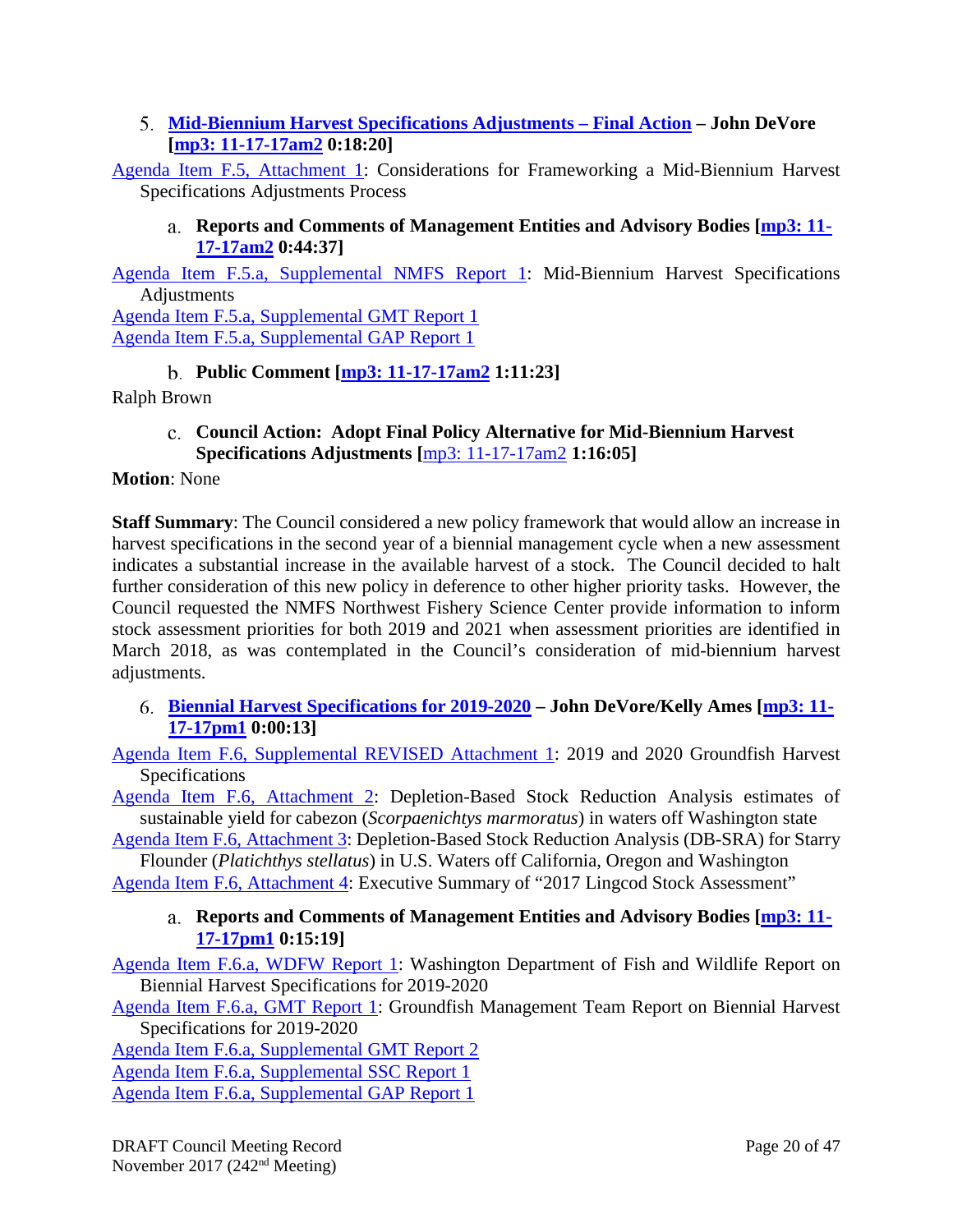- **Public Comment**
- <span id="page-20-1"></span><span id="page-20-0"></span>None
- **Council Action: Adopt Final 2019-2020 Overfishing Limits, Final P\*/Acceptable Biological Catches, Preliminary Preferred Annual Catch Limits for Stock and Stock Complexes, and Consider Associated Issues other than Management Measures [**[mp3: 11-17-17pm1](ftp://ftp.pcouncil.org/pub/R1711_November_2017_Recordings/11-17-17pm1Copy.mp3) **0:51:56] and [**[mp3: 11-17-17pm2](ftp://ftp.pcouncil.org/pub/R1711_November_2017_Recordings/11-17-17pm2Copy.mp3) **0:00:55]**

## **Motion 11 [\[mp3: 11-17-17pm2](ftp://ftp.pcouncil.org/pub/R1711_November_2017_Recordings/11-17-17pm2Copy.mp3) 0:03:12]**: Council:

- 1. Adopt the OFLs and SSC-endorsed sigmas and stock categories as described in Agenda Item F.6.a, Supplemental REVISED Attachment 1, Table 1, except:
	- a. For Pacific Ocean Perch, adopt the OFLs associated with the status quo management structure north and south of 40°, 10' N. latitude;
	- b. For the Other Fish Complex, analyze the values in Table 1 as an alternative and add Alternative 1 from F.6.a, WDFW Report 1;
	- c. For yelloweye rockfish, analyze a range of OFL alternatives for 2019 and 2020 associated with a range of spawning potential ratios of 70 percent to 76 percent.
- 2. Adopt the final P\* values, and ABCs, and ACLs as preliminary preferred ACLs in F.6.a, Supplemental REVISED Attachment 1, Table 4, incorporating the recommendations of the GMT in F.6.a, GMT Report 1 and Supplemental GMT Report 2, and the GAP in F.6.a, Supplemental GAP Report, except:
	- a. For the Other Fish Complex, analyze the values in Table 4 as an alternative and add Alternative 1 from F.6.a, WDFW Report 1;
	- b. For yelloweye rockfish, analyze a range of ABC and ACL alternatives for 2019 and 2020 associated with a range of spawning potential ratios of 70 percent to 76 percent.

Michele Culver/Rich Lincoln

**Amendment 1 [\[mp3: 11-17-17pm2](ftp://ftp.pcouncil.org/pub/R1711_November_2017_Recordings/11-17-17pm2Copy.mp3) 0:028:42]**: For yelloweye, add an alternative to analyze SPR of 65 percent.

Joanna Grebel/Marc Gorelnik (Amendment 1 carried unanimously). Motion, as amended, carried unanimously

**Staff Summary:** The Council adopted final 2019 and 2020 overfishing limits (OFLs) for all groundfish stocks endorsed by the [Scientific and Statistical Committee](https://www.pcouncil.org/wp-content/uploads/2017/11/F6a_Sup_SSC_Rpt1_NOV2017BB.pdf) except for yelloweye rockfish. The Council also adopted the stock category designations and sigma values, which are used to determine acceptable biological catches (ABCs; sigma, the estimated biomass uncertainty, and P\*, the overfishing probability, are used to determine the size of the precautionary reduction from the OFL, which defines the ABC). The Council also adopted the final ABCs and preliminary preferred ACLs recommended by th[e Groundfish Management Team](https://www.pcouncil.org/wp-content/uploads/2017/11/F6a_Sup_GMT_Rpt2_NOV2017BB.pdf) and th[e Groundfish Advisory](https://www.pcouncil.org/wp-content/uploads/2017/11/F6a_Sup_GAP_Rpt1_NOV2017BB.pdf)  [Subpanel.](https://www.pcouncil.org/wp-content/uploads/2017/11/F6a_Sup_GAP_Rpt1_NOV2017BB.pdf) The yelloweye rockfish OFLs are dependent on the final annual catch limits (ACLs) decided for that stock. The Council selected three alternative harvest control rules (HCRs) for managing yelloweye rockfish: the status quo HCR and harvest specifications under the spawning potential ratio (SPR) harvest rate of 76 percent and those under SPR harvest rates of 70 percent and 65 percent based on the [yelloweye rebuilding analysis.](http://www.pcouncil.org/wp-content/uploads/2017/10/F4_Att2_2017_yelloweye_rebuilding_final_NOV2017BB.pdf) The Council did not indicate a preference for a yelloweye rockfish HCR and rebuilding plan at this time. The Council is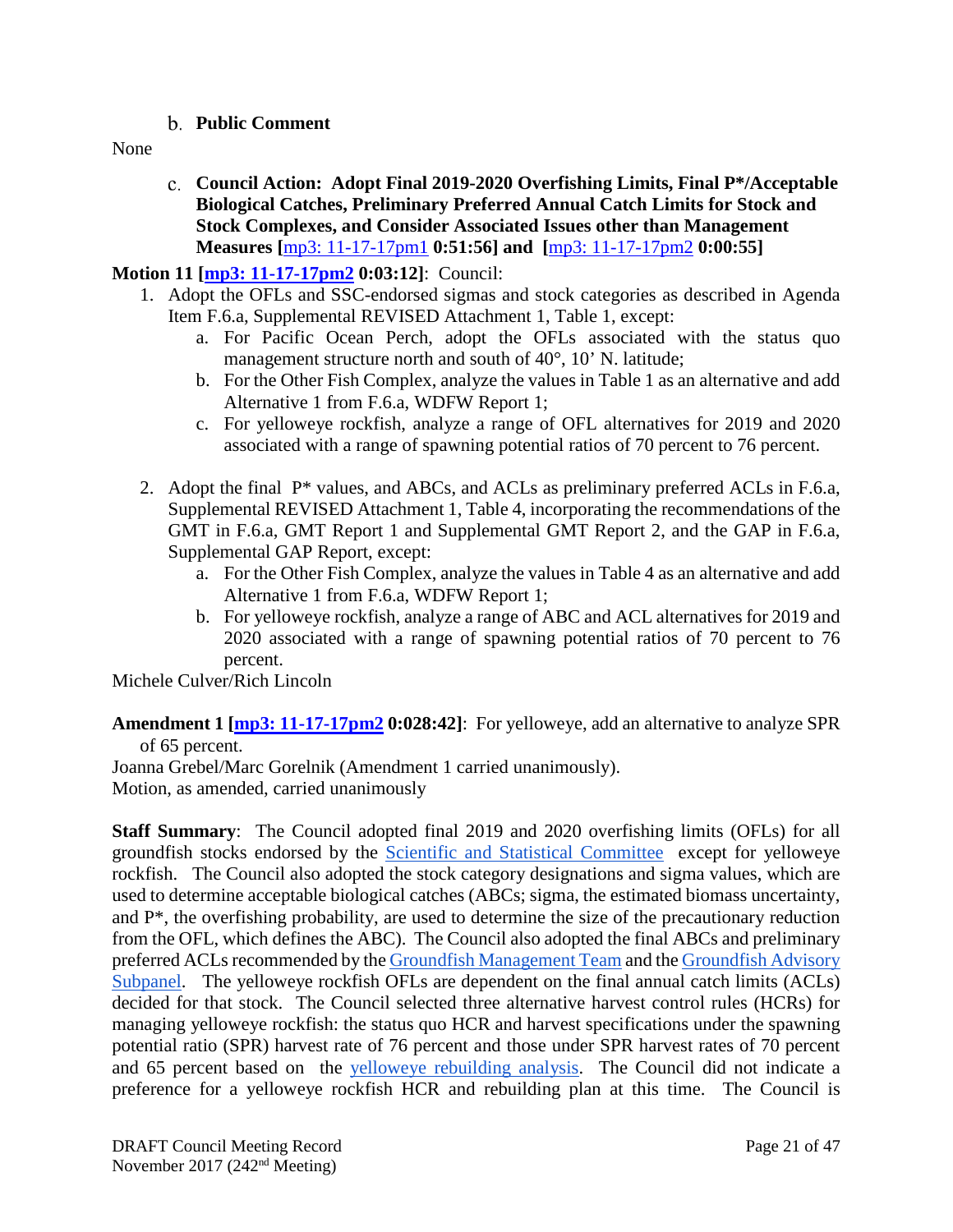scheduled to decide final 2019 and 2020 ACLs and make a final decision on the yelloweye rockfish rebuilding plan at their April meeting in Portland, Oregon.

- <span id="page-21-0"></span>**[Endangered Species Act Consultations on Salmon and Seabirds](http://www.pcouncil.org/wp-content/uploads/2017/10/F7__SitSum_ESA_Consultations_NOV2017BB.pdf) – Kit Dahl [\[mp3:](ftp://ftp.pcouncil.org/pub/R1711_November_2017_Recordings/11-18-17pm1Copy.mp3)  [11-18-17pm1](ftp://ftp.pcouncil.org/pub/R1711_November_2017_Recordings/11-18-17pm1Copy.mp3) 0:00:23]**
- [Agenda Item F.7, Attachment 1:](http://www.pcouncil.org/wp-content/uploads/2017/10/F7_Att1_USFWS_2017_STALBiOp_NOV2017BB.pdf) Biological Opinion Regarding the Effects of the Continued Operation of the Pacific Coast Groundfish Fishery as Governed by the Pacific Coast Groundfish Fishery Management Plan and Implementing Regulations at 50 CFR Part 660 by the National Marine Fisheries Service on California Least Tern (*Sterna antillaruin browni*), Southern Sea Otter (*Enhydra lutris nereis*), Bull trout (*Salvelinus cojifluentus*), Marbled Murrelet (*Brachyramphus marmoratus*), and Short-tailed Albatross (*Phoebastria albatrus*), and Accompanying Incidental Take Statement
	- **[United States Fish and Wildlife Service Report](https://www.pcouncil.org/wp-content/uploads/2017/11/F7a_Sup_USFWS_Presentation1_STAL_PCGF_Consultation_Todd_NOV2017BB.pdf) – Laura Todd [\[mp3: 11-18-](ftp://ftp.pcouncil.org/pub/R1711_November_2017_Recordings/11-18-17pm1Copy.mp3) [17pm1](ftp://ftp.pcouncil.org/pub/R1711_November_2017_Recordings/11-18-17pm1Copy.mp3) 0:09:09]**

## <span id="page-21-1"></span>**Reports and Comments of Management Entities and Advisory Bodies [\[mp3: 11-](ftp://ftp.pcouncil.org/pub/R1711_November_2017_Recordings/11-18-17pm1Copy.mp3) [18-17pm1](ftp://ftp.pcouncil.org/pub/R1711_November_2017_Recordings/11-18-17pm1Copy.mp3) 0:25:55]**

<span id="page-21-2"></span>[Agenda Item F.7.b, Supplemental NMFS Report 1:](https://www.pcouncil.org/wp-content/uploads/2017/11/F7b_Sup_NMFS_Rpt1_UpdateOn_BO_ITS_NOV2017BB.pdf) Update on the ongoing development of a new biological opinion and incidental take statement for salmon taken in the groundfish fishery [Agenda Item F.7.b, Supplemental GMT Report 1](https://www.pcouncil.org/wp-content/uploads/2017/11/F7b_Sup_GMT_Rpt1-final_NOV2017BB.pdf) Agenda Item F.7.b, [Supplemental SAS Report 1](https://www.pcouncil.org/wp-content/uploads/2017/11/F7b_Sup_SAS_Rpt1_ESA_NOV2017BB.pdf) [Agenda Item F.7.b, Supplemental GAP Report 1](https://www.pcouncil.org/wp-content/uploads/2017/11/F7b_Sup_GAP_Rpt1_BiOps_Nov2017BB.pdf)

Public Comment **[\[mp3: 11-18-17pm1](ftp://ftp.pcouncil.org/pub/R1711_November_2017_Recordings/11-18-17pm1Copy.mp3) 1:15:12]**

<span id="page-21-4"></span><span id="page-21-3"></span>Lori Steele, West Coast Seafood Processors Association Heather Mann, Midwater Trawlers Cooperative and Sarah Nayani, Arctic Storm

Council Action: Provide Recommendations to National Marine Fisheries Service on Mitigation Measures and a Process for Implementation of Biological Opinions **[\[mp3:](ftp://ftp.pcouncil.org/pub/R1711_November_2017_Recordings/11-18-17pm1Copy.mp3)  [11-18-17pm1](ftp://ftp.pcouncil.org/pub/R1711_November_2017_Recordings/11-18-17pm1Copy.mp3) 1:28:25]**

### **Motion**: None

**Staff Summary**: The Council discussed the range of measures to mitigate the take of ESA-listed Chinook salmon in the Pacific Coast groundfish fishery. Potential measures that would be implemented through the 2019-2020 biennial harvest specifications and management measures were adopted under Agenda Item F.9. The Council will receive an update on the completed Biological Opinion at its March 2018 meeting.

The Council also tentatively scheduled action on a regulatory proposal to mitigate take of ESAlisted short-tailed albatross in groundfish fixed gear fisheries for its September 2018 meeting.

<span id="page-21-5"></span>**[Preliminary Exempted Fishing Permit \(EFP\) Approval for 2019-2020](http://www.pcouncil.org/wp-content/uploads/2017/10/F8__SitSum_EFPs_2019-2020_NOV2017BB.pdf) – Kelly Ames [\[mp3: 11-18-17pm2](ftp://ftp.pcouncil.org/pub/R1711_November_2017_Recordings/11-18-17pm2Copy.mp3) 0:00:08]**

[Agenda Item F.8, Attachment 1:](http://www.pcouncil.org/wp-content/uploads/2017/10/F8_Att1_COP_E-Only_NOV2017BB.pdf) Council Operating Procedure 19, Protocol for Consideration of Exempted Fishing Permits for Groundfish Fisheries (*Electronic Only*)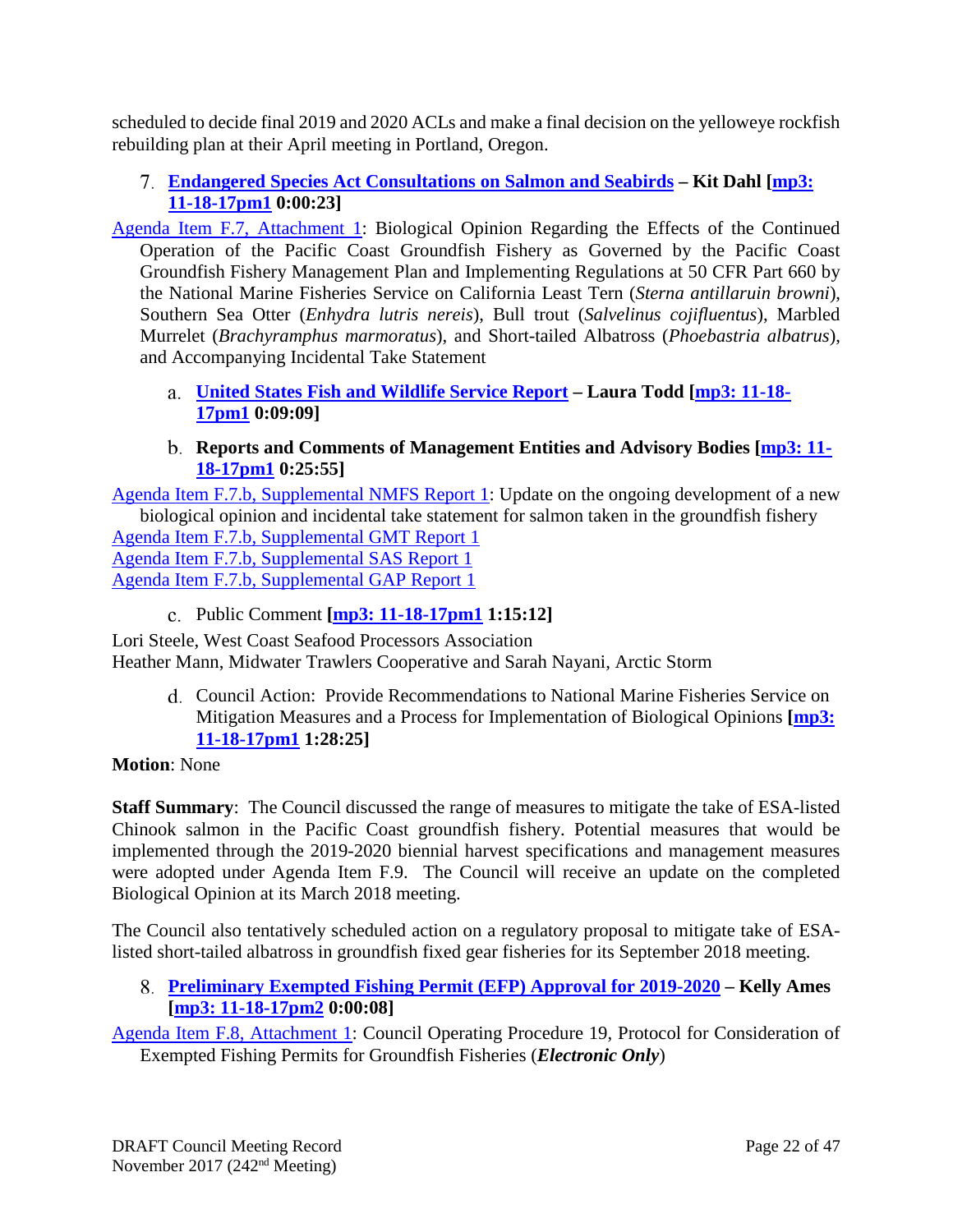- [Agenda Item F.8, Attachment 2:](http://www.pcouncil.org/wp-content/uploads/2017/10/F8_Att2_PlattEmleyApp_NOV2017BB.pdf) Application for Exempted Fishing Permit for Yellowtail Rockfish Jig Fishing for the 2019-2020 Fishing Season (*San Francisco Community Fishing Association and Dan Platt*)
- [Agenda Item F.8, Attachment 3:](http://www.pcouncil.org/wp-content/uploads/2017/10/F8_Att3_PlattEmleyProgress_NOV2017BB.pdf) Interim Report: Exempted Fishing Permit Testing Commercial Jig Fishing Gear Targeting Yellowtail Rockfish for 2017-2018 Groundfish Fisheries (*San Francisco Community Fishing Association and Dan Platt*)
- [Agenda Item F.8, Attachment 4:](http://www.pcouncil.org/wp-content/uploads/2017/10/F8_Att4_Cook_App_NOV2017BB.pdf) Groundfish Exempted Fishing Permit Proposal: Commercial Midwater Hook and Line Rockfish Fishing in the RCA off the Oregon Coast (*Scott Cook and Oregon Department of Fish and Wildlife*)
- [Agenda Item F.8, Attachment 5:](http://www.pcouncil.org/wp-content/uploads/2017/10/F8_Att5_Mattusch_App_NOV2017BB.pdf) Chilipepper/Yellowtail Long Leader Exempted Fishing Permit (*Tom Mattusch*)
- [Agenda Item F.8, Attachment 6:](http://www.pcouncil.org/wp-content/uploads/2017/10/F8_Att6_TNC_Progress_NOV2017BB.pdf) The Nature Conservancy Letter Regarding the Issuance of the 2017-2018 Exempted Fishing Permit
- [Agenda Item F.8, Supplemental Attachment 7:](https://www.pcouncil.org/wp-content/uploads/2017/11/F8_Sup_Att7_MontBayEFP_NOV2017BB.pdf) Monterey Bay Fishermen Exempted Fishing Permit; Chilipepper Rockfish
- <span id="page-22-0"></span>[Agenda Item F.8, Supplemental Attachment 8:](https://www.pcouncil.org/wp-content/uploads/2017/11/F8_Sup_Att8_AddendumToAtt5_NOV2017BB.pdf) Chilipepper/Yellowtail Long Leader Exempted Fishing Permit – Addendum to Attachment 5

## **Reports and Comments of Management Entities and Advisory Bodies [\[mp3: 11-](ftp://ftp.pcouncil.org/pub/R1711_November_2017_Recordings/11-18-17pm2Copy.mp3) [18-17pm2](ftp://ftp.pcouncil.org/pub/R1711_November_2017_Recordings/11-18-17pm2Copy.mp3) 0:18:28]**

[Agenda Item F.8.a, Supplemental CDFW Report 1](https://www.pcouncil.org/wp-content/uploads/2017/11/F8a_Sup_CDFW_Rpt1_NOV2017BB.pdf) [Agenda Item F.8.a, Supplemental GMT](https://www.pcouncil.org/wp-content/uploads/2017/11/F8a_Sup_GMT_Rpt1_NOV2017BB.pdf) Report 1 [Agenda Item F.8.a, Supplemental GAP Report 1](https://www.pcouncil.org/wp-content/uploads/2017/11/F8a_Sup_GAP_Rpt1_NOV2017BB.pdf) [Agenda Item F.8.a, Supplemental EC Report 1](https://www.pcouncil.org/wp-content/uploads/2017/11/F8a_Sup_EC_Rpt1_NOV2017BB.pdf)

# **Public Comment [\[mp3: 11-18-17pm2](ftp://ftp.pcouncil.org/pub/R1711_November_2017_Recordings/11-18-17pm2Copy.mp3) 1:06:37]**

<span id="page-22-1"></span>[Agenda Item F.8.b, Supplemental Public Comment 1](https://www.pcouncil.org/wp-content/uploads/2017/11/F8b_Sup_PubCom1_NOV2017BB.pdf) [Agenda Item F.8.b, Supplemental Public Comment 2](https://www.pcouncil.org/wp-content/uploads/2017/11/F8b_Sup_PubCom2_NOV2017BB.pdf) [Agenda Item F.8.b, Supplemental Public Comment 3](https://www.pcouncil.org/wp-content/uploads/2017/11/F8b_Sup_PubCom3_NOV2017BB.pdf) Alan Lovewell, Real Good Fish Geoff Shester, Oceana \*Did Not Testify\*

## <span id="page-22-2"></span>**Council Action: Adopt Preliminary EFPs for Public Review [\[mp3: 11-18-17pm2](ftp://ftp.pcouncil.org/pub/R1711_November_2017_Recordings/11-18-17pm2Copy.mp3) 1:17:18]**

# **Motion 13 [\[mp3: 11-18-17pm2](ftp://ftp.pcouncil.org/pub/R1711_November_2017_Recordings/11-18-17pm2Copy.mp3) 1:17:18]**: Council:

- 1) Forward the following proposed groundfish EFPs for public review, with all modifications recommended by the GMT in Agenda Item F.8.a, Supplemental GMT Report 1, November 2017, and the recommendations on research banners in F.8.a, Supplemental GAP Report 1, November 2017:
	- Commercial Jig Fishing Targeting Yellowtail Rockfish off California San Francisco Community Fishing Association and Dan Platt
	- Commercial Midwater Hook and Line Rockfish Fishing in the RCA off Oregon Cook
	- Monterey Bay Fishermen Exempted Fishing Permit Lovell
- 2) Adopt yield set-asides for these three EFPs as recommended in F.8.a, Supplemental GMT Report 1, November 2017, except for the Cook EFP revise the amount of yelloweye rockfish from 0.26 to 0.13 metric tons.

Maggie Sommer/Dorothy Lowman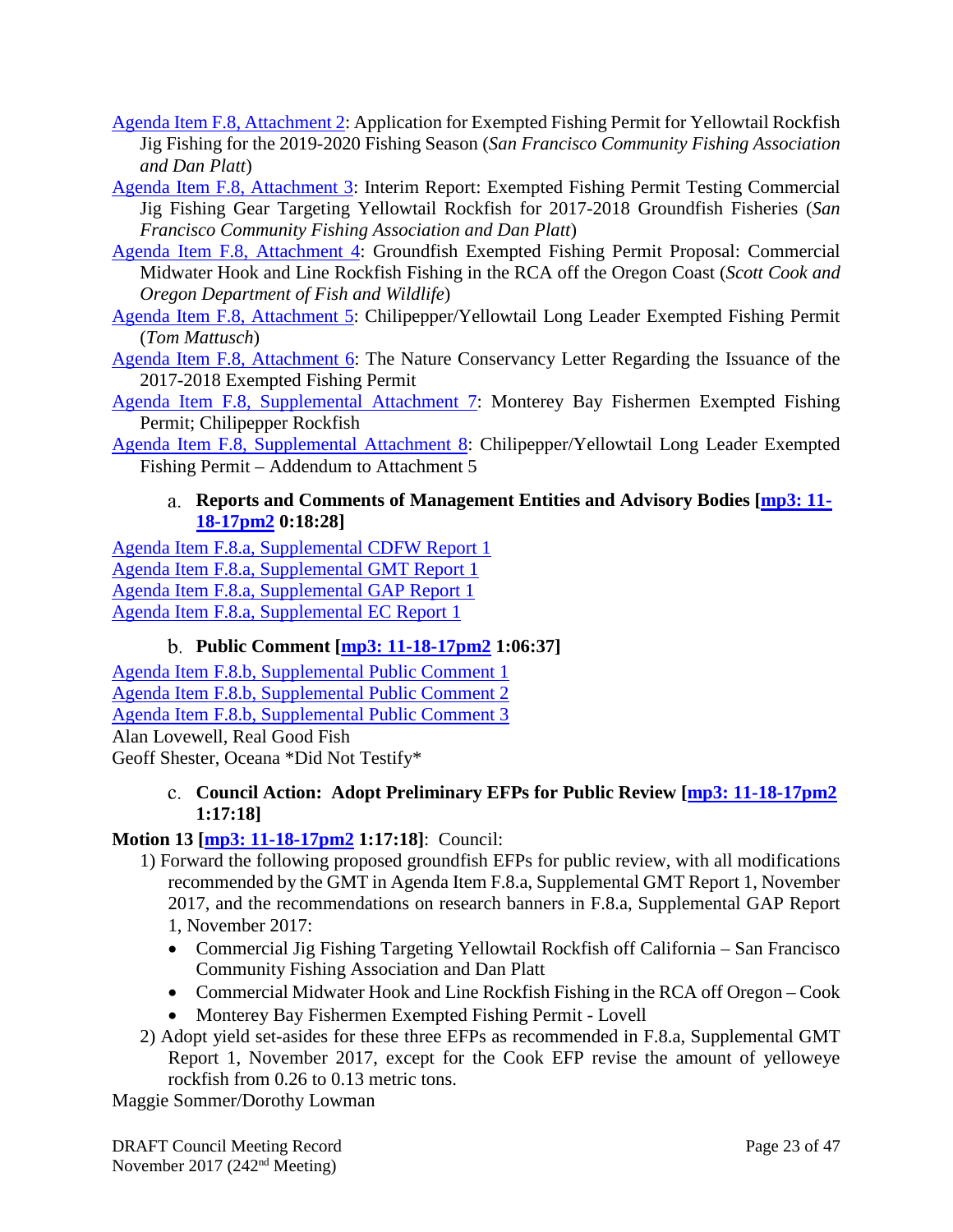- **Amendment 1 [\[mp3: 11-18-17pm2](ftp://ftp.pcouncil.org/pub/R1711_November_2017_Recordings/11-18-17pm2Copy.mp3) 1:21:56]:** Amend the main motion to include the Tom Mattusch EFP application in Agenda Item F.8.a, Supplemental GMT Report 1.
- Marc Gorelnik/Brad Pettinger (Amendment 1 carried, Mr. Anderson, Ms. Yaremko, and Mr. Niles voted no)
- **Amendment 2 [\[mp3: 11-18-17pm2](ftp://ftp.pcouncil.org/pub/R1711_November_2017_Recordings/11-18-17pm2Copy.mp3) 1:27:06]**: With regard to the yield set-aside values identified in Table 1 of GMT Report recommend modifying the Cook value for yelloweye from .26 to .12, and the value for Canary from 10 to 3.
- Marci Yaremko/Buzz Brizendine (Amendment withdrawn with consent of the second)
- **Amendment 3 [\[mp3: 11-18-17pm2](ftp://ftp.pcouncil.org/pub/R1711_November_2017_Recordings/11-18-17pm2Copy.mp3) 1:36:28]**: Make the following change in the main motion under section 2) change value of yelloweye from 0.13 to 0.12 metric tons. Amend Table 1 of the GMT Report for yelloweye as follows: Increase Lowell to .06 and change canary for Cook from  $10$  to  $3$  mt.

Marci Yaremko/Buzz Brizendine (Amendment carried, Mr. Anderson, Mr. Lincoln, and Mr. Niles voted no)

Motion 13, as amended, carried (Mr. Anderson voted no and Ms. Yaremko abstained)

**Staff Summary:** The Council recommended the following groundfish EFP for public review, including all the modifications contained in th[e](https://www.pcouncil.org/wp-content/uploads/2017/11/F8a_Sup_GMT_Rpt1_NOV2017BB.pdf) [Groundfish Management Team \(GMT\) report,](https://www.pcouncil.org/wp-content/uploads/2017/11/F8a_Sup_GMT_Rpt1_NOV2017BB.pdf) as follows

- [San Francisco Community Fishing Association and Dan Platt Application](http://www.pcouncil.org/wp-content/uploads/2017/10/F8_Att2_PlattEmleyApp_NOV2017BB.pdf) Commercial jig fishing targeting yellowtail rockfish in the Rockfish Conservation Area (RCA) off California.
- [Scott Cook and Oregon Department of Fish and Wildlife Application:](http://www.pcouncil.org/wp-content/uploads/2017/10/F8_Att4_Cook_App_NOV2017BB.pdf) Commercial midwater hook-and-line rockfish fishing in the RCA off Oregon. The Council recommended caps be reduced to 0.12 mt for yelloweye rockfish and 3 mt for canary.
- [Monterey Bay Fishermen Exempted Fishing Application](https://www.pcouncil.org/wp-content/uploads/2017/11/F8_Sup_Att7_MontBayEFP_NOV2017BB.pdf) The Council recommended caps be increased for yelloweye rockfish cap to 0.06 mt.
- [Tom Mattusch Application](http://www.pcouncil.org/wp-content/uploads/2017/10/F8_Att5_Mattusch_App_NOV2017BB.pdf) and [Addendum:](https://www.pcouncil.org/wp-content/uploads/2017/11/F8_Sup_Att8_AddendumToAtt5_NOV2017BB.pdf) Recreational long leader gear targeting chilipepper and yellowtail rockfish in the RCA. The Council also recommended vessels under this EFP be identified with a research banner.

The Council is scheduled to take final action on EFPs for 2019-2020 in June 2018.

<span id="page-23-0"></span>**[Biennial Management Measures for 2019-2020](http://www.pcouncil.org/wp-content/uploads/2017/10/F9__SitSum_MM_2019-2020_NOV2017BB.pdf) –Kelly Ames/ John DeVore [\[mp3:](ftp://ftp.pcouncil.org/pub/R1711_November_2017_Recordings/11-18-17pm2Copy.mp3)  [11-18-17pm2](ftp://ftp.pcouncil.org/pub/R1711_November_2017_Recordings/11-18-17pm2Copy.mp3) 1:55:09]**

[Agenda Item F.9, Attachment 1:](http://www.pcouncil.org/wp-content/uploads/2017/10/F9_Att1_Checklist_NOV2017BB.pdf) Action Item Checklist

[Agenda Item F.9, Attachment 2:](http://www.pcouncil.org/wp-content/uploads/2017/10/F9_Att2_Allocations_NOV2017BB.pdf) Recent Year Allocations Relevant to Deciding a Range of 2019- 2020 Allocations

<span id="page-23-1"></span>[Agenda Item F.9, Supplemental Attachment 3:](https://www.pcouncil.org/wp-content/uploads/2017/11/F9_Sup_Att3_CarryoverProvisions_NOV2017BB.pdf) Considerations for Implementing a Carryover Provision in Groundfish Management

**Reports and Comments of Management Entities and Advisory Bodies [\[mp3: 11-](ftp://ftp.pcouncil.org/pub/R1711_November_2017_Recordings/11-18-17pm2Copy.mp3) [18-17pm2](ftp://ftp.pcouncil.org/pub/R1711_November_2017_Recordings/11-18-17pm2Copy.mp3) 2:02:20]**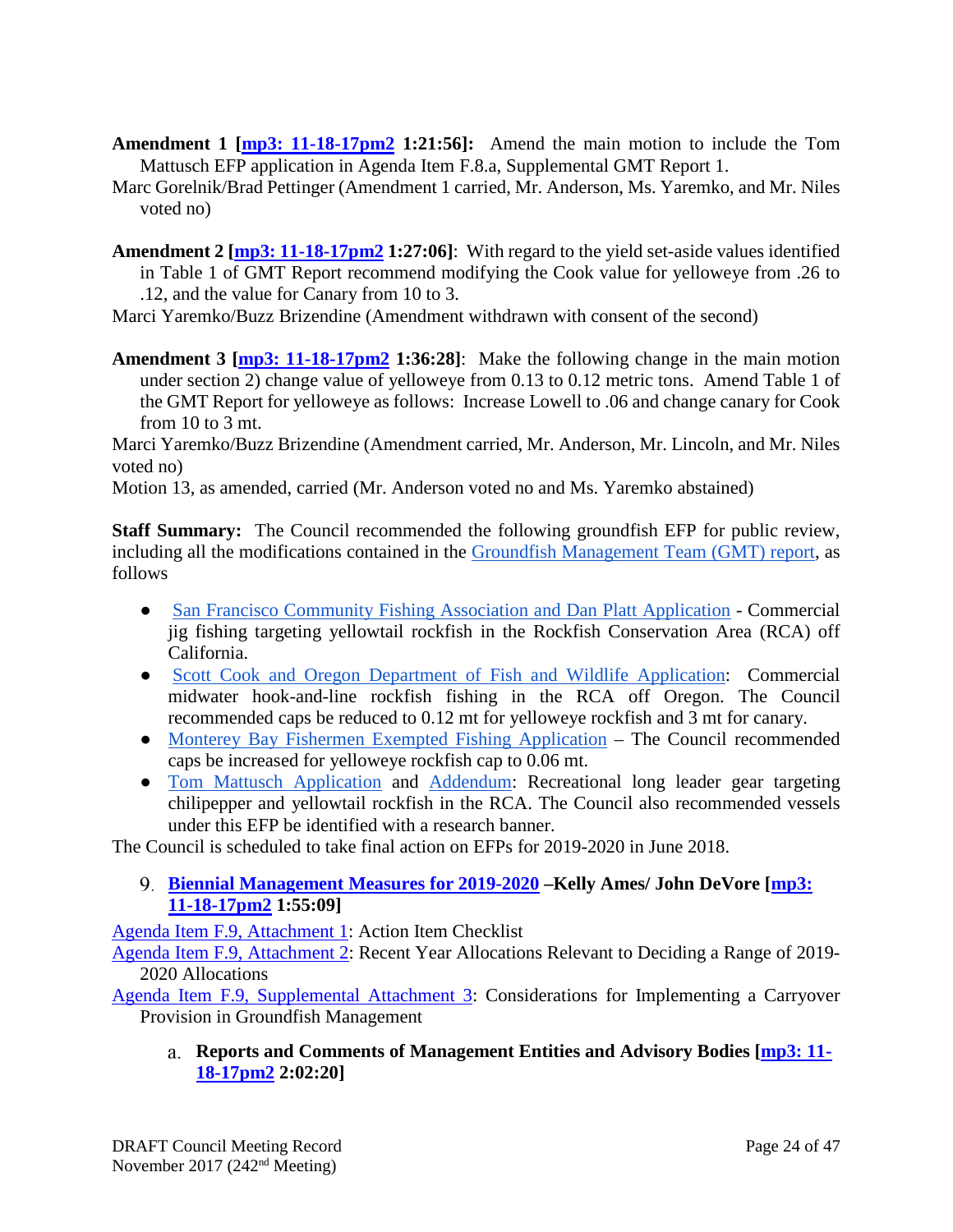[Agenda Item F.9.a, WDFW Report 1:](http://www.pcouncil.org/wp-content/uploads/2017/10/F9a_WDFW_Rpt1_NOV2017BB.pdf) Washington Department of Fish and Wildlife Report on Biennial Management Measures for 2019-2020

[Agenda Item F.9.a, Supplemental NMFS Report 1:](https://www.pcouncil.org/wp-content/uploads/2017/11/F9a_Sup_NMFS_Rpt1_NOV2017BB.pdf) NMFS Report on Management Measures for the 2019-20 Biennial Harvest Specifications

[Agenda Item F.9.a, Supplemental CDFW Report 1:](https://www.pcouncil.org/wp-content/uploads/2017/11/F9a_Sup_CDFW_Rpt1_research_set-asides_NOV2017BB.pdf) Research Set-Asides for 2019-2020 Biennial Harvest Specifications

[Agenda Item F.9.a, Supplemental CDFW Report 2](https://www.pcouncil.org/wp-content/uploads/2017/11/F9a_Sup_CDFW_Rpt2_MM_NOV2017BB.pdf) Agenda Item F.9.a, **REVISED** [Supplemental Tribal Report 1](https://www.pcouncil.org/wp-content/uploads/2017/11/F9a_REVISED_Sup_Tribal_Rpt1_NOV2017BB.pdf)

# **[\[mp3: 11-19-17am1](ftp://ftp.pcouncil.org/pub/R1711_November_2017_Recordings/11-19-17am1Copy.mp3) 0:01:57] and [\[mp3: 11-19-17am2](ftp://ftp.pcouncil.org/pub/R1711_November_2017_Recordings/11-19-17am2Copy.mp3) 0:00:36]**

[Agenda Item F.9.a, GMT Report 1:](http://www.pcouncil.org/wp-content/uploads/2017/10/F9a_GMT_Rpt1_NOV2017BB.pdf) Groundfish Management Team Report on Management Measures for the 2019-2020 Biennial Harvest Specifications [Agenda Item F.9.a, Supplemental GMT Report 3](https://www.pcouncil.org/wp-content/uploads/2017/11/F9a_Sup_GMT_Rpt3_NOV2017BB.pdf) [Agenda Item F.9.a, Supplemental GMT Report 4](https://www.pcouncil.org/wp-content/uploads/2017/11/F9a_Sup_GMT_Rpt4_NOV2017BB.pdf) [Agenda Item F.9.a, Supplemental GMT Report 5](https://www.pcouncil.org/wp-content/uploads/2017/11/F9a_Sup_GMT_Rpt5_NOV2017BB.pdf) [Agenda Item F.9.a, Supplemental GAP Report 1](https://www.pcouncil.org/wp-content/uploads/2017/11/F9a_Sup_GAP_Rpt1_NOV2017BB.pdf)

**Public Comment [**[mp3: 11-19-17am2](ftp://ftp.pcouncil.org/pub/R1711_November_2017_Recordings/11-19-17am2Copy.mp3) **0:19:50]**

<span id="page-24-0"></span>[Agenda Item F.9.b, Public Comment 1](http://www.pcouncil.org/wp-content/uploads/2017/10/F9b_PubCom1_NOV2017BB.pdf) [Agenda Item F.9.b, Supplemental Public Comment 2](https://www.pcouncil.org/wp-content/uploads/2017/11/F9b_Sup_PubCom2_NOV2017BB.pdf) [Agenda Item F.9.b, Supplemental Public Comment 3](https://www.pcouncil.org/wp-content/uploads/2017/11/F9b_Sup_PubCom3_NOV2017BB.pdf) Ralph Brown Louis Zimm, Sportfishing Association of California Mike Okoniewski, Pacific Seafood

- <span id="page-24-1"></span>**Council Action: Adopt Any Remaining 2019-2020 Harvest Specifications, Preliminary Two-Year Allocation, and Management Measures for Detailed Analysis [**[mp3: 11-19-17am2](ftp://ftp.pcouncil.org/pub/R1711_November_2017_Recordings/11-19-17am2Copy.mp3) **0:47:10 and** [mp3: 11-19-17pm1](ftp://ftp.pcouncil.org/pub/R1711_November_2017_Recordings/11-19-17pm1Copy.mp3) **0:00:20]**
- **Motion 14 [\[mp3: 11-19-17am2](ftp://ftp.pcouncil.org/pub/R1711_November_2017_Recordings/11-19-17am2Copy.mp3) 0:50:55]:** Council adopt the following for #2-12 and #16 as follows in Supplemental GMT Report 3. If no change is mentioned, apply status quo. #2 - RCA Revisions
	- Adopt revisions in California for detailed analysis
	- #3 Off the top deductions
		- Adopt as recommended in Supplemental GMT Report 2 and Supplemental CDFW Report 1 with the following changes/clarifications:
			- Cowcod: 0.1 mt is included in buffer between ACT and ACL, not additive to current research set-aside
			- IOA Darkblotched: decrease from 24.5 mt to 7 mt
	- #4 ACTs
		- cowcod  $= 6$  mt ACT (research catches come off ACL)
	- #5 HG
		- Blackgill S of 40°10<sup> $\div$ </sup> status quo until Amendment 26 rulemaking completed
		- Blue RF S of 42° remove state HG
	- #6 Allocations (trawl/non trawl)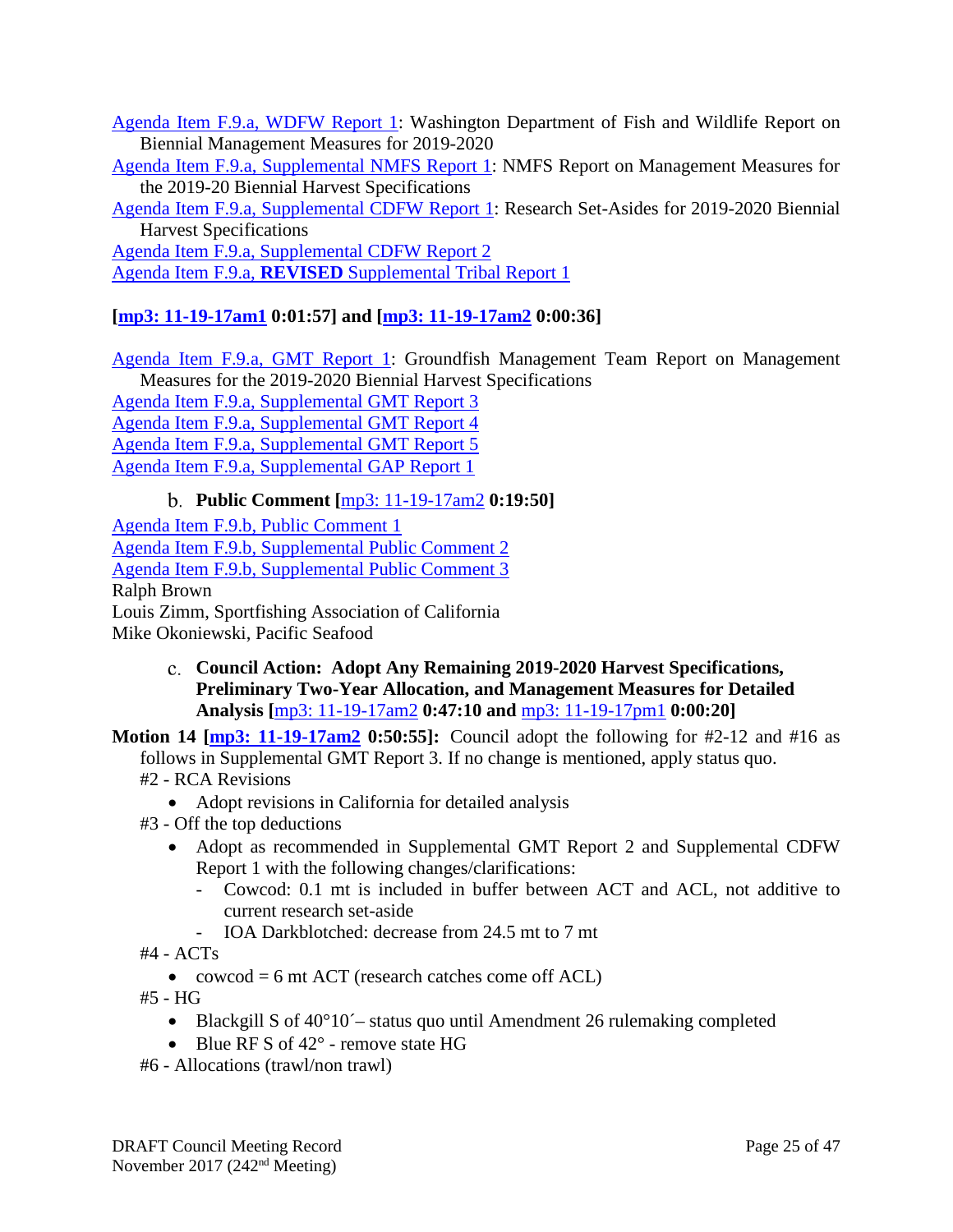- Yelloweye: status quo as a starting point noting additional allocations can be developed for April
- #7 Allocations (w/in trawl)
	- Canary adopt GMT recommendation
- #8 Whiting At-Sea Set asides
	- Adopt GMT recommended values in Table 13
- #9 Non-Trawl HG
	- Yelloweye: status quo as a starting point noting additional allocations can be developed for April
	- Lingcod Size Limit: Do not consider removal of size limit for commercial fishery sectors
- #10 Shorebased IFQ
	- Adopt GMT recommendation
- #11 & 12 Non-nearshore and Nearshore
	- Non-trawl RCA evaluate changes to seaward boundary from 100 fm to 75 fm between 40° 10´ and 42° and evaluate deeper depth restrictions inside CCA.
	- Canary S of  $40^{\circ}$  10´ add March-April closure
	- Lingcod S of  $40^{\circ}$  10<sup> $\degree$ </sup> evaluate modifications to trip limits to remain within allowable **limits**
- North of  $40^{\circ}$  10  $\div$  evaluate 500 lb/month limit for OA slope and darkblotched rockfish #16 – CA Recreational
	- Include changes identified in Sept 2017 CDFW report (season dates, bag limit modifications, depth restrictions, etc).

Joanna Grebel/Marc Gorelnik

**Amendment 1 [\[mp3: 11-19-17am2](ftp://ftp.pcouncil.org/pub/R1711_November_2017_Recordings/11-19-17am2Copy.mp3) 1:24:57]:** Add to #11 Non-Nearshore: For N of 40° 10´ evaluate a 50 lb per month limit for OA shortspine and longspine thornyheads

Maggie Sommer/Dorothy Lowman (Amendment carried, Ms. Grebel voted no) Motion 14, as amended, carried unanimously

## **Motion 15 [\[mp3: 11-19-17am2](ftp://ftp.pcouncil.org/pub/R1711_November_2017_Recordings/11-19-17am2Copy.mp3) 1:30:25]:** Council adopt the following:

#27 Remove FMP formula for establishing the darkblotched rockfish and Pacific ocean perch set-asides for catcher-processors and motherships

- Do not include this item in analysis for 2019-2020 management measures.
- #29 Lingcod and sablefish discard mortality rates
	- Include for analysis for 2019-2020 management measures.
- #30 Modification or removal of the IFQ quota pound daily vessel limits
	- Move all alternatives forward
- #31 Modifications to the IFQ quota pound individual species limits
	- Do not include in the 2019-2020 new management measure analysis. Keep with fiveyear review follow-on action process.
	- Recommend preliminary analysis of reducing the sablefish annual vessel use limit along with preliminary analysis of removing the sablefish area management line.

#34 Amendment 21-3 automatic action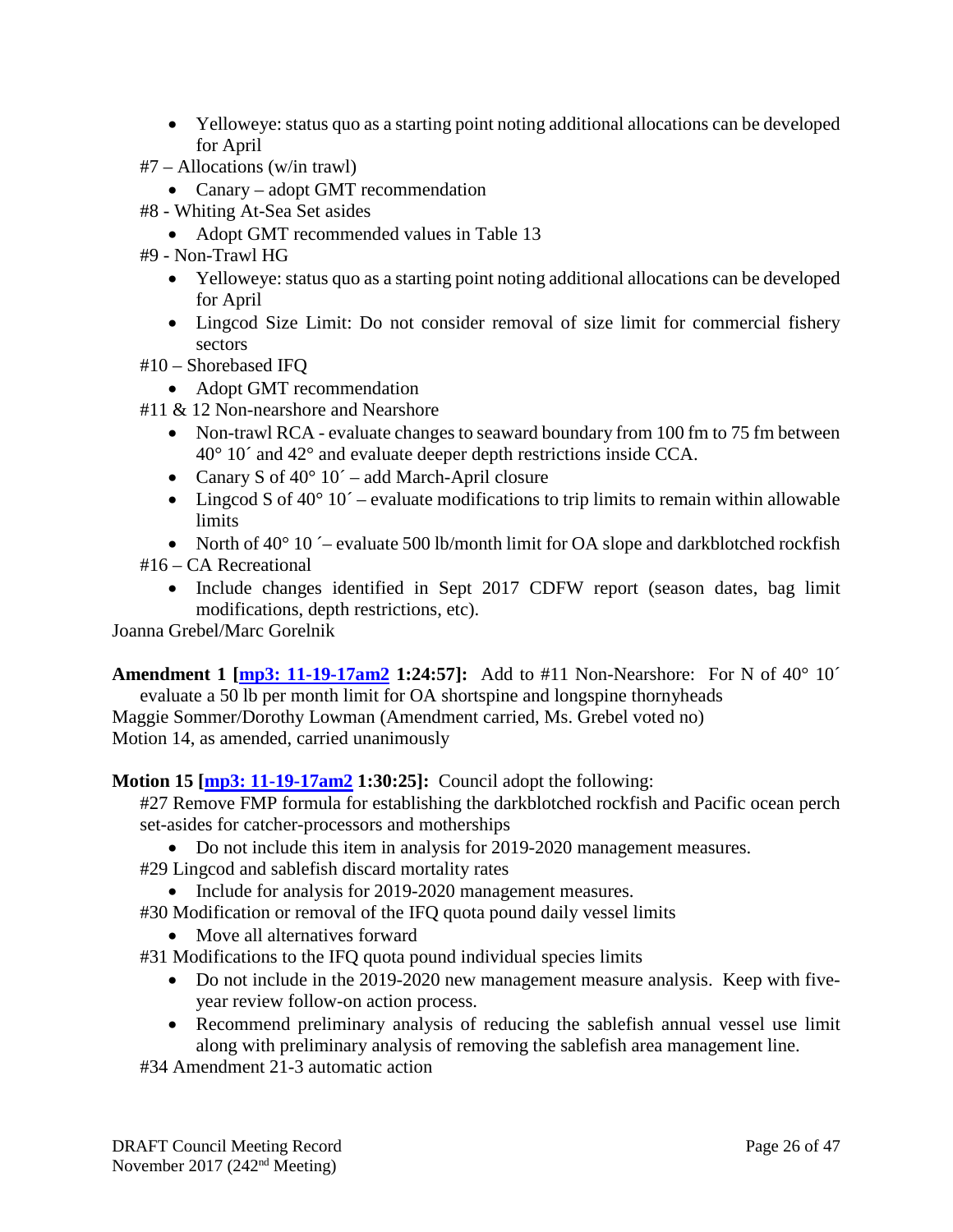• Modify regulations for 2019 and beyond to change the automatic action authority to discretionary authority to close either at-sea sector if the catcher-processor and mothership sectors were projected to exceed their set-aside values for darkblotched rockfish and Pacific Ocean Perch.

#36 Change Canary and widow rockfish at-sea allocations to set-asides

• Do not include this action as a new management measure; keep with catch shares fiveyear review follow on action process.

Maggie Sommer/Brad Pettinger

**Amendment 1 [\[mp3: 11-19-17am2](ftp://ftp.pcouncil.org/pub/R1711_November_2017_Recordings/11-19-17am2Copy.mp3) 1:49:25]:** Add under #31: analysis of sablefish vessel caps for the area North of 36° be included.

Brad Pettinger/Marc Gorelnik (Amendment failed; Mr. Pettinger voted yes, Mr. Wulff abstained. Motion 15 carried (Mr. Wulff abstained)

**Motion 16 [\[mp3: 11-19-17pm1](ftp://ftp.pcouncil.org/pub/R1711_November_2017_Recordings/11-19-17pm1Copy.mp3) 0:00:20]:** Council adopt the following for #17, #19, #21-26, #28,

#32-33 from Supplemental GMT Report 4 and Supplemental GAP Report 1.

- $\bullet$  #17 Housekeeping
	- o Update scientific name for giant grenadier
- #19 Western CCA boundary
	- o Adopt GMT recommendation to evaluate in stand-alone agenda item
- $\bullet$  #21 Carryover
	- o Adopt GAP recommendation
- $#22$  Multi-year average catch policy
	- o Adopt GAP recommendation
- #23 ESA Mitigation Measures for Short-tailed Albatross
	- o Develop in a separate process
- #24 ESA Salmon Consultation Measures
	- o Adopt GMT recommendation
- #25 Modify trawl regulations for crab retention in California
	- o Adopt GMT recommendation
- $\bullet$  #26 Biennial set-asides for Pacific Whiting
	- o Adopt GAP recommendation
- #28 Adaptive Management
	- o Adopt GMT recommendation
- #32 Depth restrictions for directed Pacific halibut fishery o Remove from further consideration and analysis
- #33 VMS for directed Pacific halibut fishery
	- o Remove from further consideration and analysis
- #35 Sablefish Trawl Management Line
	- o Do not include in Spex

Joanna Grebel/Buzz Brizendine (Motion carried unanimously)

**Motion 17**: Council include the following new management measures for 2019-2020 for further analysis: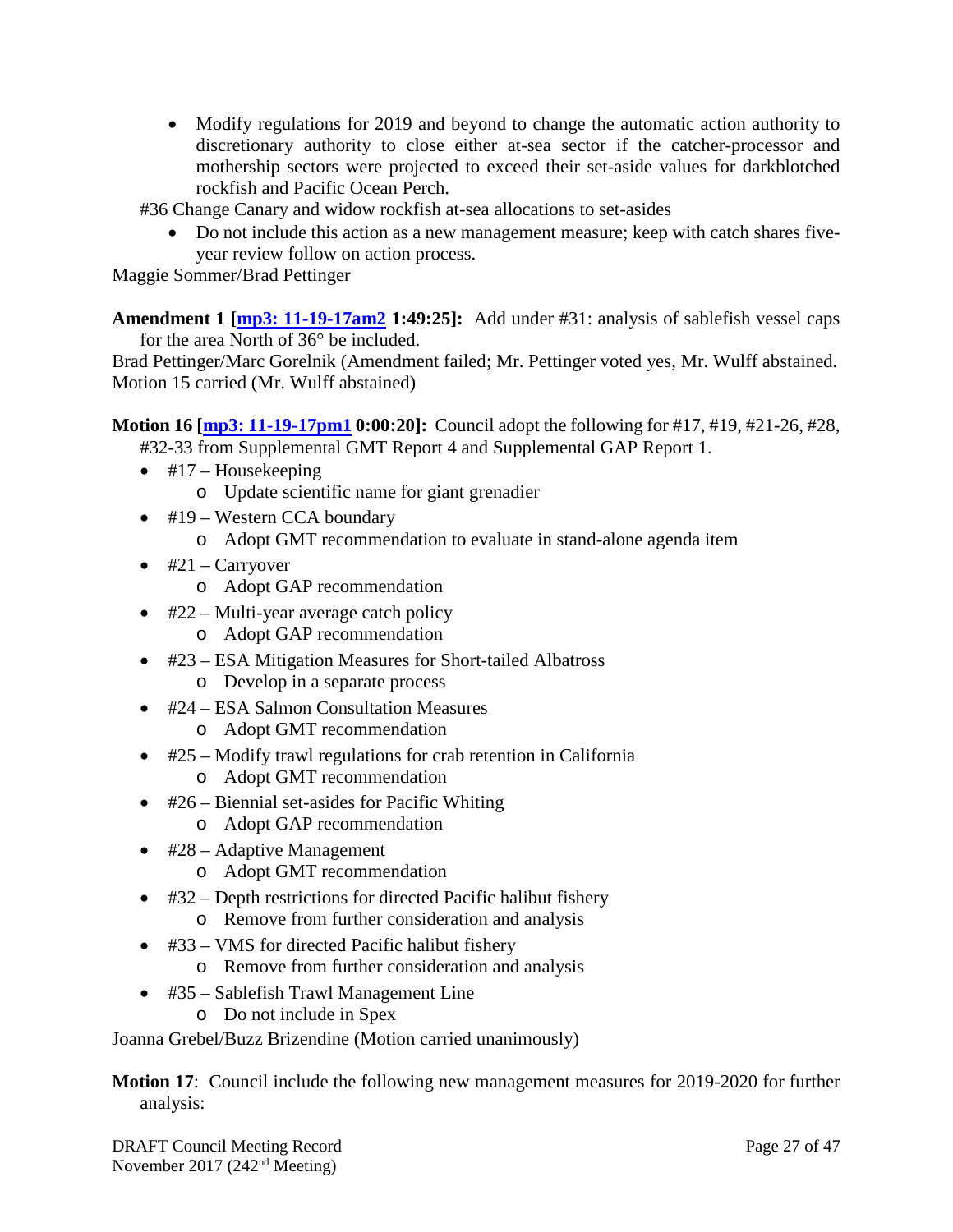#18 Stock complex alternatives

- Include for analysis the following stock complex alternatives for 2019-2020:
	- o Oregon blue/deacon/black/nearshore rockfish north proposal from Agenda Item F.9.a, GMT Report 1, November 2017
	- o Oregon kelp greenling/cabezon/other fish proposal from Agenda Item F.9.a, GMT Report 1, November 2017
- Maggie Sommer/Dorothy Lowman (Motion carried; Ms. Grebel voted no, and Mr. Wulff abstained)

**Staff Summary**: The Council provided guidance on the methods and values necessary to initiate the analysis of management measures for 2019-2020. The Council recommended stock complex alternatives that affect the following stocks: Oregon blue/deacon, Oregon black rockfish, and the Nearshore Rockfish North of 40° 10´ N. latitude complex; and Oregon kelp greenling, Oregon cabezon, and the Other Fish complex. Additionally, the Council forwarded an alternative for analysis that would remove Washington cabezon and Washington kelp greenling from the Other Fish complex and manage them in a separate Washington cabezon/kelp greenling complex.

The Council also included the following new measures for analysis as described in [GMT Report](https://www.pcouncil.org/wp-content/uploads/2017/11/F9a_Sup_GMT_Rpt4_NOV2017BB.pdf)  [4:](https://www.pcouncil.org/wp-content/uploads/2017/11/F9a_Sup_GMT_Rpt4_NOV2017BB.pdf) salmon mitigation measures for midwater trawl gears and rules for all sectors for accessing the salmon reserve (item 24), sablefish, and lingcod discard mortality rates applied to Shorebased Individual Fishing Quota (IFQ) Program QP (item 29), removal of the daily vessel limits in the Shorebased IFQ program (item 30), removal of the automatic action provision that closes the atsea Pacific whiting sectors if a darkblotched or Pacific ocean perch set-aside and the associated buffer is attained (item 34).

The results of the 2019-2020 harvest specifications and management measure analysis will be provided to the Council during an informational presentation at the March 2018 meeting. In April 2018, the Council is scheduled to adopt a preliminary preferred suite of management measures. After a public review period, the Council will take final action at the June 2018 Council meeting with implementation scheduled for January 1, 2019.

- <span id="page-27-0"></span>**[Off-Year Science and Stock Assessment Methodology Review –](http://www.pcouncil.org/wp-content/uploads/2017/10/F10__SitSum_OffYrScienceMethodsReviews_NOV2017BB.pdf) Final Topic [Selection](http://www.pcouncil.org/wp-content/uploads/2017/10/F10__SitSum_OffYrScienceMethodsReviews_NOV2017BB.pdf) – John DeVore [\[mp3: 11-19-17pm1](ftp://ftp.pcouncil.org/pub/R1711_November_2017_Recordings/11-19-17pm1Copy.mp3) 0:44:39]**
	- **Reports and Comments of Management Entities and Advisory Bodies [\[mp3: 11-](ftp://ftp.pcouncil.org/pub/R1711_November_2017_Recordings/11-19-17pm1Copy.mp3) [19-17pm1](ftp://ftp.pcouncil.org/pub/R1711_November_2017_Recordings/11-19-17pm1Copy.mp3) 0:50:30]**

<span id="page-27-1"></span>[Agenda Item F.10.a, ODFW Report 1:](http://www.pcouncil.org/wp-content/uploads/2017/10/F10a_ODFW_Rpt1_stock_assmt_method_review_NOV2017BB.pdf) Oregon Department of Fish and Wildlife Report on Stock Assessment Methodology Review

[Agenda Item F.10.a, CDFW Report 1:](http://www.pcouncil.org/wp-content/uploads/2017/10/F10a_CDFW_Rpt1_ROV_Research_Proposal_Final_NOV2017BB.pdf) California Department of Fish and Wildlife Report on Off-Year Science and Stock Assessment Methodology Review Topic Selection

[Agenda Item F.10.a, NMFS NWFSC Report 1:](http://www.pcouncil.org/wp-content/uploads/2017/10/F10a_NMFS_NWFSC_Rpt1_Off-year_for_Council-final_NOV2017BB.pdf) Northwest Fisheries Science Center Statement on Off-Year Science and Stock Assessment Methodology Review

[Agenda Item F.10.a, Supplemental NMFS NWFSC Presentation 1:](https://www.pcouncil.org/wp-content/uploads/2017/11/F10a_Sup_NWFSC_Presentation1_Hastie_McClure_Offyear_Science_NOV2017BB.pdf) NWFSC Comments on Offyear (2018) Science and Stock Assessment Methodology Reviews

[Agenda Item F.10.a, Supplemental SSC Report 1](https://www.pcouncil.org/wp-content/uploads/2017/11/F10a_Sup_SSC_Rpt1_OffYrMeth_NOV2017BB.pdf)

<span id="page-27-2"></span>[Agenda Item F.10.a, Supplemental GAP Report 1](https://www.pcouncil.org/wp-content/uploads/2017/11/F10a_Sup_GAP_Rpt1_NOV2017BB.pdf)

## **Public Comment**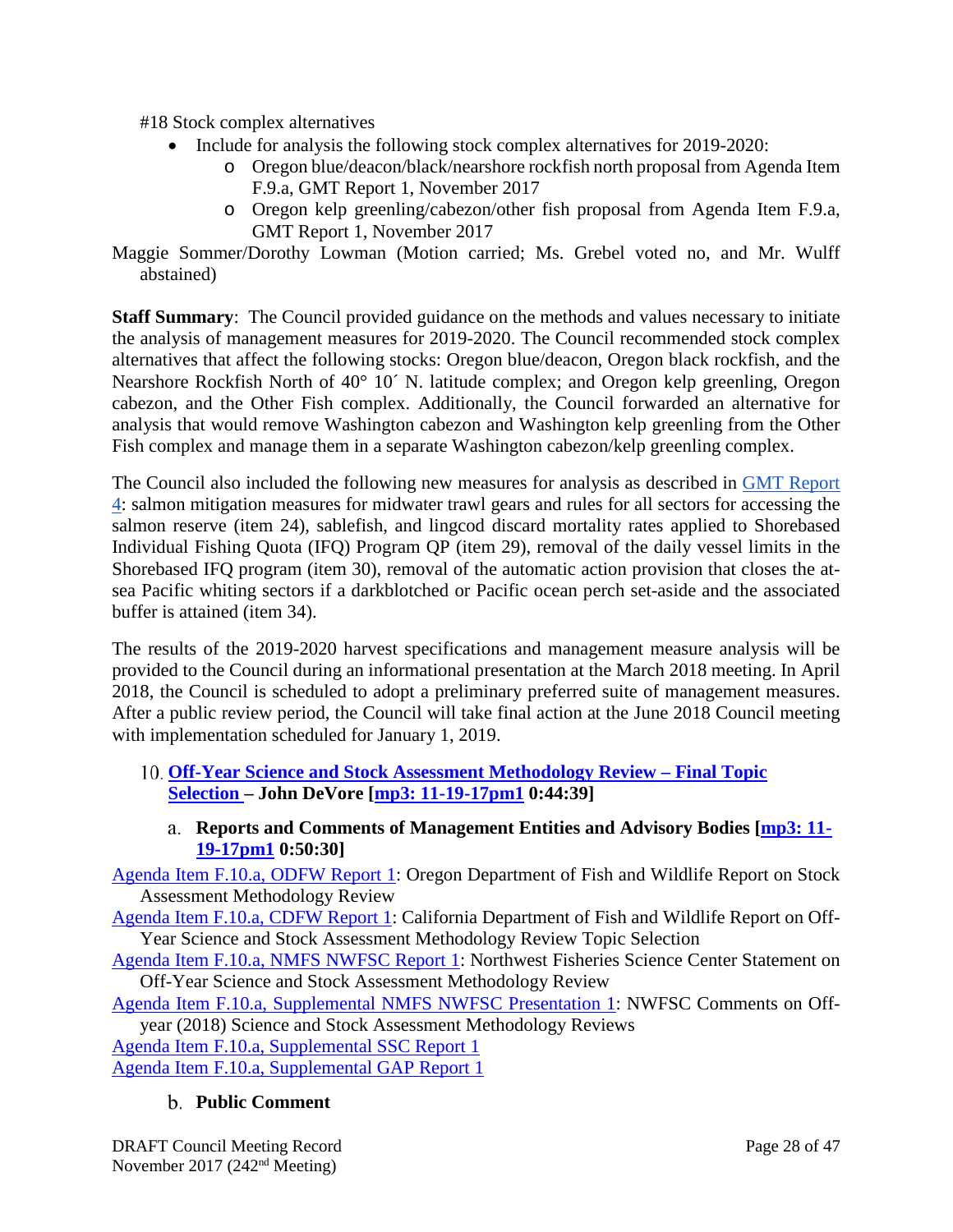<span id="page-28-0"></span>None

- **Council Action: Adopt a Plan for Improvements in Groundfish Management Science and Identify Priority Stock Assessment Methodology Review Topics for 2018 [**[mp3: 11-19-17pm1](ftp://ftp.pcouncil.org/pub/R1711_November_2017_Recordings/11-19-17pm1Copy.mp3) **1:18:41]**
- **Motion 18 [\[mp3: 11-19-17pm1](ftp://ftp.pcouncil.org/pub/R1711_November_2017_Recordings/11-19-17pm1Copy.mp3) 1:43:48]**: Council approve the recommendations of the SSC in Agenda Item F.10.a, Supplemental SSC Report 1, November 2017, including adopting the following workshops and methodology reviews for improvements to groundfish management science for 2018:
	- Off-Year Science Workshops
		- o Review of Data-Limited Methods for use in groundfish stock assessments.
		- o Follow-up workshop on historical catch reconstruction.
	- Methodology Reviews during 2018
		- o Improve catch estimation methods in sparsely sampled mixed stock fisheries.
		- o Proposed remotely operated vehicle (ROV) survey of nearshore stocks, California and Oregon.

In addition, recommend participation by representatives of the GAP and GMT in these workshops and methodology reviews where appropriate.

Maggie Sommer/Dorothy Lowman (Motion carried unanimously)

**Staff Summary:** The Council adopted the off-year science and stock assessment methodology review recommendations of the [Scientific and Statistical Committee.](https://www.pcouncil.org/wp-content/uploads/2017/11/F10a_Sup_SSC_Rpt1_OffYrMeth_NOV2017BB.pdf) Off-Year Science Workshops that will be conducted next year include a review of data-limited methods for use in groundfish stock assessments and a follow-up workshop on historical catch reconstruction with a focus on historical catch reconstructions of skate species. Methodology reviews planned for next year include a review of catch estimation methods in sparsely sampled mixed stock fisheries and a review of proposed remotely operated vehicle (ROV) surveys of nearshore stocks in California and Oregon. The focus of the methodology review of the nearshore ROV surveys will be how collected data can be used to inform stock assessments. The Council recommended participation by representatives of the Groundfish Advisory Subpanel and the Groundfish Management Team in these workshops and methodology reviews where appropriate.

# <span id="page-28-1"></span>**Electronic Monitoring – [Final Pacific Halibut Discard Mortality Rates, Discard](http://www.pcouncil.org/wp-content/uploads/2017/10/F11__SitSum_EM_NOV2017BB.pdf)  [Species Lists, and Third-Party Review –](http://www.pcouncil.org/wp-content/uploads/2017/10/F11__SitSum_EM_NOV2017BB.pdf) Brett Wiedoff [\[mp3: 11-19-17pm2](ftp://ftp.pcouncil.org/pub/R1711_November_2017_Recordings/11-19-17pm2Copy.mp3) 0:00:50]**

## **Reports and Comments of Management Entities and Advisory Bodies [\[mp3: 11-](ftp://ftp.pcouncil.org/pub/R1711_November_2017_Recordings/11-19-17pm2Copy.mp3) [19-17pm2](ftp://ftp.pcouncil.org/pub/R1711_November_2017_Recordings/11-19-17pm2Copy.mp3) 0:10:19]**

<span id="page-28-2"></span>[Agenda Item F.11.a, Supplemental SSC Report 1](https://www.pcouncil.org/wp-content/uploads/2017/11/F11a_Sup_SSC_Rpt1_NOV2017BB.pdf)

[Agenda Item F.11.a, NMFS Report 1:](http://www.pcouncil.org/wp-content/uploads/2017/10/F11a_NMFS_Rpt1_discard_species_list_NOV2017BB.pdf) Discard Species List Changes

[Agenda Item F.11.a, Supplemental NMFS Report 2:](https://www.pcouncil.org/wp-content/uploads/2017/11/F11a_Sup_NMFS_Rpt2_NOV2017BB.pdf) Final Action on Electronic Monitoring Regulations for Groundfish Bottom Trawl and Non-whiting Midwater Trawl Vessels

[Agenda Item F.11.a, Supplemental NMFS Presentation 1:](https://www.pcouncil.org/wp-content/uploads/2017/11/F11a_Sup_NMFS_Presentation1_EM_Hooper_NOV2017BB.pdf) NMFS Report on EM (*Hooper*) [Agenda Item F.11.a, GEMPAC/TAC Supplemental Report 1](https://www.pcouncil.org/wp-content/uploads/2017/11/F11a_Sup_GEMPAC_GEMTAC_Rpt1_NOV2017BB.pdf)

[Agenda Item F.11.a, GMT Report 1:](http://www.pcouncil.org/wp-content/uploads/2017/10/F11a_GMT_Rpt1_NOV2017BB.pdf) Proposed Pacific Halibut Electronic Monitoring Discard Mortality Rates for Bottom Trawl Vessels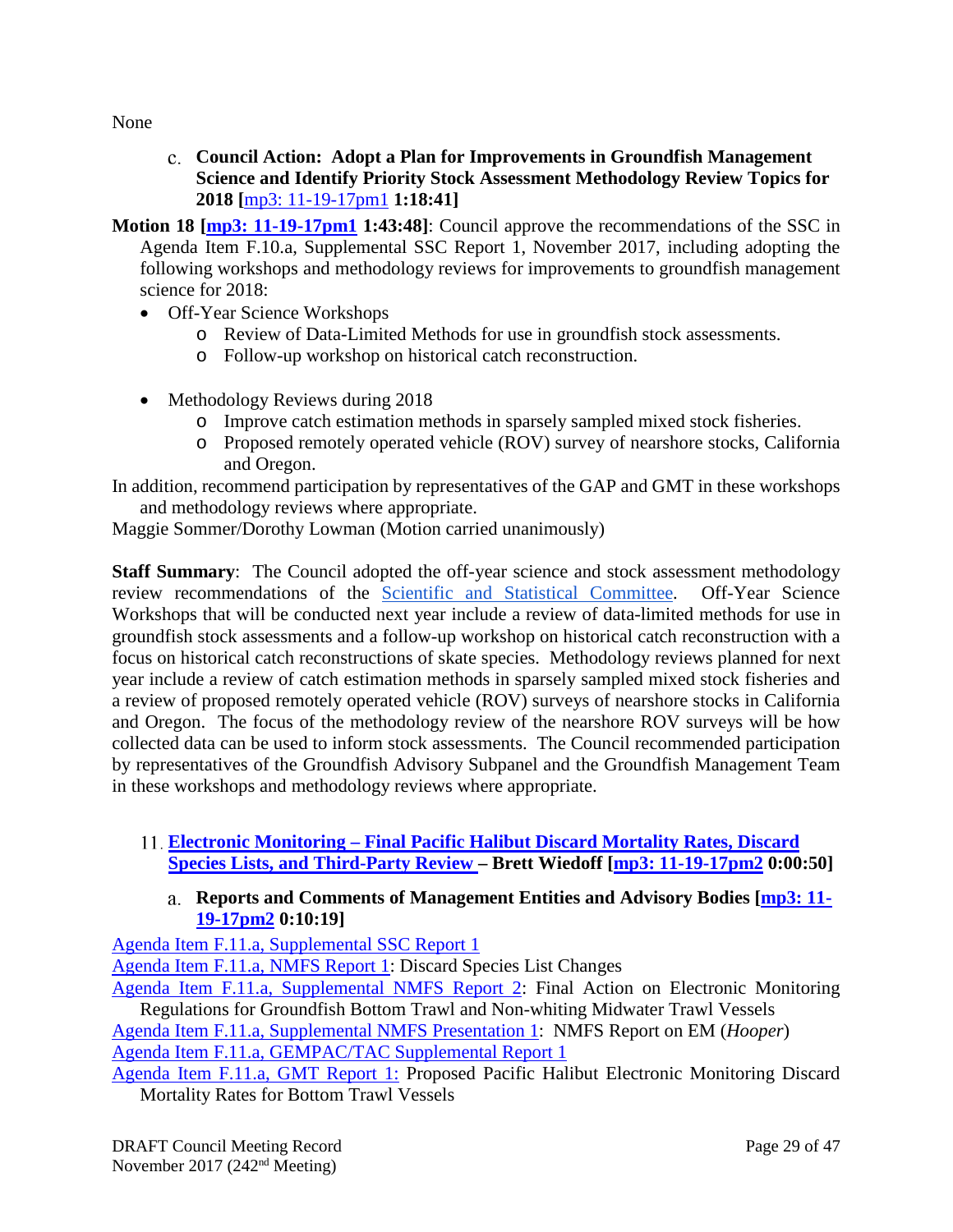[Agenda Item F.11.a, Supplemental GMT Report 2](https://www.pcouncil.org/wp-content/uploads/2017/11/F11a_Sup_GMT_Rpt2_NOV2017BB.pdf)

[Agenda Item F.11.a, Supplemental GAP Report 1](https://www.pcouncil.org/wp-content/uploads/2017/11/F11a_Sup_GAP_Rpt1_EMDMR_Nov2017finalNOV2017BB.pdf)

[Agenda Item F.11.a, Supplemental EC Report 1](https://www.pcouncil.org/wp-content/uploads/2017/11/F11a_Sup_EC_Rpt1_NOV2017BB.pdf)

[Agenda Item F.11.a, Supplemental IPHC Report 1:](https://www.pcouncil.org/wp-content/uploads/2017/11/F11a_Sup_IPHC_Rpt1_NOV2017BB.pdf) Letter to PFMC re: Pacific Halibut Discard Mortality Rates for Bottom Trawls Using Electronic Monitoring

### **Public Comment**

### <span id="page-29-1"></span><span id="page-29-0"></span>**Ralph Brown \*Did Not Testify**\*

**Council Action: Adopt Final Pacific Halibut Discard Mortality Rates, Discard Species Lists, and a Third-Party Review Policy for Groundfish Trawl Electronic Monitoring Regulations [**[mp3: 11-19-17pm2](ftp://ftp.pcouncil.org/pub/R1711_November_2017_Recordings/11-19-17pm2Copy.mp3) **1:42:51]**

**Motion 19 [\[mp3: 11-19-17pm2](ftp://ftp.pcouncil.org/pub/R1711_November_2017_Recordings/11-19-17pm2Copy.mp3) 1:43:33]**: Council conditionally adopt the following discard mortality rates for Pacific Halibut in the bottom trawl and non-whiting midwater trawl fisheries coastwide with the condition the best handling practices are followed:

For Bottom Trawl

Adopt Option 2 – Implement a vessel-specific DMR rate for each halibut discarded under EM using the GMT model identified in Agenda Item F.11.a, GMT Report 1. In addition, implement the documentation steps identified in Agenda Item F.11.a, Supplemental GMT Report 2.

For the Non-Whiting Midwater Trawl

- If a vessel declares optimized retention, then apply Option 1 Default rate of 90 percent DMR for all discarded halibut under EM.
- If a vessel declares maximized retention, then apply Option 2 -The halibut must be landed and a DMR of 100 percent is applied.

Implementation Condition

Implementation of the revised discard mortality rates would be put in effect only after the GMT has communicated with the chairs of the SSC groundfish and economic subcommittees and received their concurrence that the GMT had fulfilled the conditions of the SSC as identified in Agenda Item F.11.a.

Phil Anderson/Rich Lincoln (Motion carried unanimously)

**Motion 20 [\[mp3: 11-19-17pm2](ftp://ftp.pcouncil.org/pub/R1711_November_2017_Recordings/11-19-17pm2Copy.mp3) 1:53:09]**: Council adopt as Final Preferred Alternatives for Electronic monitoring:

- 1: Discard Species List Adjustment: Option 2 as shown in Agenda Item F.11.a, NMFS Report 1 as the process to adjust the discard species list.
- 2: Video Review: Third Party Model (Supplemental GEMPAC Report 1)

Dorothy Lowman/Brad Pettinger (Motion carried unanimously)

**Motion 21 [\[mp3: 11-19-17pm2](ftp://ftp.pcouncil.org/pub/R1711_November_2017_Recordings/11-19-17pm2Copy.mp3) 2:00:13]:** Council adopt the recommendation in the supplemental EC report, Agenda item F.11.a, that NMFS maintain the maximized retention requirement in the whiting fishery as it finalizes the EM regulations, to disallow discards except as otherwise provided.

Marci Yaremko/Marc Gorelnik (motion carried unanimously)

**Staff Summary**: The Council adopted Pacific halibut discard mortality rates (DMR) for the bottom trawl and non-whiting midwater trawl fisheries that use electronic monitoring (EM).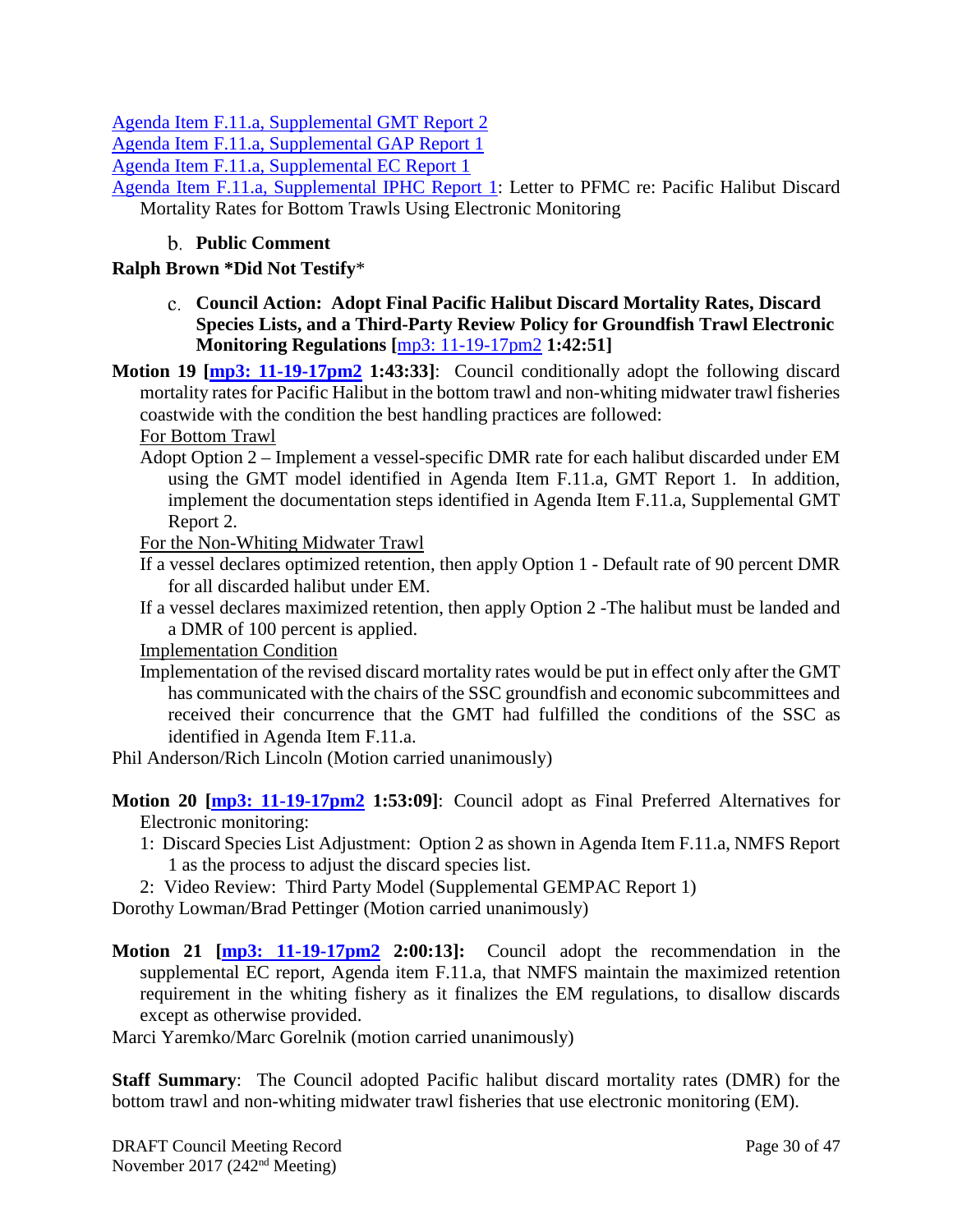For the bottom trawl fishery, a DMR model based on time on deck was conditionally approved by the [SSC.](https://www.pcouncil.org/wp-content/uploads/2017/11/F11a_Sup_SSC_Rpt1_NOV2017BB.pdf) The modeled mortality rate (or revised rates) will be applied after the SSC receives confirmation that the GMT has fulfilled the conditions identified by the SSC. All vessels will be required to use best handling practices for the modeled rate to be applied, otherwise a default rate of 90 percent would be applied.

For the non-whiting midwater trawl fishery, the following will be applied:

- When a vessel declares optimized retention, a default rate of 90 percent will be applied to all halibut that are discarded.
- When a vessel declares maximized retention, the halibut must be landed and a DMR of 100 percent will be applied.

In addition, the Council adopted the following final preferred alternatives for electronic monitoring:

- For the Discard Species List Adjustment process, the Council selected Option 2 whereby a species may be added or removed under an inseason action during one Council meeting. Vessel monitoring plans would be updated to reflect the change.
- The Council selected the [Third Party Video Review Model,](https://www.pcouncil.org/wp-content/uploads/2017/11/F11a_Sup_GEMPAC_GEMTAC_Rpt1_NOV2017BB.pdf) in which Pacific States Marine Fisheries Commission and other eligible entities would compete as a video review provider for the industry.

The Council also asked the Executive Director to explore opportunities to create a designated funding mechanism for electronic monitoring to help offset the cost of EM, similar to that used by the North Pacific Fishery Management Council as authorized in Section 314 of the Magnuson-Stevens Act (MSA).

# <span id="page-30-0"></span>**[Cost Recovery Update](http://www.pcouncil.org/wp-content/uploads/2017/10/F12__SitSum_CostRecovery_NOV2017BB.pdf) –Jim Seger [\[mp3: 11-17-17pm2](ftp://ftp.pcouncil.org/pub/R1711_November_2017_Recordings/11-17-17pm2Copy.mp3) 0:41:23]**

[Agenda Item F.12, Attachment 1:](http://www.pcouncil.org/wp-content/uploads/2017/10/F12_Att1_CostRec_Rep_Apr2017_NOV2017BB.pdf) Trawl Rationalization Program Cost Recovery Annual Report [Agenda Item F.12, Attachment 2:](http://www.pcouncil.org/wp-content/uploads/2017/10/F12_Att2_GAP_Rpt_From_Apr2017_NOV2017BB.pdf) Excerpt From: Groundfish Advisory Subpanel Report On Trawl

<span id="page-30-1"></span>Catch Shares, Intersector Allocation Progress Reports And Cost Recovery Report (Agenda Item F.4.b, Supplemental GAP Report, April 2017)

## **Reports and Comments of Management Entities and Advisory Bodies [\[mp3: 11-](ftp://ftp.pcouncil.org/pub/R1711_November_2017_Recordings/11-17-17pm2Copy.mp3) [17-17pm2](ftp://ftp.pcouncil.org/pub/R1711_November_2017_Recordings/11-17-17pm2Copy.mp3) 0:43:12]**

[Agenda Item F.12.a, Supplemental NMFS Report 1:](https://www.pcouncil.org/wp-content/uploads/2017/11/F12a_Sup_NMFS_Rpt1_NOV2017BB.pdf) Report Regarding Recoverable Tasks in the Trawl Rationalization Cost Recovery Program [Agenda Item F.12.a, Supplemental GAP Report 1](https://www.pcouncil.org/wp-content/uploads/2017/11/F12a_Sup_GAP_Rpt1_cost_recovery_FINAL_NOV2017BB.pdf)

**Public Comment [**[mp3: 11-17-17pm2](ftp://ftp.pcouncil.org/pub/R1711_November_2017_Recordings/11-17-17pm2Copy.mp3) **0:59:27]**

<span id="page-30-2"></span>Heather Mann, Midwater Trawler's Cooperative Mike Okoniewski, Pacific Seafood Ralph Brown

> **Council Action: Council Recommendations for Future Cost Recovery Reports [\[mp3: 11-17-17pm2](ftp://ftp.pcouncil.org/pub/R1711_November_2017_Recordings/11-17-17pm2Copy.mp3) 1:11:56]**

## <span id="page-30-3"></span>**Motion**: None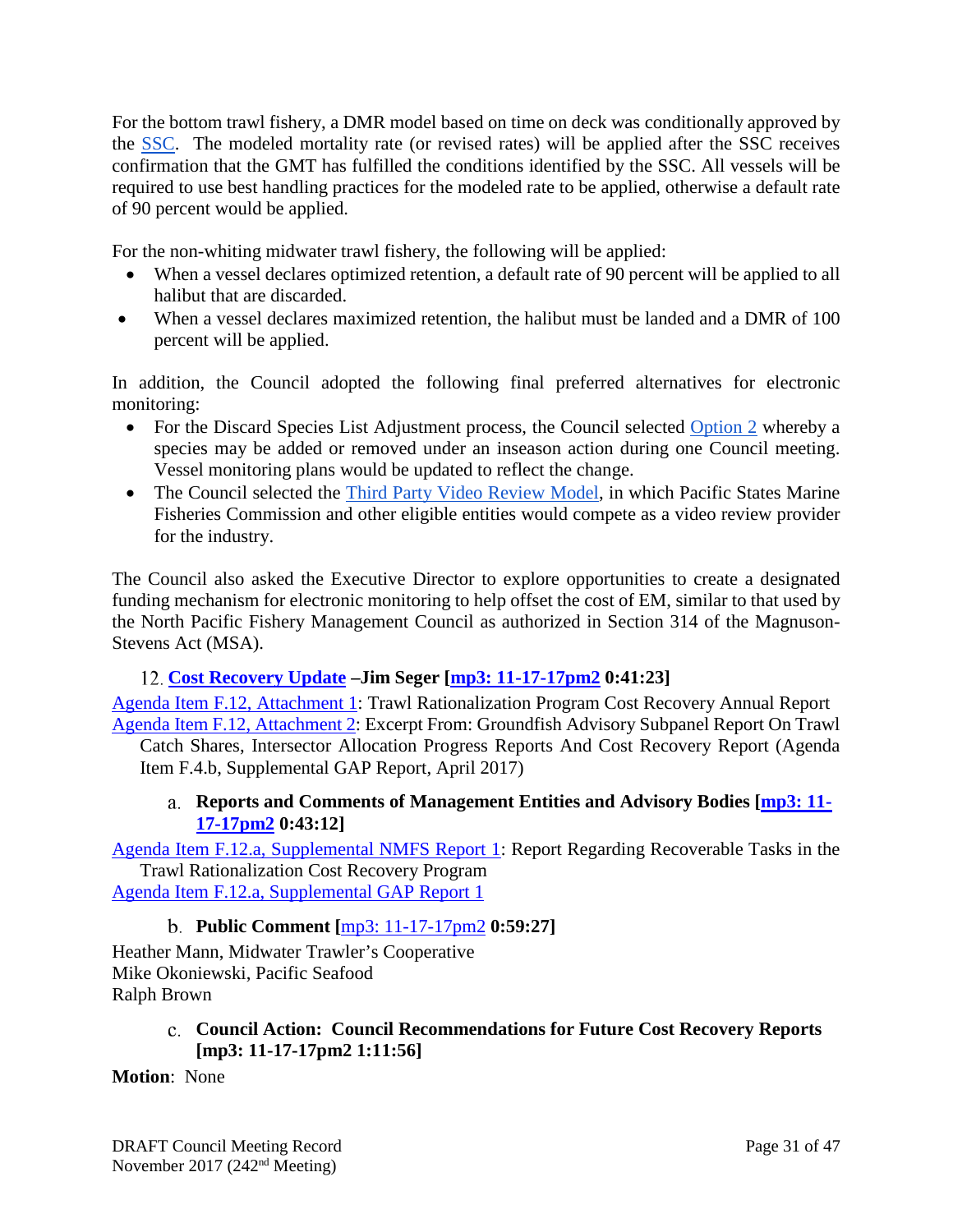**Staff Summary**: The Council received a report from NMFS on some of the challenges of increasing the transparency of reports on its cost recovery program and asked that constituents meet with NMFS to discuss ways some of their concerns might be addressed in the next of the NMFS annual cost recovery reports.

## <span id="page-31-0"></span>**[Final Action on Inseason Adjustments for 2017 and 2018](http://www.pcouncil.org/wp-content/uploads/2017/10/F13__SitSum_Inseason_NOV2017BB.pdf) – Kelly Ames [\[mp3: 11-20-](ftp://ftp.pcouncil.org/pub/R1711_November_2017_Recordings/11-20-17am1Copy.mp3) [17am1](ftp://ftp.pcouncil.org/pub/R1711_November_2017_Recordings/11-20-17am1Copy.mp3) 0:02:54]**

<span id="page-31-1"></span>[Agenda Item F.13, Attachment 1:](http://www.pcouncil.org/wp-content/uploads/2017/10/F13_Att1_Whiting_NOV2017BB.pdf) Historical Mortality of Pacific Whiting in Research and Pink Shrimp

## **Reports and Comments of Management Entities and Advisory Bodies [\[mp3: 11-](ftp://ftp.pcouncil.org/pub/R1711_November_2017_Recordings/11-20-17am1Copy.mp3) [20-17am1](ftp://ftp.pcouncil.org/pub/R1711_November_2017_Recordings/11-20-17am1Copy.mp3) 0:05:16]**

- [Agenda Item F.13.a, Supplemental CDFW Report 1](https://www.pcouncil.org/wp-content/uploads/2017/10/F13a_Sup_CDFW_Rpt1_NOV2017BB.pdf)
- [Agenda Item F.13.a, Supplemental ODFW Report 1](https://www.pcouncil.org/wp-content/uploads/2017/11/F13a_Sup_ODFW_Rpt1_Inseason-final_NOV2017BB.pdf)
- [Agenda Item F.13.a, Supplemental](https://www.pcouncil.org/wp-content/uploads/2017/11/F13a_Sup_REVISED_GMT_Rpt1_NOV2017BB.pdf) **REVISED** GMT Report 1
- <span id="page-31-2"></span>• [Agenda Item F.13.a, Supplemental GAP Report 1](https://www.pcouncil.org/wp-content/uploads/2017/11/F13a_Sup_GAP_Rpt1_Inseason_NOV2017BB.pdf)

**Public Comment**

### <span id="page-31-3"></span>None

**Council Action: Adopt Pacific Whiting Yield Set-Asides for 2018 and Final Inseason Adjustments for 2017 and 2018 as Necessary, to Achieve, but Not Exceed, Annual Catch Limits and Other Management Objectives [**[mp3: 11-20-](ftp://ftp.pcouncil.org/pub/R1711_November_2017_Recordings/11-20-17am1Copy.mp3) [17am1](ftp://ftp.pcouncil.org/pub/R1711_November_2017_Recordings/11-20-17am1Copy.mp3) **0:40:42]**

## **Motion 22 [\[mp3: 11-20-17am1](ftp://ftp.pcouncil.org/pub/R1711_November_2017_Recordings/11-20-17am1Copy.mp3) 0:53:18]**: Council adopt:

- 2018 Big skate trip limits for the shorebased IFQ fishery: Alternative 2, as recommended by the GAP and shown in F.13.a, Supplemental Revised GMT Report 1, Table 4
- 2018 Sablefish DTL trip limits, Alternative 1, F.13.a, Supplemental Revised GMT Report 1, Table 7
- 2018 Lingcod trip limits: Alternative 2 for LE and OA fisheries (Supplemental Revised GMT Report 1, Table 9)
- 2018 Pacific whiting set aside for research and pink shrimp sectors: 1,500 mt (F.13.a, Supplemental Revised GMT Report 1)

In addition, recommend that the National Marine Fisheries Service:

- Amend the LE and OA trip limit tables in Federal regulations as recommended in F.13.a, Supplemental Revised GMT Report 1
- Consider changing the terms and conditions of the Platt/Emley EFP to allow for canary rockfish to be sold in 2018

Maggie Sommer/Brad Pettinger (Motion carried unanimously)

**Staff Summary**: The Council considered the most recent data on fishery performance and recommended NMFS implement the following adjustments for 2018 fisheries, intended to increase attainment of the annual catch limits:

Big skate trip limits, in pounds, for the Shorebased Individual Fishing Quota Program as follows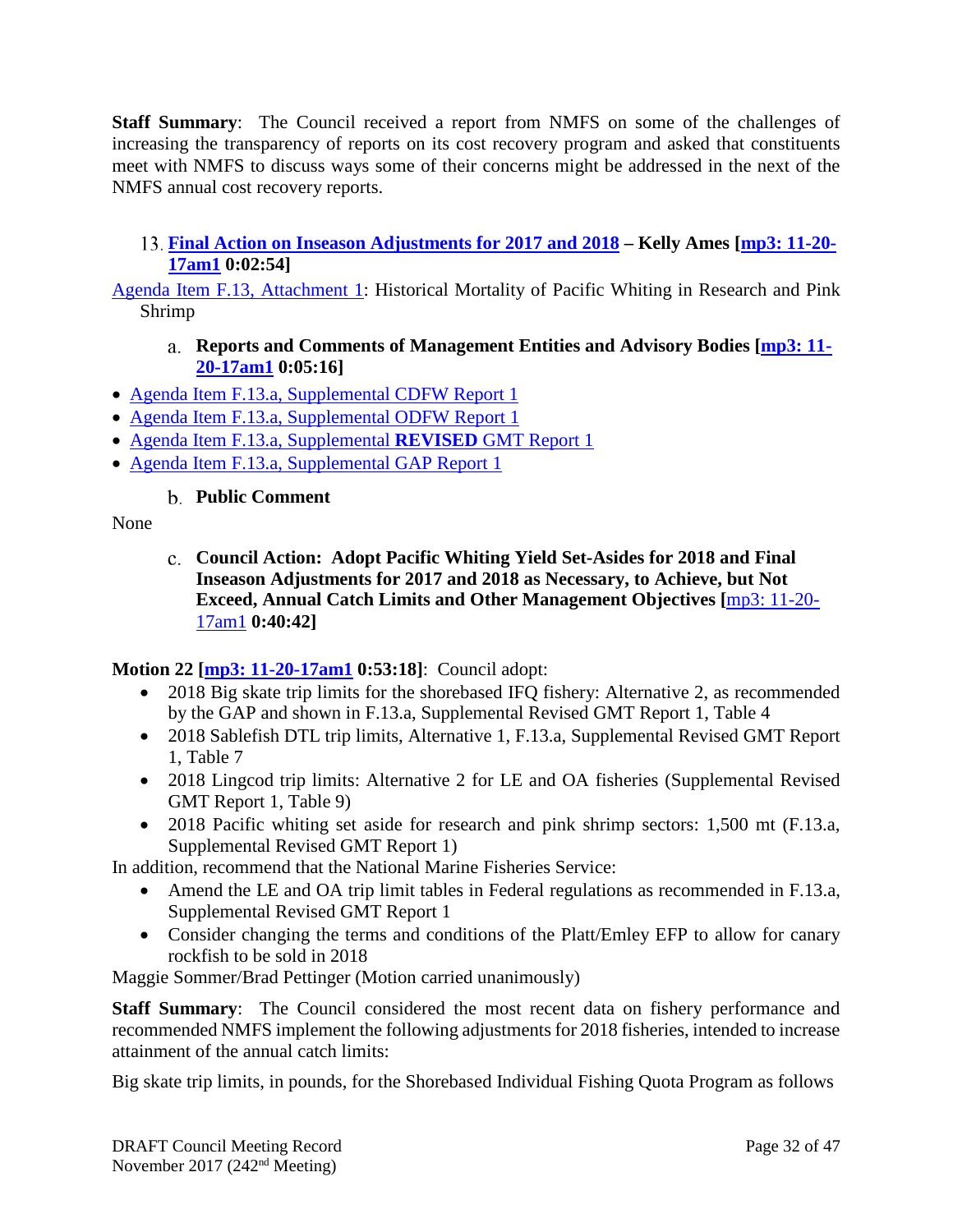| Jan-Feb  | Mar-Apr  | May-Jun  | Jul-Aug  | Sept-Oct | Nov-Dec  |
|----------|----------|----------|----------|----------|----------|
| Period 1 | Period 2 | Period 3 | Period 4 | Period 5 | Period 6 |
| 5,000    | 30,000   | 35,000   | 40,000   | 15,000   | 5,000    |

In addition, the Council recommended that NMFS clarify that the limited entry (LE) and open access (OA) trip limits for big skate are unlimited.

Sablefish north of 36° N. latitude trip limits for the LE and OA fixed gear fisheries as follows

| Sector                                                                                  |  | Trip Limit for Periods 1-6 |  |  |
|-----------------------------------------------------------------------------------------|--|----------------------------|--|--|
| $1,100$ lbs per week, not to exceed $3,300$ lbs/2 mo<br> LE                             |  |                            |  |  |
| 300 lbs/day, or 1 landing per week up to 1,000 lbs, not to exceed 2,000 lbs/2 mo<br>IOA |  |                            |  |  |

Trip limits for lingcod north of 40° 10´ N. latitude as follows

| Sector    | JAN-<br><b>FEB</b> | MAR-<br><b>APR</b> | MAY-<br><b>JUN</b>  | JUL-AUG | SEP-OCT                      | NOV-DEC       |  |  |
|-----------|--------------------|--------------------|---------------------|---------|------------------------------|---------------|--|--|
| LE        |                    | $600$ lb/2 months  | $1,400$ lb/2 months |         | $700$ lb/mo<br>400<br>lb/mol |               |  |  |
| <b>OA</b> |                    | 300 lb/month       | 700 lb/ month       |         |                              | 300<br>lb/mol |  |  |

The Council also recommended that NMFS establish a 1,500 mt deduction from the 2018 Pacific whiting set total allowable catch to account for Pacific whiting mortality in research and pink shrimp fisheries. Finally, the Council recommended NMFS modify the 2018 EFP terms and conditions of the San Francisco Community Fishing Association & Dan Platt to allow for canary rockfish to be sold, given that the stock is rebuilt.

# <span id="page-32-0"></span>**Administrative Matters**

# <span id="page-32-1"></span>**[Legislative Matters](http://www.pcouncil.org/wp-content/uploads/2017/10/G1__SitSum_Legislative_Matters_NOV2017BB.pdf) – Jennifer Gilden [\[mp3: 11-17-17am1](ftp://ftp.pcouncil.org/pub/R1711_November_2017_Recordings/11-17-17am1Copy.mp3) 0:01:50]**

[Agenda Item G.1, Attachment 1:](http://www.pcouncil.org/wp-content/uploads/2017/10/G1_Att1_Staff_Summary_Fed_Legislation_NOV_2017BB.pdf) Staff Summary of Federal Legislation [Agenda Item G.1, Attachment 2:](https://www.pcouncil.org/wp-content/uploads/2017/10/G1_Att2_HR23_E-Only_NOV2017BB.pdf) HR 23: Gaining Responsibility on Water Act (*Electronic only*) [Agenda Item G.1, Attachment 3:](http://www.pcouncil.org/wp-content/uploads/2017/10/G1_Att3_Huffman_request_NOV2017BB.pdf) Huffman request for comment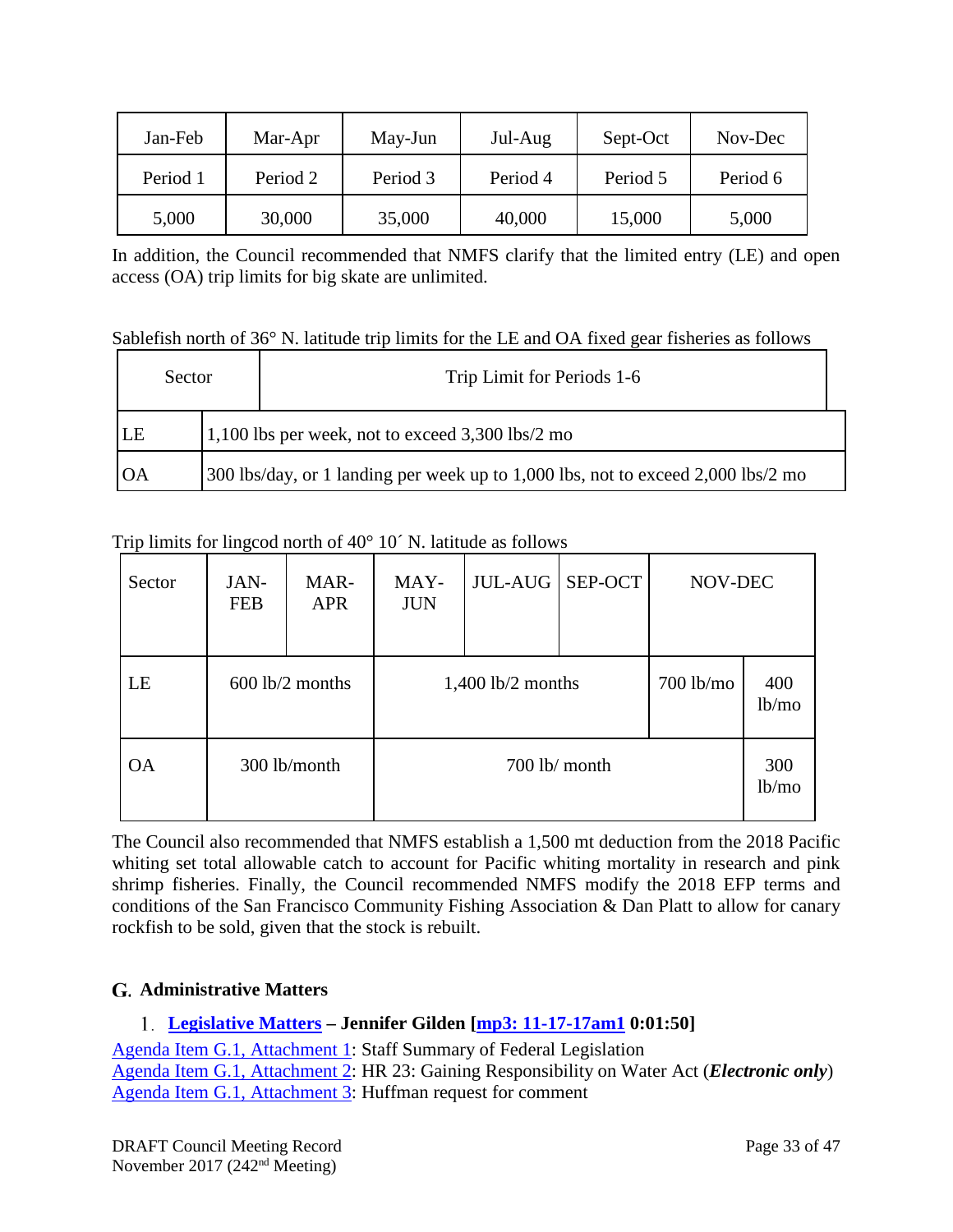[Agenda Item G.1, Attachment 4:](http://www.pcouncil.org/wp-content/uploads/2017/10/G1_Att4_GGSA_Analysis_of_HR23_NOV2017BB.pdf) Golden Gate Salmon Association analysis of HR 23

[Agenda Item G.1, Attachment 5:](http://www.pcouncil.org/wp-content/uploads/2017/10/G1_Att5_Request_letter_on_HR3916_NOV2017BB.pdf) Panetta request for comment

[Agenda Item G.1, Attachment 6:](http://www.pcouncil.org/wp-content/uploads/2017/10/G1_Att6_HR3916_text_NOV2017BB.pdf) HR 3916: FISH Act

[Agenda Item G.1, Attachment 7:](http://www.pcouncil.org/wp-content/uploads/2017/10/G1_Att7_Huffman_Disc_Draft_E-Only_NOV2017BB.pdf) Huffman discussion draft (*Electronic only*)

[Agenda Item G.1, Attachment 8:](http://www.pcouncil.org/wp-content/uploads/2017/10/G1_Att8_Section-by-section_for_Huffman_MSA_Discussion_Draft_NOV2017BB.pdf) Summary of Huffman discussion draft

[Agenda Item G.1, Attachment 9:](http://www.pcouncil.org/wp-content/uploads/2017/10/G1_Att9_Summary_MSA_Bills_new_format_NOV2017BB.pdf) Staff comparison of MSA Bills

[Agenda Item G.1, Supplemental Attachment 10:](https://www.pcouncil.org/wp-content/uploads/2017/11/G1_Sup_Att10_Draft_HR23_Ltr_NOV2017BB.pdf) DRAFT Letter to Representatives Huffman and Thompson re: HR 23, the Gaining Responsibility on Water Act of 2017

[Agenda Item G.1, Supplemental Attachment 11:](https://www.pcouncil.org/wp-content/uploads/2017/11/G1_Sup_Att11_Draft_HR3916_Ltr_NOV2017BB.pdf) DRAFT Letter to Representatives Calvert and Panetta re: HR 3916, the FISH Act

[Agenda Item G.1, Supplemental Attachment 12:](https://www.pcouncil.org/wp-content/uploads/2017/11/G1_Sup_Att12_WDFW_Ltr_S1520_NOV2017BB.pdf) Letter from James Unsworth, WDFW, to the Washington Congressional Delegation re: S. 1520

[Agenda Item G.1, Supplemental Attachment 13:](https://www.pcouncil.org/wp-content/uploads/2017/11/G1_Sup_Att13_Sullivan_NPFMC_Ltr_MSAcomments_NOV2017BB.pdf) Letter to Senator Dan Sullivan from the NPFMC re: MSA comments

[Agenda Item G.1, Supplemental Attachment 14:](https://www.pcouncil.org/wp-content/uploads/2017/11/G1_Sup_Att14_Draft_S.Bill_Driftnet_Fishing_NOV2017BB.pdf) Draft S. Bill on Driftnet Fishing

[Agenda Item G.1, Supplemental](https://www.pcouncil.org/wp-content/uploads/2017/11/G1_Sup_Att15_Draft_HR3916_Ltr_NEW_NOV2017BB.pdf) Attachment 15: Draft Letter to Representatives Mr. Calvert and Mr. Panetta re: HR3916

[Agenda Item G.1, Supplemental Attachment 16:](https://www.pcouncil.org/wp-content/uploads/2017/11/G1_Sup_Att16_Draft_HR23_Ltr_NOV2017BB.pdf) Draft Letter to Representatives Mr. Huffman and Mr. Thompson re: HR 23

<span id="page-33-0"></span>[Report of the Legislative Committee](https://www.pcouncil.org/wp-content/uploads/2017/11/G1a_Sup_LC_Rpt1_NOV2017BB.pdf) **– Dave Hanson [**[mp3: 11-17-17am1](ftp://ftp.pcouncil.org/pub/R1711_November_2017_Recordings/11-17-17am1Copy.mp3) **0:05:36]**

### **Reports and Comments of Management Entities and Advisory Bodies [\[mp3: 11-](ftp://ftp.pcouncil.org/pub/R1711_November_2017_Recordings/11-17-17am1Copy.mp3) [17-17am1](ftp://ftp.pcouncil.org/pub/R1711_November_2017_Recordings/11-17-17am1Copy.mp3) 0:12:34]**

<span id="page-33-1"></span>[Agenda Item G.1.a, Supplemental SAS Report 1](https://www.pcouncil.org/wp-content/uploads/2017/11/G1a_Sup_SAS_Rpt1_NOV2017BB.pdf) [Agenda Item G.1.a, Supplemental SAS Report 2](https://www.pcouncil.org/wp-content/uploads/2017/11/G1a_Sup_SAS_Rpt2_NOV2017BB.pdf)

## **Public Comment [**[mp3: 11-17-17am1](ftp://ftp.pcouncil.org/pub/R1711_November_2017_Recordings/11-17-17am1Copy.mp3) **0:15:19]**

<span id="page-33-2"></span>Corey Ridings, Ocean Conservancy and Seth Atkinson, Natural Resources Defense Council Sarah Nayani, Arctic Storm Ralph Brown

<span id="page-33-3"></span>

### **Council Action: Consider Legislative Committee Report and Recommendations [\[mp3: 11-17-17am1](ftp://ftp.pcouncil.org/pub/R1711_November_2017_Recordings/11-17-17am1Copy.mp3) 0:32:34]**

### **Motion**: None

**Staff Summary**: The Council approved sending the requested letter on HR 3916 (the FISH Act) to Representatives Calvert and Panetta [\(Supplemental Attachment 15\)](https://www.pcouncil.org/wp-content/uploads/2017/11/G1_Sup_Att15_Draft_HR3916_Ltr_NEW_NOV2017BB.pdf) with edits suggested by the Council, and approved the letter to Representative Huffman commenting on HR 23, the Gaining Responsibility on Water Act [\(Supplemental Attachment 16\)](https://www.pcouncil.org/wp-content/uploads/2017/11/G1_Sup_Att16_Draft_HR23_Ltr_NOV2017BB.pdf), without changes. The Council directed staff to begin drafting a response letter or letters on MSA reauthorization before the March Council meeting, using the Council's "quick response letter" procedure in the event that the Council receives a Congressional request for comment, and providing requested comments on MSA reauthorization to the current Administration.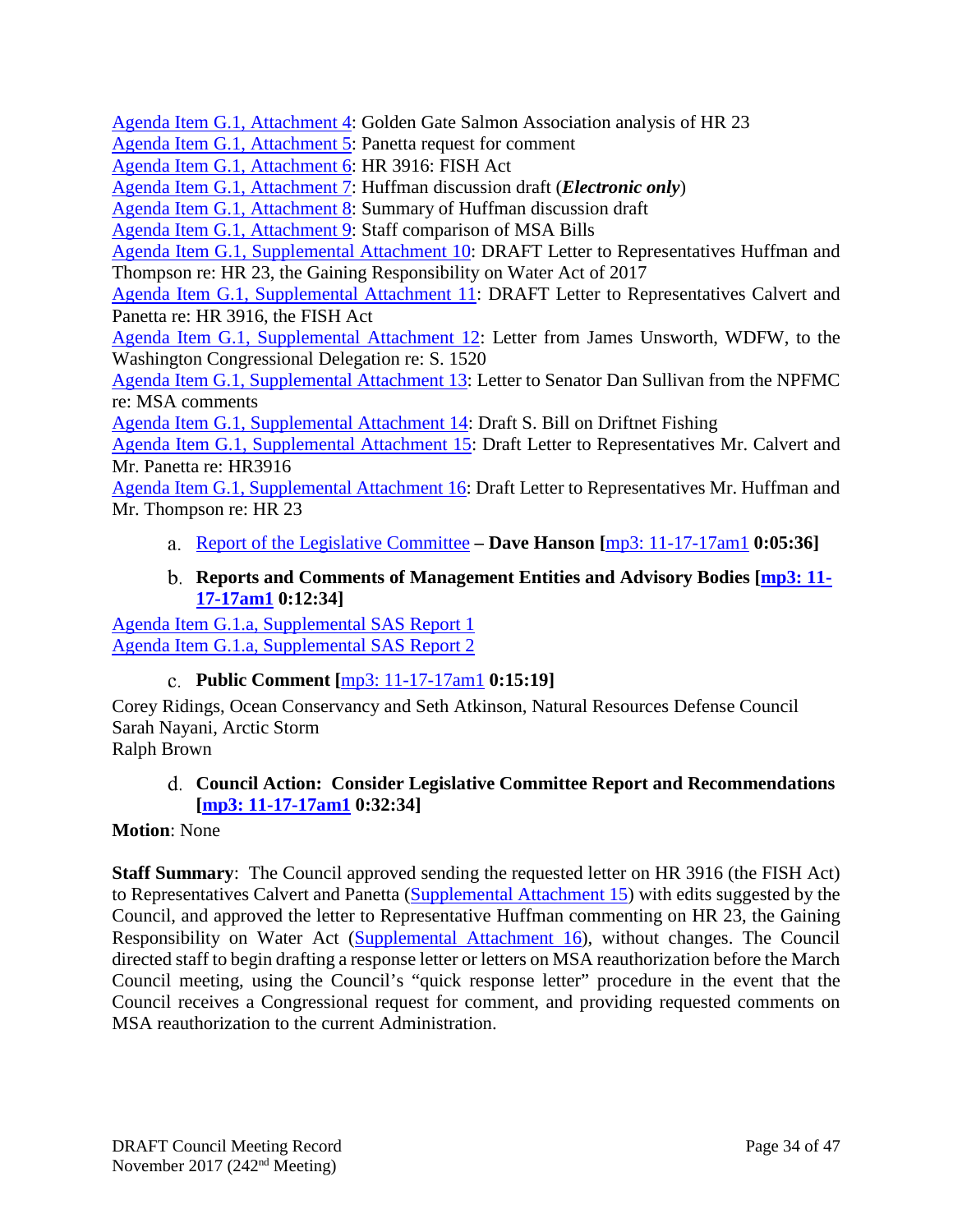## <span id="page-34-0"></span>**[Fiscal Matters](http://www.pcouncil.org/wp-content/uploads/2017/10/G2__SitSum_Fiscal_NOV2017BB.pdf) – Patricia Crouse [\[mp3: 11-20-17am1](ftp://ftp.pcouncil.org/pub/R1711_November_2017_Recordings/11-20-17am1Copy.mp3) 1:04:50]**

[Agenda Item G.2 Supplemental Attachment 1:](https://www.pcouncil.org/wp-content/uploads/2017/11/G2_Sup_Att1_ED_BCrpt_NOV2017BB.pdf) Executive Director's Report to the Budget **Committee** 

- <span id="page-34-1"></span>[Report of the Budget Committee](https://www.pcouncil.org/wp-content/uploads/2017/11/G2a_Sup_BudCom_Rpt_NOV2017BB.pdf) **– Dorothy Lowman [**[mp3: 11-20-17am1](ftp://ftp.pcouncil.org/pub/R1711_November_2017_Recordings/11-20-17am1Copy.mp3) **1:06:10]**
- <span id="page-34-2"></span>**Reports and Comments of Management Entities and Advisory Bodies**
- **Public Comment**

<span id="page-34-4"></span><span id="page-34-3"></span>None

**Council Action: Consider Budget Committee Report and Recommendations [**[mp3: 11-20-17am1](ftp://ftp.pcouncil.org/pub/R1711_November_2017_Recordings/11-20-17am1Copy.mp3) **1:21:26]**

**Motion 23 [\[mp3: 11-20-17am1](ftp://ftp.pcouncil.org/pub/R1711_November_2017_Recordings/11-20-17am1Copy.mp3) 1:22:57]:** Council approve the Budget Committee Report, and highlight the recommendations #1 and #2 as shown in Agenda Item G.2.a, Supplemental BC Report 1, November 2017.

Herb Pollard/Pete Hassemer (Motion carried unanimously)

**Staff Summary**: The Council approved a Provisional CY 201 Budget of \$4,980,814, which includes hosting a [meeting of the Scientific Coordination Subcommittee](http://www.fisherycouncils.org/ssc-workshops/sixth-national-ssc-workshop-2018) of the Council Coordination Committee in January 2018. The Council also tasked the Executive Director with pursuing additional funding for special projects not covered by base-level funding. The Council is scheduled to adopt a final CY 2018 operational budget at its June 2018 meeting.

<span id="page-34-5"></span>[Approval of Council Meeting Record](http://www.pcouncil.org/wp-content/uploads/2017/10/G3__SitSum_MtgRec_Sept17_NOV2017BB.pdf) **– Phil Anderson [**[mp3: 11-20-17am1](ftp://ftp.pcouncil.org/pub/R1711_November_2017_Recordings/11-20-17am1Copy.mp3) **1:28:39]**

<span id="page-34-6"></span>[Agenda Item G.3, Attachment 1:](http://www.pcouncil.org/wp-content/uploads/2017/10/G3_Att1_Sept_2017_Draft_Council_Mtg_Record_NOV2017BB.pdf) Draft Council Meeting Record: 241st Session of the Pacific Fishery Management Council (September 11-18, 2017)

### **Council Action: Approve Previous Council Meeting Record**

**Motion 24 [\[mp3: 11-20-17am1](ftp://ftp.pcouncil.org/pub/R1711_November_2017_Recordings/11-20-17am1Copy.mp3) 1:29:15]**: Council approve the draft September 2017 Council meeting record as shown in Agenda Item G.3, Attachment 1, November 2017. Herb Pollard/Brad Pettinger (Motion carried unanimously)

### **Staff Summary**: None

- <span id="page-34-8"></span><span id="page-34-7"></span>[Membership Appointments and Council Operating Procedure](http://www.pcouncil.org/wp-content/uploads/2017/10/G4__SitSum_ApptsCOPs_NOV2017BB.pdf) **– Mike Burner [**[mp3: 11-](ftp://ftp.pcouncil.org/pub/R1711_November_2017_Recordings/11-20-17am1Copy.mp3) [20-17am1](ftp://ftp.pcouncil.org/pub/R1711_November_2017_Recordings/11-20-17am1Copy.mp3) **1:29:45]**
	- **Reports and Comments of Management Entities and Advisory Bodies**
	- **Public Comment**

<span id="page-34-10"></span><span id="page-34-9"></span>[Agenda Item G.4.b, Public Comment 1](http://www.pcouncil.org/wp-content/uploads/2017/10/G4b_PubCom1_NOV2017BB.pdf) [Agenda Item G.4.b, Supplemental Public Comment 2](https://www.pcouncil.org/wp-content/uploads/2017/11/G4b_Sup_PubCom2_NOV2017BB.pdf)

> **Council Action: Consider Appointments to Council Committees and Advisory Bodies; Adopt Changes to Council Operating Procedures [**[mp3: 11-20-17am1](ftp://ftp.pcouncil.org/pub/R1711_November_2017_Recordings/11-20-17am1Copy.mp3) **1:34:48]**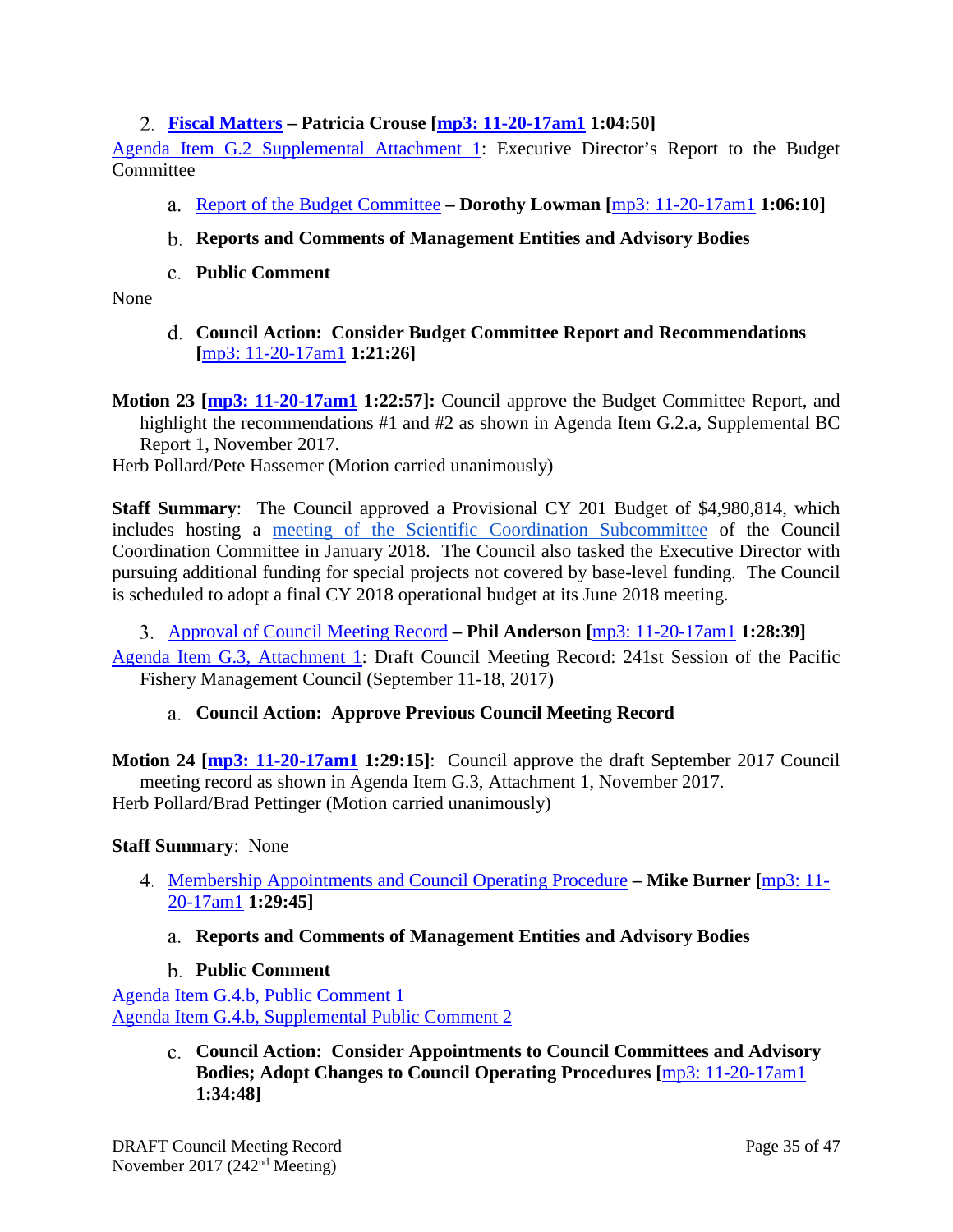**Motion 25 [\[mp3: 11-20-17am1](ftp://ftp.pcouncil.org/pub/R1711_November_2017_Recordings/11-20-17am1Copy.mp3) 1:35:05]**: Council appoint Ms. Sarah Nayani to the trawl at-large seat on the Groundfish Advisory Subpanel.

Brad Pettinger/Dorothy Lowman (Motion carried unanimously)

**Motion 26 [\[mp3: 11-20-17am1](ftp://ftp.pcouncil.org/pub/R1711_November_2017_Recordings/11-20-17am1Copy.mp3) 1:36:07]**: Council appoint Mr. Trung Nguyen to the California Department of Fish and Wildlife seat on the Coastal Pelagic Species Management Team currently held by Ms. Chelsea Protasio.

Marci Yaremko/Buzz Brizendine

**Motion 27 [\[mp3: 11-20-17am1](ftp://ftp.pcouncil.org/pub/R1711_November_2017_Recordings/11-20-17am1Copy.mp3) 1:36:40]**: Council appoint Dr. Derek Dapp to fill the current Washington Department of Fish and Wildlife vacancy on the Highly Migratory Species Management Team.

Corey Niles/Rich Lincoln (Motion carried unanimously)

**Staff Summary:** The Council reviewed and approved the following appointments:

- Ms. Sarah Nayani was appointed to the trawl at-large seat on the Groundfish Advisory Subpanel formerly held by Mr. Brent Paine.
- Mr. Trung Nguyen was appointed to the California Department of Fish and Wildlife seat on the Coastal Pelagic Species Management Team formerly held by Ms. Chelsea Protasio.
- Dr. Derek Dapp was appointed to fill the current Washington Department of Fish and Wildlife vacancy on the Highly Migratory Species Management Team.
- In consultation with the Council, Chairman Anderson appointed Mr. Jeff Lackey to the Community Advisory Board seat formerly held by Mr. Brad Pettinger.
- Additionally, Chairman Anderson appointed Ms. Caren Braby as the Council's representation on the West Coast Regional Planning Body. Ms. Michele Culver formerly held this role and will continue as a Council designee.
- <span id="page-35-0"></span>[Future Council Meeting Agenda and Workload Planning](http://www.pcouncil.org/wp-content/uploads/2017/10/G5__SitSum_CMAgendaPlanning_NOV2017BB.pdf) **– Chuck Tracy [**[mp3: 11-20-](ftp://ftp.pcouncil.org/pub/R1711_November_2017_Recordings/11-20-17am2Copy.mp3) [17am2](ftp://ftp.pcouncil.org/pub/R1711_November_2017_Recordings/11-20-17am2Copy.mp3) **0:00:02]**

[Agenda Item G.5, Attachment 1:](http://www.pcouncil.org/wp-content/uploads/2017/10/G5_Att1_YAG_NOV2017BB.pdf) Pacific Council Workload Planning: Preliminary Year-at-a-Glance Summary

[Agenda Item G.5, Attachment 2:](http://www.pcouncil.org/wp-content/uploads/2017/10/G5_Att2_Mar2018_QR_NOV2017BB.pdf) Draft Proposed Council Meeting Agenda, March 7-14, 2018 in Rohnert Park, California

[Agenda Item G.5, Attachment 3:](http://www.pcouncil.org/wp-content/uploads/2017/10/G5_Att3_APRIL2018_QR_NOV2017BB.pdf) Draft Proposed Council Meeting Agenda, April 5-11, 2018 in Portland, Oregon

[Agenda Item G.5, Attachment 4:](http://www.pcouncil.org/wp-content/uploads/2017/10/G5_Att4_GFworkload_NOV2017BB.pdf) Groundfish Workload Priorities

[Agenda Item G.5, Supplemental Attachment 5:](https://www.pcouncil.org/wp-content/uploads/2017/11/G5_Sup_Att5_YAG_NOV2017BB.pdf) Pacific Council Workload Planning: Preliminary Year-at-a-Glance Summary (*dated 11/19/17; 15:29*)

[Agenda Item G.5, Supplemental Attachment 6:](https://www.pcouncil.org/wp-content/uploads/2017/11/G5_Sup_Att6_Mar2018_QR_NOV2017BB.pdf) Draft Proposed Council Meeting Agenda, March 7-14, 2018 in Rohnert Park, California (*dated 11/20/2017*)

[Agenda Item G.5, Supplemental Attachment 7:](https://www.pcouncil.org/wp-content/uploads/2017/11/G5_Sup_Att7_APRIL2018_QR_NOV2017BB.pdf) Draft Proposed Council Meeting Agenda, April 5- 11, 2018 in Portland, Oregon (*dated 11/20/17*)

<span id="page-35-1"></span>[Agenda Item G.5, Supplemental Attachment 8:](https://www.pcouncil.org/wp-content/uploads/2017/11/G5_Sup_Att8_GFworkload_NOV2017BB.pdf) Groundfish Workload Priorities (*dated 11/20/17*)

**Reports and Comments of Management Entities and Advisory Bodies [\[mp3: 11-](ftp://ftp.pcouncil.org/pub/R1711_November_2017_Recordings/11-20-17am2Copy.mp3) [20-17am2](ftp://ftp.pcouncil.org/pub/R1711_November_2017_Recordings/11-20-17am2Copy.mp3) 0:04:42]**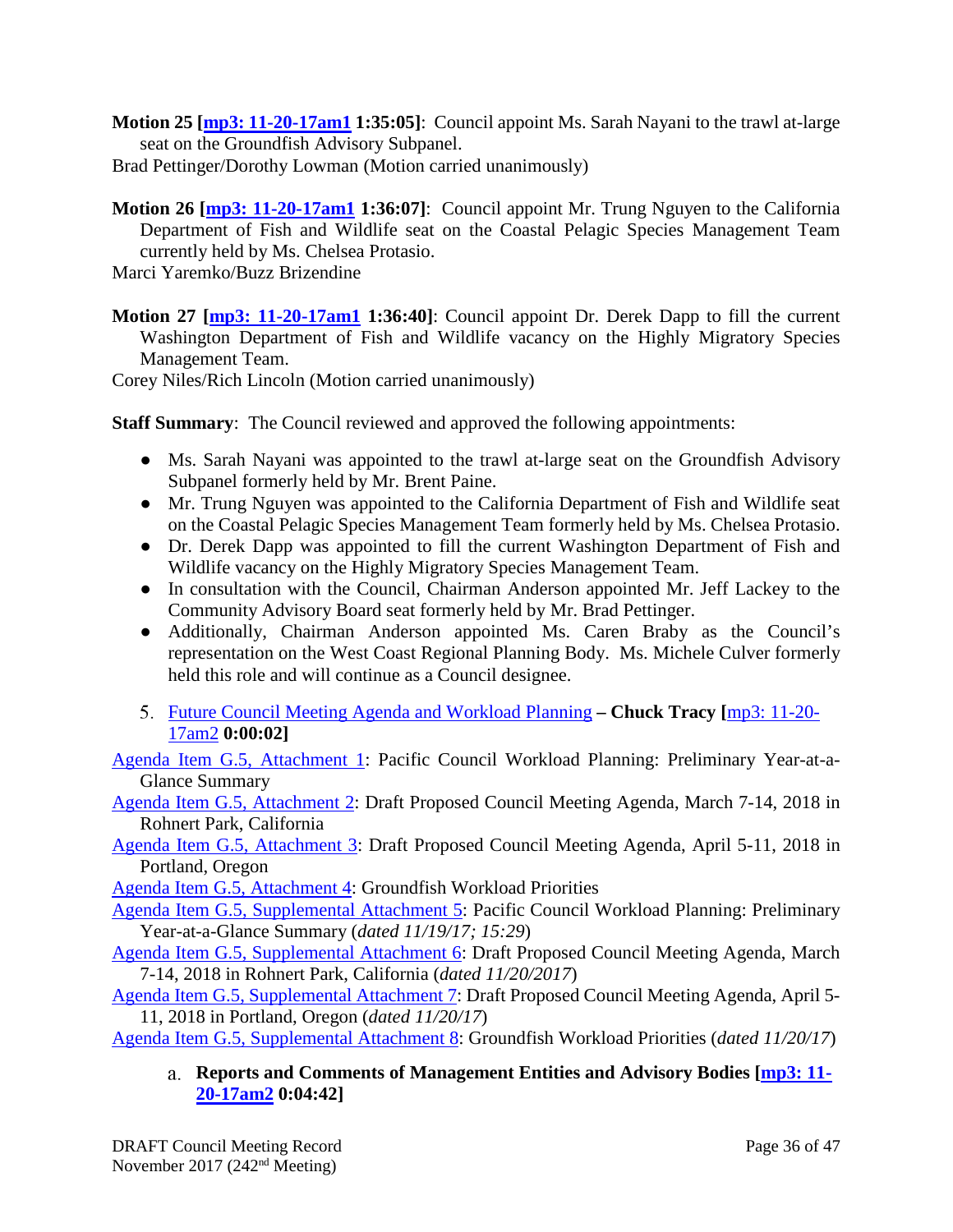[Agenda Item G.5.a, Supplemental NMFS Report 1](https://www.pcouncil.org/wp-content/uploads/2017/11/G5a_Sup_NMFS_Rpt1_NOV2017BB.pdf) [Agenda Item G.5.a, Supplemental CDFW Report 1](https://www.pcouncil.org/wp-content/uploads/2017/11/G5a_Sup_CDFW_Rpt1_workloadplanning_NOV2017BB.pdf) [Agenda Item G.5.a, Supplemental SSC Report 1](https://www.pcouncil.org/wp-content/uploads/2017/11/G5a_Sup_SSC_Rpt1_NOV2017BB.pdf) [Agenda Item G.5.a, Supplemental HMSMT Report 1](https://www.pcouncil.org/wp-content/uploads/2017/11/G5a_Sup_HMSMT_Rpt1_NOV2017BB.pdf) [Agenda Item G.5.a, Supplemental GMT Report 1](https://www.pcouncil.org/wp-content/uploads/2017/11/G5a_Sup_GMT_Rpt1_NOV2017BB.pdf) [Agenda Item G.5.a, Supplemental GAP Report 1](https://www.pcouncil.org/wp-content/uploads/2017/11/G5a_Sup_GAP_Rpt1_NOV2017BB.pdf)

# **Public Comment [**[mp3: 11-20-17am2](ftp://ftp.pcouncil.org/pub/R1711_November_2017_Recordings/11-20-17am2Copy.mp3) **0:39:38]**

<span id="page-36-1"></span><span id="page-36-0"></span>[Agenda Item G.5.b, Supplemental Public Comment 1](https://www.pcouncil.org/wp-content/uploads/2017/11/G5b_Sup_PubCom1_NOV2017BB.pdf) Ralph Brown

### **Council Action: Discussion and Guidance on Future Meeting Agenda and Workload Planning [**[mp3: 11-20-17am2](ftp://ftp.pcouncil.org/pub/R1711_November_2017_Recordings/11-20-17am2Copy.mp3) **0:32:56]**

**Motion**: None

**Staff Summary**: None

## <span id="page-36-2"></span>**Highly Migratory Species Management**

<span id="page-36-3"></span>[National Marine Fisheries Service Report](http://www.pcouncil.org/wp-content/uploads/2017/10/H1__SitSum_NMFS_Report_HMS_NOV2017BB.pdf) **– Kit Dahl [**[mp3: 11-18-17am1](ftp://ftp.pcouncil.org/pub/R1711_November_2017_Recordings/11-18-17am1Copy.mp3) **0:02:20]**

### **Regulatory Activities – Heidi Taylor [**[mp3: 11-18-17am1](ftp://ftp.pcouncil.org/pub/R1711_November_2017_Recordings/11-18-17am1Copy.mp3) **0:02:26]**

<span id="page-36-4"></span>[Agenda Item H.1.a, NMFS Report 1:](http://www.pcouncil.org/wp-content/uploads/2017/10/H1a_NMFS_Rpt1_NOV2017BB.pdf) Report on Highly Migratory Species Activities [Agenda Item H.1.a, Supplemental NMFS Report 2:](https://www.pcouncil.org/wp-content/uploads/2017/11/H1a_Sup_NMFS_Rpt2_NOV2017BB.pdf) HMS Activities [Agenda Item H.1.a, Supplemental NMFS Report 3](https://www.pcouncil.org/wp-content/uploads/2017/11/H1a_Sup_NMFS_Rpt3_NOV2017BB.pdf)

[Agenda Item H.1.a, Supplemental NMFS Presentation 1:](https://www.pcouncil.org/wp-content/uploads/2017/11/H1a_Sup_NMFS_Presentation1_Swimmer_NOV2017BB.pdf) Advances in Fishing Methods to Reduce Bycatch (Swimmer)

<span id="page-36-5"></span>[Agenda Item H.1.a, Supplemental NMFS Presentation 2:](https://www.pcouncil.org/wp-content/uploads/2017/11/H1a_Sup_NMFS_Presentation2_E.HAZEN_NOV2017BB.pdf) Dynamic Oceans and Dynamic Ecosystems (*Elliott Hazen*)

### **Science Center Activities –Gerard DiNardo**

## **Reports and Comments of Management Entities and Advisory Bodies [\[mp3: 11-](ftp://ftp.pcouncil.org/pub/R1711_November_2017_Recordings/11-18-17am1Copy.mp3) [18-17am1](ftp://ftp.pcouncil.org/pub/R1711_November_2017_Recordings/11-18-17am1Copy.mp3) 1:12:33]**

<span id="page-36-6"></span>[Agenda Item H.1.c, CDFW Report 1:](http://www.pcouncil.org/wp-content/uploads/2017/10/H1c_CDFW_Rpt1_DSBG_Gear_as_HL_171016_NOV2017BB.pdf) Use of Hook and Line Gear to Target Swordfish

[Agenda Item H.1.c, Supplemental CDFW Report 2:](https://www.pcouncil.org/wp-content/uploads/2017/11/H1c_Sup_CDFW_Rpt2_HMS_Amdnt5_NOV2017BB.pdf) CDFW's comments on HMS FMP Amendment 5 and proposed rule for implementation of a Federal limited entry drift gillnet permit

[Agenda Item H.1.c, Supplemental CFGC Report 1:](https://www.pcouncil.org/wp-content/uploads/2017/11/H1c_Sup_CFGC_Rpt1_DGN_CoverLtr_111417_Signed_wResolution_NOV2017BB.pdf) Letter to Chris Oliver re: resolution from CFGC disagreeing with the NMFS withdrawal of the hard caps rule for the California drift gillnet swordfish fishery; support for a delay in the federalization of drift gillnet permits [Agenda Item H.1.c, Supplemental HMSAS Report 1](https://www.pcouncil.org/wp-content/uploads/2017/10/H1c_Sup_HMSAS_Rpt1_DGN_Federalization_NOV2017BB.pdf)

## **Public Comment [**[mp3: 11-18-17am1](ftp://ftp.pcouncil.org/pub/R1711_November_2017_Recordings/11-18-17am1Copy.mp3) **1:20:46]**

<span id="page-36-7"></span>[Agenda Item H.1.d, Supplemental Public Comment 1](https://www.pcouncil.org/wp-content/uploads/2017/11/H1d_Sup_PubCom1_Nov2017BB.pdf) Geoff Shester, Oceana Theresa Labriola, Wild Oceans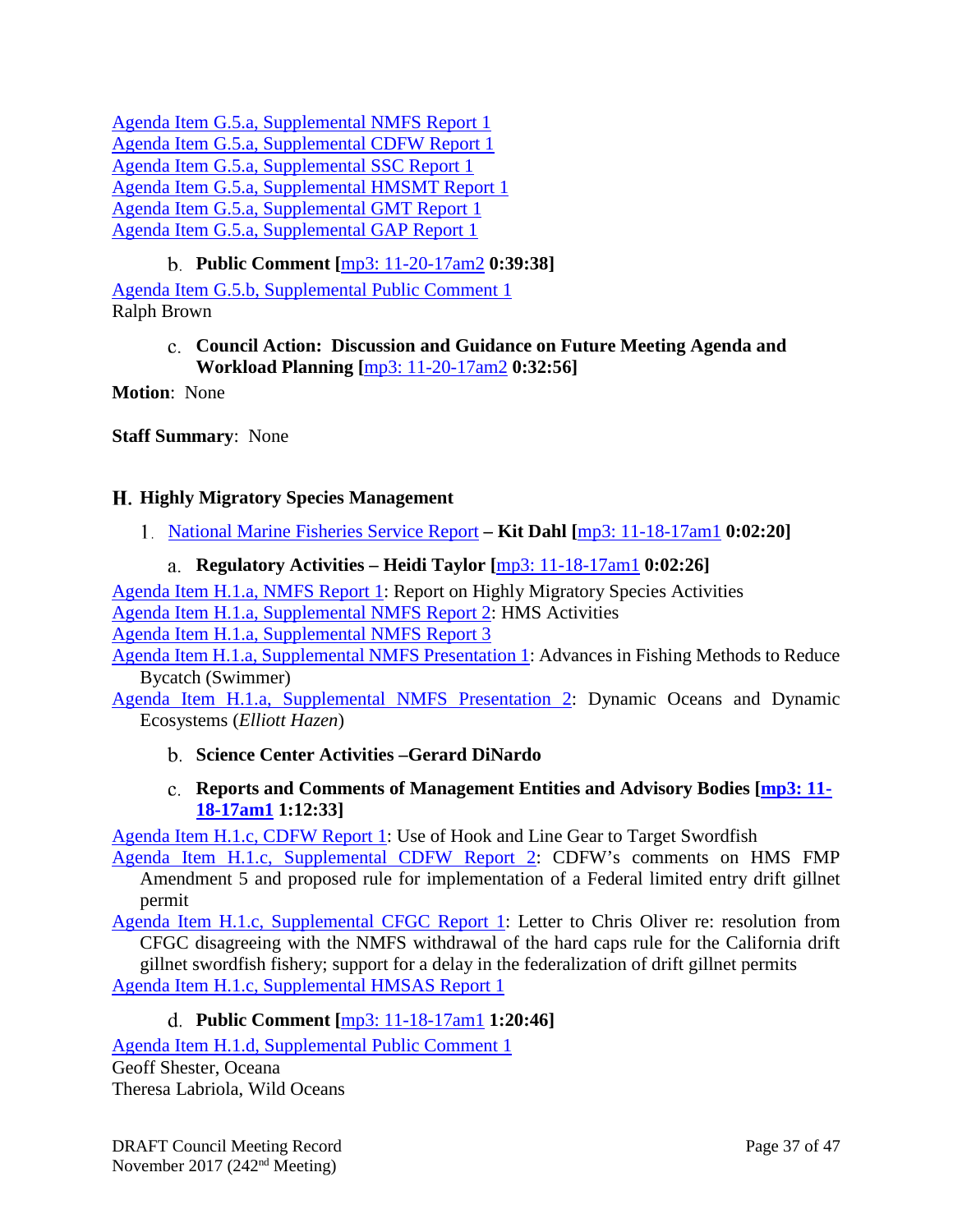## **Council Discussion [**[mp3: 11-18-17am1](ftp://ftp.pcouncil.org/pub/R1711_November_2017_Recordings/11-18-17am1Copy.mp3) **1:34:29]**

### <span id="page-37-0"></span>**Motion**: None

### **Staff Summary**: None

<span id="page-37-1"></span>[Recommendations for International Management Activities](http://www.pcouncil.org/wp-content/uploads/2017/10/H2__SitSum_Intl_HMS_Mgmt_NOV2017BB.pdf) **– Kit Dahl [**[mp3: 11-18-](ftp://ftp.pcouncil.org/pub/R1711_November_2017_Recordings/11-18-17am2Copy.mp3) [17am2](ftp://ftp.pcouncil.org/pub/R1711_November_2017_Recordings/11-18-17am2Copy.mp3) **0:00:05]**

<span id="page-37-2"></span>[Agenda Item H.2, Attachment 1:](http://www.pcouncil.org/wp-content/uploads/2017/10/H2_Att1_WCPFC14-2017-01A_WCPFC14_Provisional_Annotated_Agenda_NOV2017BB.pdf) Provisional Annotated Agenda for the Fourteenth Regular Session of the Western and Central Pacific Fisheries Commission

**Outcomes of the Third North Pacific Albacore Management Strategy Evaluation Workshop – Kit Dahl [\[mp3: 11-18-17am2](ftp://ftp.pcouncil.org/pub/R1711_November_2017_Recordings/11-18-17am2Copy.mp3) 0:11:17]**

<span id="page-37-3"></span>[Agenda Item H.2.a, Supplemental MSE Workshop Presentation 1:](https://www.pcouncil.org/wp-content/uploads/2017/11/H2a_Sup_MSE_Workshop_Presentation1_DAHL_NOV2017BB.pdf) 3<sup>RD</sup> ISC Management Strategy Evaluation (MSE) Workshop; Dahl

**Report on the Western Central Pacific Fisheries Commission Permanent Advisory Committee Meeting – Kit Dahl**

<span id="page-37-4"></span>[Agenda Item H.2.b, Supplemental WCFPC PAC Report 1](https://www.pcouncil.org/wp-content/uploads/2017/11/H2b_Sup_WCPFC-PAC_Rpt1_NOV2017BB.pdf)

**Reports and Comments of Management Entities and Advisory Bodies [\[mp3: 11-](ftp://ftp.pcouncil.org/pub/R1711_November_2017_Recordings/11-18-17am2Copy.mp3) [18-17am2](ftp://ftp.pcouncil.org/pub/R1711_November_2017_Recordings/11-18-17am2Copy.mp3) 0:32:07]**

[Agenda Item H.2.c, Supplemental NMFS Report 1:](https://www.pcouncil.org/wp-content/uploads/2017/11/H2c_Sup_NMFS_Rpt1_International_Activities_PBF_NOV2017BB.pdf) International HMS Activities

[Agenda Item H.2.c, Supplemental NMFS Report 2:](https://www.pcouncil.org/wp-content/uploads/2017/11/H2c_Sup_NMFS_Rpt2_TropicalTuna_NOV2017BB.pdf) Proposed Rule for Fishing Restrictions for Tropical Tuna in the Eastern Pacific Ocean for 2018-2020

[Agenda Item H.2.c, Supplemental CDFW Report 1:](https://www.pcouncil.org/wp-content/uploads/2017/11/H2c_Sup_CDFW_Rep_International20171107_NOV2017BB.pdf) Update on Landings of Tuna, Swordfish, and Other Pelagics

[Agenda Item H.2.c, Supplemental CDFW Presentation 1:](https://www.pcouncil.org/wp-content/uploads/2017/11/H2c_Sup_CDFW_Presentation1_LandingsUpdate_NOVBB2017.pdf) HMS Landings Update [Agenda Item H.2.c, Supplemental HMSMT Report 1](https://www.pcouncil.org/wp-content/uploads/2017/11/H2c_Sup_HMSMT_Rpt1_NOV2017BB.pdf) [Agenda Item H.2.c, Supplemental HMSAS Report 1](https://www.pcouncil.org/wp-content/uploads/2017/11/H2c_Sup_HMSAS_Rpt1_Intl_MGMT_NOV2017BB.pdf)

### **Public Comment**

<span id="page-37-5"></span>[Agenda Item H.2.d, Supplemental Public Comment 1](https://www.pcouncil.org/wp-content/uploads/2017/11/H2d_Sup_PubCom1_NOV2017BB.pdf) Geoff Shester, Oceana Theresa Labriola, Wild Oceans Doug Fricke

### <span id="page-37-6"></span>**Council Action: Consider Reports on International Activities and Provide Recommendations, as appropriate [**[mp3: 11-18-17am2](ftp://ftp.pcouncil.org/pub/R1711_November_2017_Recordings/11-18-17am2Copy.mp3) **1:01:13]**

### **Motion**: None

**Staff Summary**: The Council endorsed NMFS-proposed trip limits for Pacific bluefin tuna commercial landings in 2018. A 1 mt trip limit would apply to all fisheries except for the large mesh drift gillnet fishery, which would be subject to a 2 mt trip limit. These limits would prevent rapid attainment of the low 2018 catch limit of approximately 120 mt while minimizing regulatory discards due to unavoidable incidental catch on a single trip.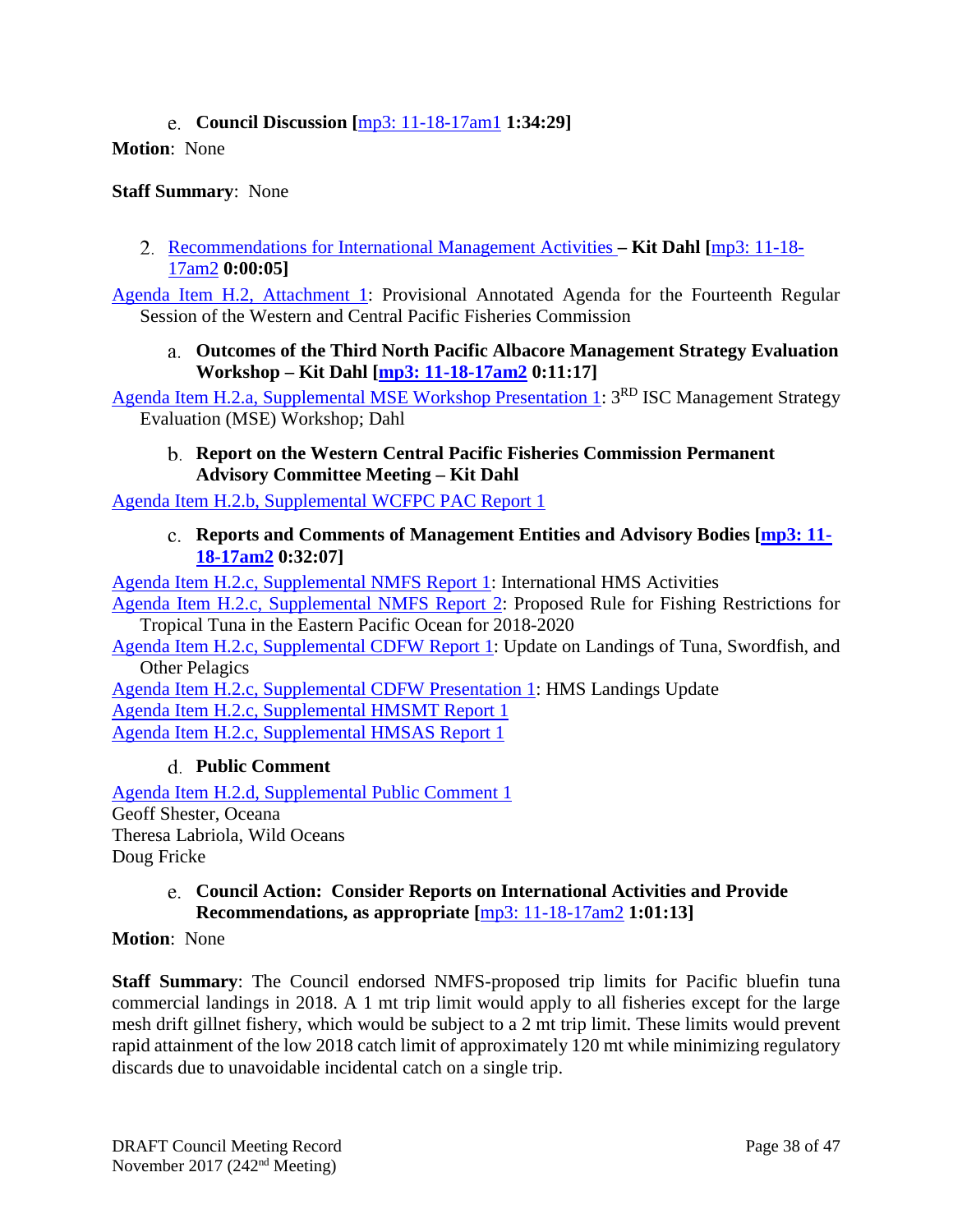<span id="page-38-0"></span>[Proposed Deep-Set Buoy Gear Exempted Fishing Permits](http://www.pcouncil.org/wp-content/uploads/2017/10/H3__SitSum_DSBG_EFPs_NOV2017BB.pdf) **– Kit Dahl [**[mp3: 11-18-](ftp://ftp.pcouncil.org/pub/R1711_November_2017_Recordings/11-18-17am2Copy.mp3) [17am2](ftp://ftp.pcouncil.org/pub/R1711_November_2017_Recordings/11-18-17am2Copy.mp3) **1:09:27]**

[Agenda Item H.3, Attachment 1:](http://www.pcouncil.org/wp-content/uploads/2017/10/H3_Att1_Council_Sept17_DSBG_EFP_RecommendationsNOV2017BB.pdf) Council September 2017 Recommendations on Deep-Set Buoy Gear Exempted Fishing Permit Issuance

[Agenda Item H.3, Attachment 2:](http://www.pcouncil.org/wp-content/uploads/2017/10/H3_Att2_Summary_of_DSBG_Applications_NOV2017BB.pdf) Summary of Deep-Set Buoy Gear Exempted Fishing Permit Applications Submitted for the November 2017 Council Meeting

Agenda [Item H.3, Attachment 3:](http://www.pcouncil.org/wp-content/uploads/2017/10/H3_Att3_DSBG_EFP_application_Mintz_Nov2017BB.pdf) DSBG EFP Application from Mr. Stephen Mintz

[Agenda Item H.3, Attachment 4:](http://www.pcouncil.org/wp-content/uploads/2017/10/H3_Att4_DSBG_EFP_application_Brockman_Nov2017BB.pdf) DSBG EFP Application from Mr. Donald Brockman

[Agenda Item H.3, Attachment 5:](http://www.pcouncil.org/wp-content/uploads/2017/10/H3_Att5_DSBG_EFP_application_Carson_Nov2017BB.pdf) DSBG EFP Application from Mr. Thomas Carson

[Agenda Item H.3, Attachment 6:](http://www.pcouncil.org/wp-content/uploads/2017/10/H3_Att6_DSBG_EFP_application_Ekstrom_Nov2017BB.pdf) DSBG EFP Application from Mr. Christopher Ekstrom

[Agenda Item H.3, Attachment 7:](http://www.pcouncil.org/wp-content/uploads/2017/10/H3_Att7_Application_Foster_Nov2017BB.pdf) DSBG EFP Application from Mr. John Foster

<span id="page-38-1"></span>[Agenda Item H.3, Attachment 8:](http://www.pcouncil.org/wp-content/uploads/2017/10/H3_Att8_DSBG_EFP_Application_Greyshock_Nov2017BB.pdf) DSBG EFP Application from Mr. Stephen Greyshock

## **Reports and Comments of Management Entities and Advisory Bodies [\[mp3: 11-](ftp://ftp.pcouncil.org/pub/R1711_November_2017_Recordings/11-18-17am2Copy.mp3) [18-17am2](ftp://ftp.pcouncil.org/pub/R1711_November_2017_Recordings/11-18-17am2Copy.mp3) 1:13:10]**

[Agenda Item H.3.a, Supplemental NMFS Report 1:](https://www.pcouncil.org/wp-content/uploads/2017/11/H3a_Sup_NMFS_Rpt1_EFP_Applications_NOV2017BB.pdf) DSBG EFP Applications [Agenda Item H.3.a, Supplemental NMFS Report 2:](https://www.pcouncil.org/wp-content/uploads/2017/11/H3a_Sup_NMFS_Rpt2_FRnoticeEFPs_NOV2017BB.pdf) Updates on the Status of DSBG EFP Applications ; *Federal Register* notice dated November 16, 2017 [Agenda Item H.3.a, REVISED Supplemental HMSMT Report 1](https://www.pcouncil.org/wp-content/uploads/2017/11/H3a_REVISED_Sup_HMSMT_Rpt1_Nov2017BB.pdf) [Agenda Item H.3.a, Supplemental HMSMT Presentation 1](https://www.pcouncil.org/wp-content/uploads/2017/11/H3a_Sup_HMSMT_Presentation1_Hellmers_NOVBB2017.pdf) (Hellmers) [Agenda Item H.3.a, Supplemental HMSAS Report 1](https://www.pcouncil.org/wp-content/uploads/2017/11/H3a_Sup_HMSAS_Rpt1_FINAL_NOV2017BB.pdf) [Agenda Item H.3.c, Supplemental EC Report](https://www.pcouncil.org/wp-content/uploads/2017/11/H3a_Sup_EC_Rpt1_NOV2017BB.pdf) 1

**Public Comment [**[mp3: 11-18-17am2](ftp://ftp.pcouncil.org/pub/R1711_November_2017_Recordings/11-18-17am2Copy.mp3) **1:26:55]**

<span id="page-38-2"></span>[Agenda Item H.3.b, Public Comment 1](http://www.pcouncil.org/wp-content/uploads/2017/10/H3b_PubCom1_Nov2017BB.pdf)

<span id="page-38-3"></span>Geoff Shester, Oceana

**Council Action: Provide Recommendations to National Marine Fisheries Service on Exempted Fishing Permit Applications to Test Deep-Set Buoy Gear [**[mp3: 11-18-17am2](ftp://ftp.pcouncil.org/pub/R1711_November_2017_Recordings/11-18-17am2Copy.mp3) **1:30:31]**

**Motion 12 [\[mp3: 11-18-17am2](ftp://ftp.pcouncil.org/pub/R1711_November_2017_Recordings/11-18-17am2Copy.mp3) 1:41:22]**: Council approve to recommend to NMFS the EFP applications as recommended in Agenda Item H.3.a, HMSMT Report 1 with the one adjustment with the recommendation of the HMSAS Report (Agenda Item H.3.a, Supplemental HMSAS Report 1).

David Crabbe/Buzz Brizendine (Motion carried unanimously)

**Staff Summary**: The Council reviewed two revised applications [\(Mintz,](http://www.pcouncil.org/wp-content/uploads/2017/10/H3_Att3_DSBG_EFP_application_Mintz_Nov2017BB.pdf) [Foster\)](http://www.pcouncil.org/wp-content/uploads/2017/10/H3_Att7_Application_Foster_Nov2017BB.pdf) and recommended NMFS issue EFPs to the applicants. It also recommended NMFS issue an EFP based on one new application [\(Carson\)](http://www.pcouncil.org/wp-content/uploads/2017/10/H3_Att5_DSBG_EFP_application_Carson_Nov2017BB.pdf) but asked the applicant to submit additional information to NMFS related to his past experience using deep-set buoy gear.

Finally, the Council asked three applicants [\(Brockman,](http://www.pcouncil.org/wp-content/uploads/2017/10/H3_Att4_DSBG_EFP_application_Brockman_Nov2017BB.pdf) [Ekstrom,](http://www.pcouncil.org/wp-content/uploads/2017/10/H3_Att6_DSBG_EFP_application_Ekstrom_Nov2017BB.pdf) [Greyshock\)](http://www.pcouncil.org/wp-content/uploads/2017/10/H3_Att8_DSBG_EFP_Application_Greyshock_Nov2017BB.pdf) resubmit revised applications that include additional information on how they would address data gaps.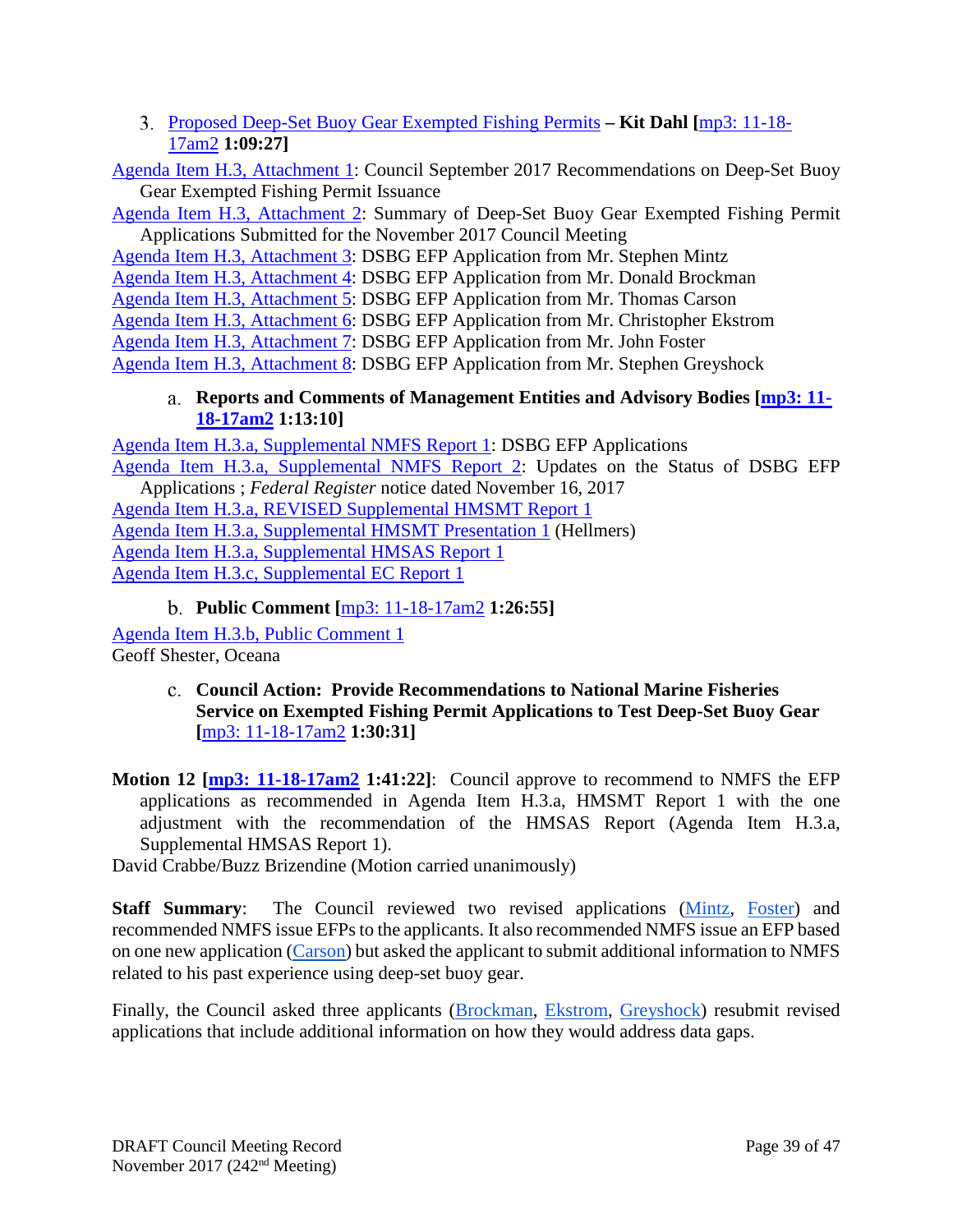### <span id="page-39-0"></span>**Enforcement Matters**

- <span id="page-39-2"></span><span id="page-39-1"></span>[Tri-State Enforcement Report](http://www.pcouncil.org/wp-content/uploads/2017/10/I1__SitSum_EnforcementIssues_NOV2017BB.pdf) **– Jim Seger [**[mp3: 11-15-17pm2](ftp://ftp.pcouncil.org/pub/R1711_November_2017_Recordings/11-15-17pm2Copy.mp3) **0:00:10]**
	- **Tri-State Enforcement Representatives Report – Dan Chadwick, Robert Puccinelli and Ryan Howell**

<span id="page-39-3"></span>[Agenda Item I.1.a, Supplemental Tri-State Enforcement Presentation 1](ftp://ftp.pcouncil.org/pub/Briefing%20Books/Briefing_Books/BB_112017/PFMC%20Video%20Draft%202018version11.06am-1.mp4) (*MP3, right click to download and save to view on your workstation; large file 1.06 GB*)

- **Reports and Comments of Management Entities and Advisory Bodies**
- **Public Comment**

<span id="page-39-5"></span><span id="page-39-4"></span>None

**Council Action: Consider Report from the Tri-State Enforcement Representatives [\[mp3: 11-15-17pm2](ftp://ftp.pcouncil.org/pub/R1711_November_2017_Recordings/11-15-17pm2Copy.mp3) 0:33:12]**

**Motion**: None

**Staff Summary**: None

## <span id="page-39-6"></span>**INFORMATIONAL REPORTS**

[Informational Report 1:](http://www.pcouncil.org/wp-content/uploads/2017/10/IR1_2017-Forum-Final-Summary_Nov2017BB.pdf) Managing Fisheries in a Changing Environment – Discussions from the 2017 Forum May 1-2, 2017, Monterey, California

[Informational Report 2:](http://www.pcouncil.org/wp-content/uploads/2017/10/IR2_2017-2022-MRIP-Strategic-Plan-final_Nov2017BB.pdf) NOAA Report; Marine Recreational Information Program – Collaborating to Improve Recreational Fishing Estimates – Strategic Plan: 2017-2022

[Informational Report 3:](http://www.pcouncil.org/wp-content/uploads/2017/10/IR3_Framework-to-Address-National-Academies-Recommendations_Nov2017BB.pdf) Framework for Addressing the National Academies Recommendations [Informational Report 4:](http://www.pcouncil.org/wp-content/uploads/2017/10/IR4_MAFAC_Nominations_Nov2017BB.pdf) Nominations Sought for Marine Fisheries Advisory Committee (MAFAC) [Supplemental Informational Report 5:](https://www.pcouncil.org/wp-content/uploads/2017/11/IR5_Sup_2017Salmon_Catch_Update_NovFinal_NOV2017BB.pdf) Status Report of the 2017 Ocean Salmon Fisheries off Washington, Oregon, and California; preliminary data through October 31, 2017

## <span id="page-39-7"></span>**VOTING LOG**

**Motion 1**: Adopt [Agenda Item A.4, November 14-20, 2017](http://www.pcouncil.org/wp-content/uploads/2017/10/A4__Agenda_Nov2017BB_v2.pdf) Council Meeting Agenda with the changes of cancelling Agenda Item C.3 Methodology Review Preliminary Topic Selection and changing the scheduling of I.1 Tri-State Enforcement Report to this afternoon. Herb Pollard/Buzz Brizendine (Motion carried unanimously)

**Motion 2:** Council adopt the preliminary Exempted Fishing Permit proposals [\(Agenda Item C.2,](http://www.pcouncil.org/wp-content/uploads/2017/10/C2_Att_1_CWPA_Proposal_Nov2017BB.pdf) [Attachment](http://www.pcouncil.org/wp-content/uploads/2017/10/C2_Att_1_CWPA_Proposal_Nov2017BB.pdf) 1 and [Attachment 2\)](http://www.pcouncil.org/wp-content/uploads/2017/10/C2_Att_2_WCP_EFP_Proposal_FullDoc_E-Only_Nov2017BB.pdf) for public review, and that proponents revise the proposals according to feedback from the SSC (Agenda Item C.2.a, [Supplemental SSC Report\)](https://www.pcouncil.org/wp-content/uploads/2017/11/C2a_Sup_SSC_Rpt1_NOV2017BB.pdf) and CPSMT (Agenda Item C.2.a, [Supplemental CPSMT Report 1\)](https://www.pcouncil.org/wp-content/uploads/2017/11/C2a_Sup_CPSMT_Rpt1_NOV2017BB.pdf) statements.

Briana Brady/Marc Gorelnik (Motion carried unanimously)

**Motion 3:** Council adopt the reduced index method for Oregon OCN in 2018 and beyond (Agenda) [Item D.2, Attachment 1\)](http://www.pcouncil.org/wp-content/uploads/2017/10/D2_Att1_OCN_NOV2017BB.pdf)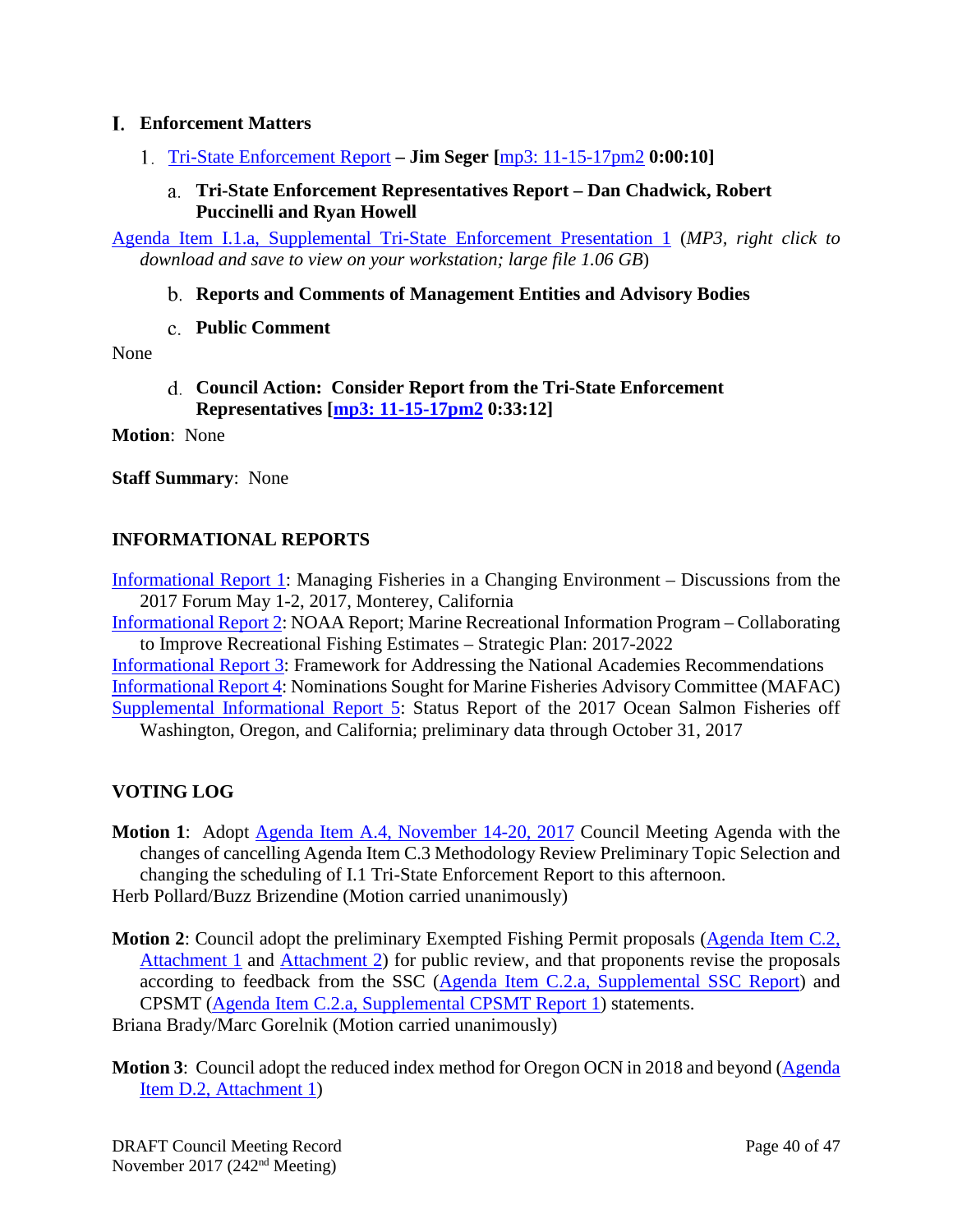Caren Braby/Brad Pettinger (motion carried unanimously)

- **Motion 4:** Council recommend to NMFS Control Rule 10 as presented in Agenda Item D.3.a, [SRWCW Report 1:](http://www.pcouncil.org/wp-content/uploads/2017/10/D3a_SRWCW_Rpt1_NOV2017BB.pdf) Further Evaluation of Sacramento River Winter Chinook Salmon Control Rules: Addendum to Ad Hoc SRWC Workgroup (2017), for their review of the consultation standards under the ESA.
- Brett Kormos/Buzz Brizendine (Motion carried, Dr. Peter Dygert abstained)
- **Motion 5**: Council adopt the proposed schedule and process for developing 2018 ocean salmon fishery management measures as shown in Agenda Item D.4, Attachment 1, November 2017 with the specification of the California hearing as Salinas, California.

Phil Anderson/Caren Braby (with Kormos/Gorelnik Amendment) carried unanimously

**Motion 6:** Council maintain status quo management of the Oregon Central Coast Subarea as one unit in the 2018 Pacific Halibut Catch Sharing Plan.

Maggie Sommer/Dorothy Lowman (Motion carried unanimously)

**Motion 7**: Council adopt the recommendations for the 2018 Pacific Halibut Catch Sharing Plan as shown in [Agenda Item E.1.a, WDFW Report 1, November 2017.](http://www.pcouncil.org/wp-content/uploads/2017/10/E1a_WDFW_Rpt1_NOV2017BB.pdf) Michele Culver/Phil Anderson (Motion carried unanimously)

#### **Motion 8:** Council:

1. Adopt the West Coast Groundfish Trawl Catch Share Program Five-Year Review Report, with the modifications to Chapter 4 as shown in [Agenda Item F.2.a, Attachment 5.](http://www.pcouncil.org/wp-content/uploads/2017/10/F2_Att5_Sect4_NOV2017BB.pdf) Allow authors latitude to make revisions to address minor edits or data corrections that become apparent during final editing. For Chapter 5, affirm those advisory body recommendations that are in line with a review every six years and a mandatory survey of QS owners as reflected in the following recommendations on a preliminary range of alternatives. Finally, include in the Chapter 5 recommendations a list of the follow-on actions that the Council will be considering coming out of the review process.

With regard to the preliminary range of alternatives, the Council:

- 2. Include alternatives for data collection of Catcher-Processor ownership information, and quota share owner cost and revenue data, as recommended in Chapters 4 and 5 of [Agenda](http://www.pcouncil.org/wp-content/uploads/2017/10/F2_Att4_Sections4and5_NOV2017BB.pdf)  [Item F.2.a, Attachment 4.](http://www.pcouncil.org/wp-content/uploads/2017/10/F2_Att4_Sections4and5_NOV2017BB.pdf)
- 3. Consider coordinating the review timing with the biennial specifications process as recommended in Section 5.0 of [Agenda Item F.2.a, Attachment 4—](http://www.pcouncil.org/wp-content/uploads/2017/10/F2_Att4_Sections4and5_NOV2017BB.pdf)that is, to schedule the next review to start in 2022 and occur every six years thereafter.
- 4. For At-Sea Whiting Fishery Bycatch Needs (Issue 1), as a priority, focus analysis on alternatives for
	- a. Set-aside management, and
	- b. Increasing amounts available for harvest.

Consider items

- c. Between sector quota pound trading,
- d. Changing within trawl and trawl/non-trawl FMP allocations, and
- e. Carryover of at-sea set-asides as potential additions for the omnibus list.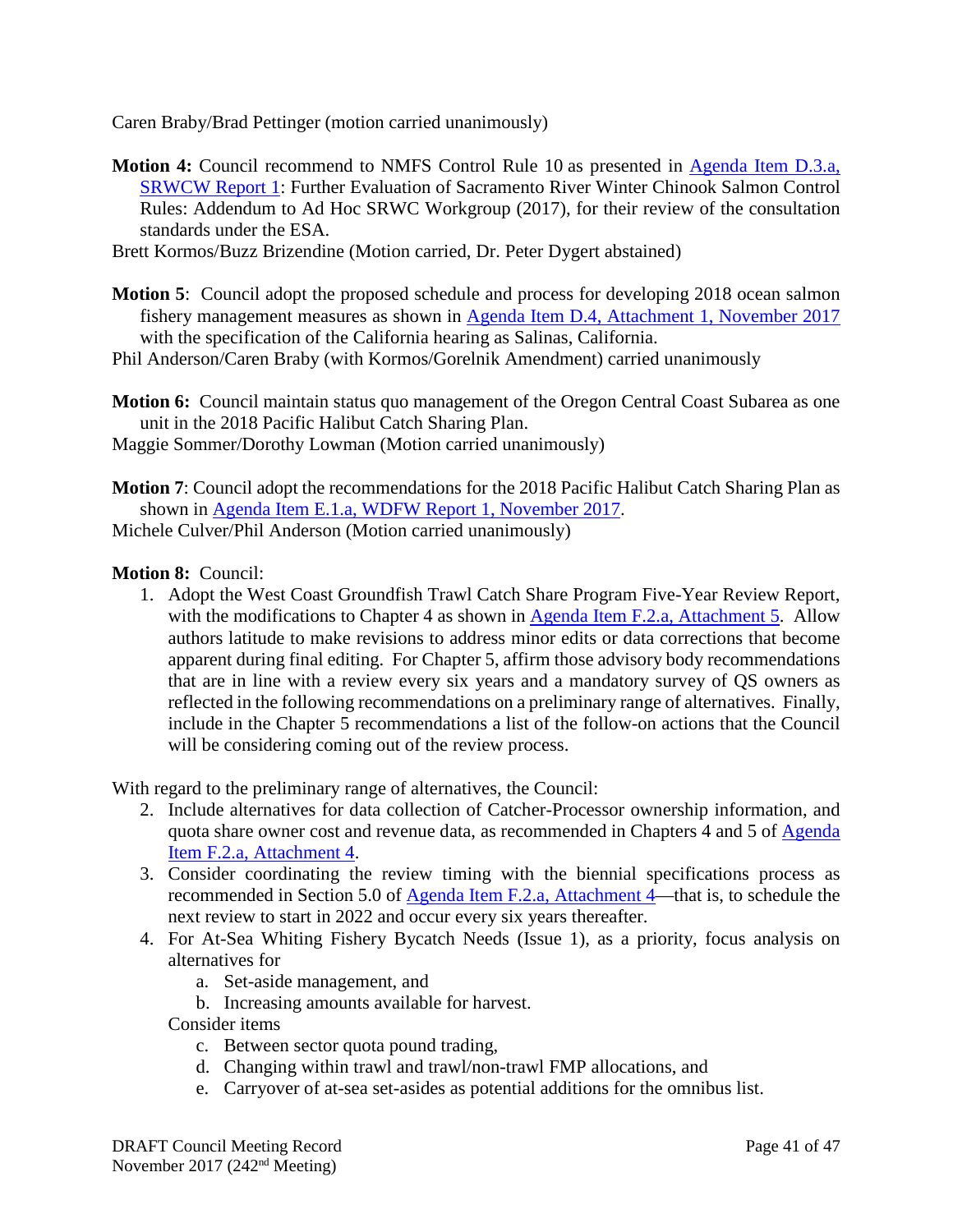- 5. Include the complete list of potential actions in [Attachment 6](http://www.pcouncil.org/wp-content/uploads/2017/10/F2_Att6_FollowOnActions_NOV2017BB.pdf) as alternatives for Council consideration for Shorebased Individual Fishing Quota (IFQ) Accumulation Limits (Issue 3), Shorebased IFQ Sector Harvest Complex Needs (Issue 4), and Adaptive Management Plan QP Pass-Through (Issue 6).
- 6. Adopt the GMT recommendations, as described in Agenda Item F.2.a, Supplemental GMT Report, for: At-Sea Bycatch Needs (6a, 6b, and 6c); Shorebased Non-Whiting IFQ Aggregate Limit (8a); and Shorebased IFQ Sector Harvest Needs (9a). Also, in restructuring the shorebased IFQ sector harvest alternatives as recommended by the GMT, incorporate the elaborations developed by the Community Advisory Board (CAB), as described in [Agenda Item F.2.a, Supplemental CAB Report 1.](https://www.pcouncil.org/wp-content/uploads/2017/11/F2a_Sup_CAB_Rpt1_NOV2017BB.pdf)
- 7. Adopt the alternatives developed by the CAB for the Catcher-Processor Sector Accumulation Limits as the preliminary range of alternatives moving forward for further analysis, as described in [Agenda Item F.2.a, Supplemental CAB Report 1.](https://www.pcouncil.org/wp-content/uploads/2017/11/F2a_Sup_CAB_Rpt1_NOV2017BB.pdf) These alternatives would replace those previously identified by the Council.

Michele Culver/Rich Lincoln (Motion carried unanimously)

**Motion 9:** Council adopt the Pacific ocean perch stock assessment endorsed by the SSC for use in the 2019-2020 management cycle and beyond (*Agenda Item F.4.a, Supplemental SSC Report 1, November 2017*).

Maggie Sommer/Brad Pettinger (Motion carried unanimously)

- **Motion 10:** Council adopt the yelloweye rockfish rebuilding analysis endorsed by the SSC for use in the 2019-2020 management cycle and beyond (*Agenda Item F.4.a, Supplemental SSC Report 1, November 2017*).
- Maggie Sommer/Brad Pettinger (Motion carried unanimously)

## **Motion 11**: Council:

- 1. Adopt the OFLs and SSC-endorsed sigmas and stock categories as described in [Agenda](https://www.pcouncil.org/wp-content/uploads/2017/11/F6_Sup_REVISED_Att1_2019-20HarvestSpex_NOV2017BB.pdf)  [Item F.6.a, Supplemental REVISED Attachment 1, Table](https://www.pcouncil.org/wp-content/uploads/2017/11/F6_Sup_REVISED_Att1_2019-20HarvestSpex_NOV2017BB.pdf) 1, except:
	- a. For Pacific Ocean Perch, adopt the OFLs associated with the status quo management structure north and south of 40° 10' N. latitude;
	- b. For the Other Fish Complex, analyze the values in Table 1 as an alternative and add Alternative 1 from [F.6.a, WDFW Report 1;](http://www.pcouncil.org/wp-content/uploads/2017/10/F6a_WDFW_Rpt1_19-20HarvestSpecifications_NOV2017BB.pdf)
	- c. For yelloweye rockfish, analyze a range of OFL alternatives for 2019 and 2020 associated with a range of spawning potential ratios of 70 percent to 76 percent.
- 2. Adopt the final  $P^*$  values, ABCs, and ACLs as preliminary preferred ACLs in  $F_{.6a}$ , [Supplemental REVISED Attachment 1,](https://www.pcouncil.org/wp-content/uploads/2017/11/F6_Sup_REVISED_Att1_2019-20HarvestSpex_NOV2017BB.pdf) Table 4, incorporating the recommendations of the GMT in [F.6.a, GMT Report 1 a](http://www.pcouncil.org/wp-content/uploads/2017/10/F6a_GMT_Rpt1_NOV2017BB.pdf)nd [Supplemental GMT Report 2,](https://www.pcouncil.org/wp-content/uploads/2017/11/F6a_Sup_GMT_Rpt2_NOV2017BB.pdf) and the GAP in F.6.a, [Supplemental GAP Report,](https://www.pcouncil.org/wp-content/uploads/2017/11/F6a_Sup_GAP_Rpt1_NOV2017BB.pdf) except:
	- a. For the Other Fish Complex, analyze the values in Table 4 as an alternative and add Alternative 1 from [F.6.a, WDFW Report 1;](http://www.pcouncil.org/wp-content/uploads/2017/10/F6a_WDFW_Rpt1_19-20HarvestSpecifications_NOV2017BB.pdf)
	- b. For yelloweye rockfish, analyze a range of ABC and ACL alternatives for 2019 and 2020 associated with a range of spawning potential ratios of 70 percent to 76 percent, and a SPR of 65 percent.

Michele Culver/Rich Lincoln (as amended by Grebel/Gorelnik) carried unanimously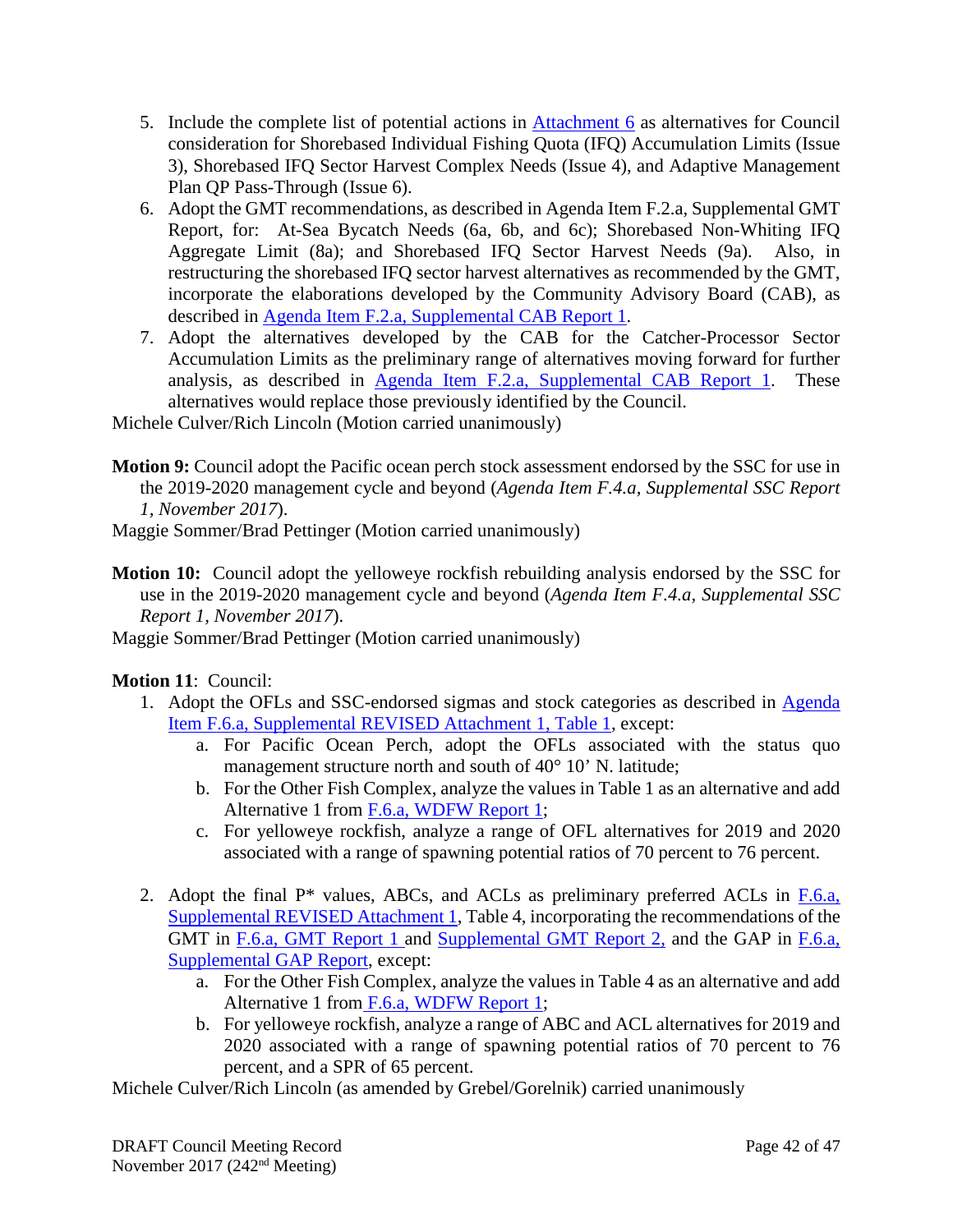**Motion 12**: Council approve to recommend to NMFS the EFP applications as recommended in [Agenda Item H.3.a, HMSMT Report 1](https://www.pcouncil.org/wp-content/uploads/2017/11/H3a_REVISED_Sup_HMSMT_Rpt1_Nov2017BB.pdf) with the one adjustment with the recommendation of the HMSAS Report [\(Agenda Item H.3.a, Supplemental HMSAS Report 1\)](https://www.pcouncil.org/wp-content/uploads/2017/11/H3a_Sup_HMSAS_Rpt1_FINAL_NOV2017BB.pdf).

David Crabbe/Buzz Brizendine (Motion carried unanimously)

### **Motion 13**: Council:

1) Forward the following proposed groundfish EFPs for public review, with all modifications recommended by the GMT in [Agenda Item F.8.a, Supplemental GMT Report 1,](https://www.pcouncil.org/wp-content/uploads/2017/11/F8a_Sup_GMT_Rpt1_NOV2017BB.pdf) November 2017, and the recommendations on research banners in  $F.8.a$ , Supplemental GAP Report 1, [November 2017:](https://www.pcouncil.org/wp-content/uploads/2017/11/F8a_Sup_GAP_Rpt1_NOV2017BB.pdf)

- Commercial Jig Fishing Targeting Yellowtail Rockfish off California San Francisco Community Fishing Association and Dan Platt
- Commercial Midwater Hook and Line Rockfish Fishing in the RCA off Oregon Cook
- Monterey Bay Fishermen Exempted Fishing Permit Lovell
- Chilipepper/Yellowtail Long Leader Exempted Fishing Permit Mattusch (amendment1)

2) Adopt yield set-asides for these three EFPs as recommended in [F.8.a, Supplemental GMT](https://www.pcouncil.org/wp-content/uploads/2017/11/F8a_Sup_GMT_Rpt1_NOV2017BB.pdf)  [Report 1, November 2017,](https://www.pcouncil.org/wp-content/uploads/2017/11/F8a_Sup_GMT_Rpt1_NOV2017BB.pdf) except for the Cook EFP revise the amount of yelloweye rockfish from 0.26 to 0. 0.12 metric tons. And amend Table 1 of the GMT Report for yelloweye as follows: Increase Lowell to .06 and change canary for Cook from 10 to 3 mt. (Amendment 3)

Maggie Sommer/Dorothy Lowman

Motion 13 (as amended by Gorelnik/Pettinger and Yaremko/Brizendien) carried (Mr. Anderson voted no and Ms. Yaremko abstained)

**Motion 14** Council adopt the following for #2-12 and #16 as follows in **Supplemental GMT** [Report 3.](https://www.pcouncil.org/wp-content/uploads/2017/11/F9a_Sup_GMT_Rpt3_NOV2017BB.pdf) If no change is mentioned, apply status quo.

- #2 RCA Revisions
	- Adopt revisions in California for detailed analysis
- #3 Off the top deductions
	- Adopt as recommended in [Supplemental GMT Report 2](https://www.pcouncil.org/wp-content/uploads/2017/11/F9a_Sup_GMT_Rpt2_NOV2017BB.pdf) and Supplemental CDFW [Report 1](https://www.pcouncil.org/wp-content/uploads/2017/11/F9a_Sup_CDFW_Rpt1_research_set-asides_NOV2017BB.pdf) with the following changes/clarifications:
		- Cowcod: 0.1 mt is included in buffer between ACT and ACL, not additive to current research set-aside
		- IOA Darkblotched: decrease from 24.5 mt to 7 mt
- $#4 ACTs$ 
	- cowcod  $= 6$  mt ACT (research catches come off ACL)
- #5 HG
	- Blackgill S of  $40^{\circ}$  10´ status quo until Amendment 26 rulemaking completed
	- Blue RF S of 42° remove state HG
- #6 Allocations (trawl/non trawl)
	- Yelloweye: status quo as a starting point noting additional allocations can be developed for April
- #7 Allocations (w/in trawl)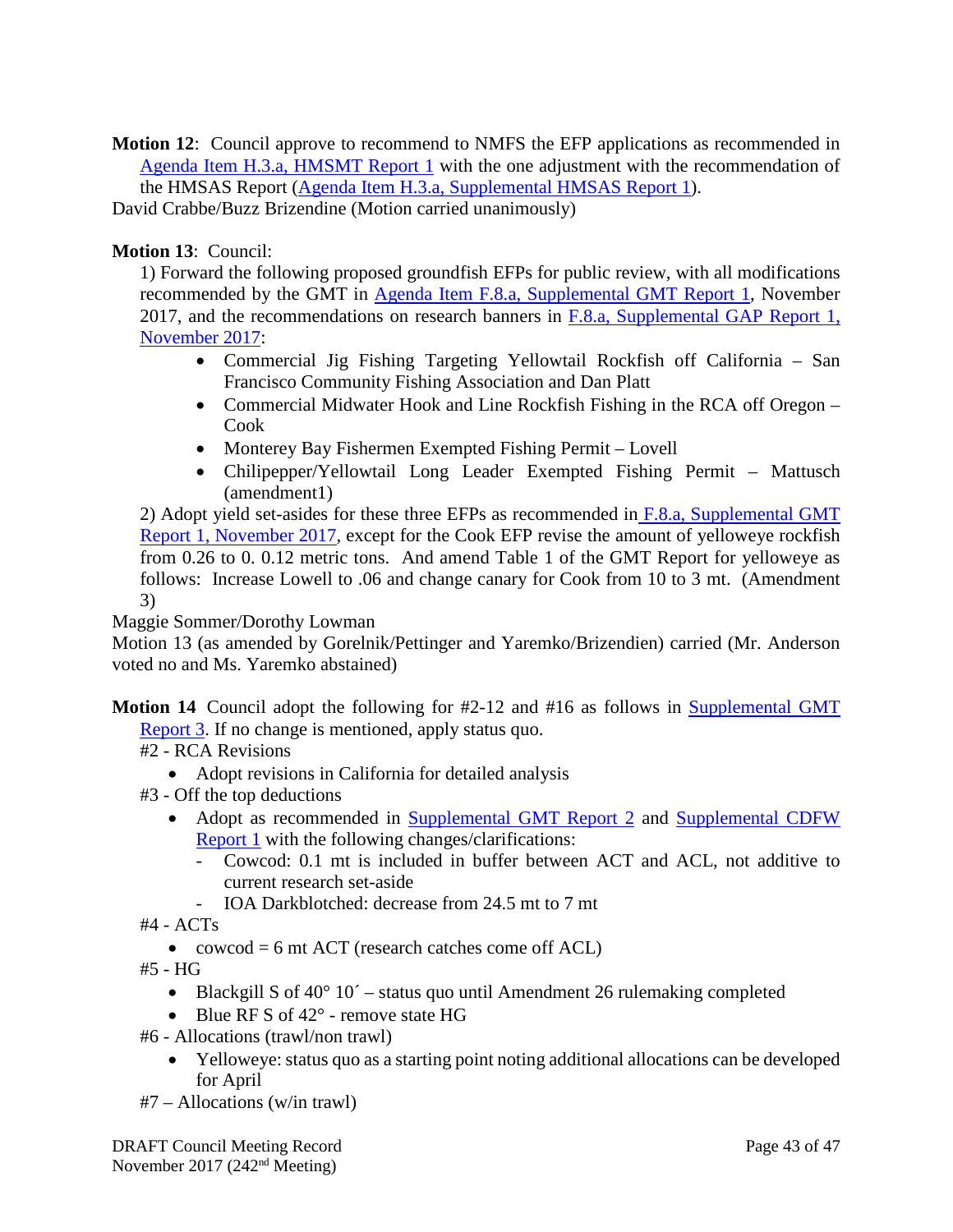- Canary adopt GMT recommendation
- #8 Whiting At-Sea Set asides
	- Adopt [GMT recommended values in Table 13](https://www.pcouncil.org/wp-content/uploads/2017/11/F9a_Sup_GMT_Rpt3_NOV2017BB.pdf)
- #9 Non-Trawl HG
	- Yelloweye: status quo as a starting point noting additional allocations can be developed for April
	- Lingcod Size Limit: Do not consider removal of size limit for commercial fishery sectors
- #10 Shorebased IFQ
	- Adopt GMT recommendation
- #11 & 12 Non-nearshore and Nearshore
	- Non-trawl RCA evaluate changes to seaward boundary from 100 fm to 75 fm between 40° 10´ and 42° and evaluate deeper depth restrictions inside CCA.
	- Canary S of  $40^{\circ}$  10´ add March-April closure
	- Lingcod S of  $40^{\circ}$  10<sup> $\degree$ </sup> evaluate modifications to trip limits to remain within allowable limits
	- North of  $40^{\circ}$  10<sup> $\degree$ </sup> evaluate 500 lb/month limit for OA slope and darkblotched rockfish
	- Non-Nearshore: For N of 40° 10′ evaluate a 50 lb per month limit for OA shortspine and longspine thornyheads (Amendment 1)
- #16 CA Recreational
	- Include changes identified in [Sept 2017 CDFW report](http://www.pcouncil.org/wp-content/uploads/2017/09/E9a_Sup_CDFW_Rpt1_Spex_SEPT2017BB.pdf) (season dates, bag limit modifications, depth restrictions, etc).

Joanna Grebel/Marc Gorelnik as amended by Sommer/Lowman; (Motion carried unanimously)

**Motion 15:** Council adopt the following:

#27 Remove FMP formula for establishing the darkblotched rockfish and Pacific ocean perch set-asides for catcher-processors and motherships

- Do not include this item in analysis for 2019-2020 management measures.
- #29 Lingcod and sablefish discard mortality rates
	- Include for analysis for 2019-2020 management measures.
- #30 Modification or removal of the IFQ quota pound daily vessel limits
	- Move all alternatives forward

#31 Modifications to the IFQ quota pound individual species limits

- Do not include in the 2019-2020 new management measure analysis. Keep with fiveyear review follow-on action process.
- Recommend preliminary analysis of reducing the sablefish annual vessel use limit along with preliminary analysis of removing the sablefish area management line.
- #34 Amendment 21-3 automatic action
	- Modify regulations for 2019 and beyond to change the automatic action authority to discretionary authority to close either at-sea sector if the catcher-processor and mothership sectors were projected to exceed their set-aside values for darkblotched rockfish and Pacific Ocean Perch.

#36 Change Canary and widow rockfish at-sea allocations to set-asides

• Do not include this action as a new management measure; keep with catch shares 5 year review follow on action process.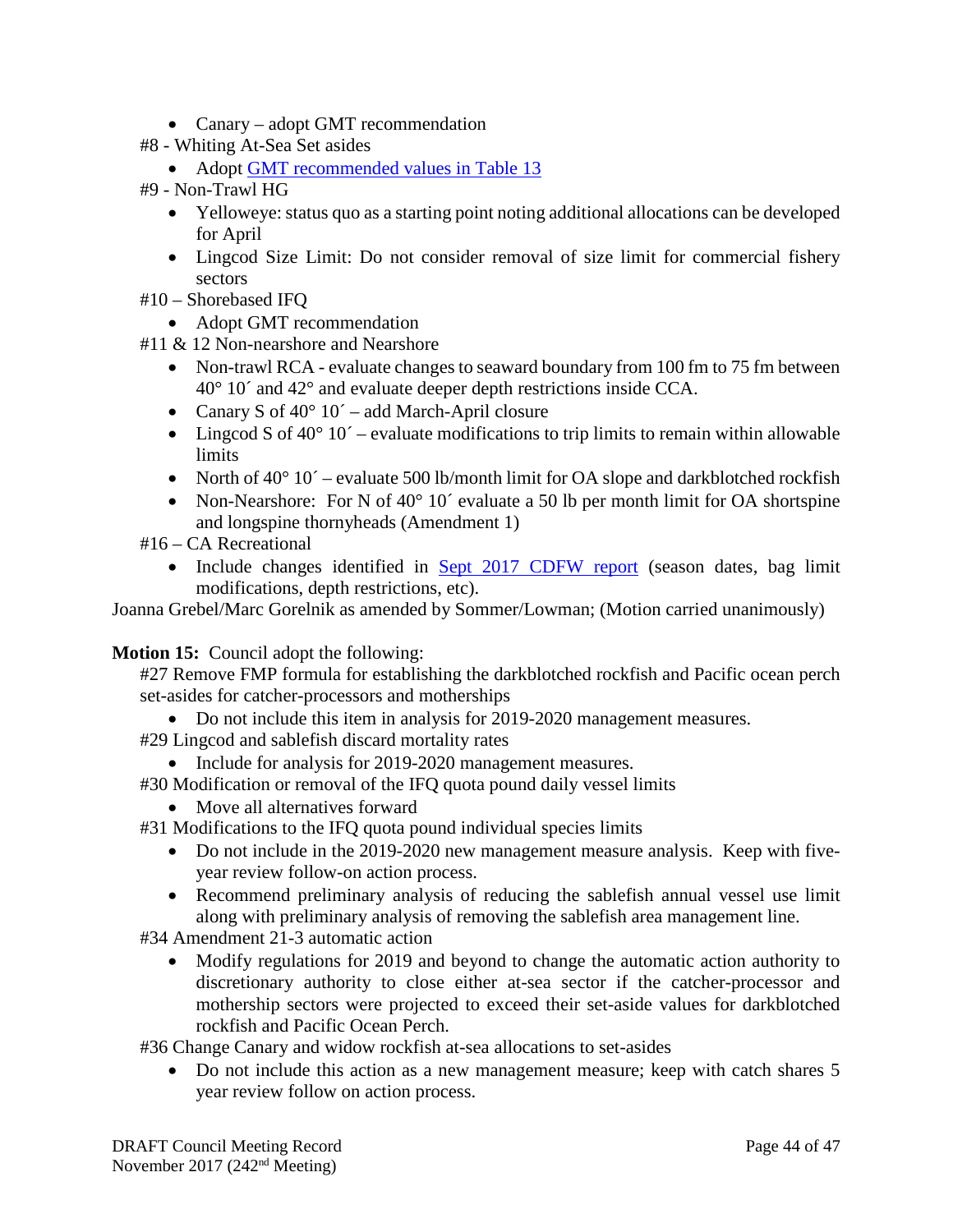Maggie Sommer/Brad Pettinger Motion 15 carried (Mr. Wulff abstained)

**Motion 16:** Council adopt the following for #17, #19, #21-26, #28, #32-33 from Supplemental [GMT Report 4](https://www.pcouncil.org/wp-content/uploads/2017/11/F9a_Sup_GMT_Rpt4_NOV2017BB.pdf) and [Supplemental GAP Report 1.](https://www.pcouncil.org/wp-content/uploads/2017/11/F9a_Sup_GAP_Rpt1_NOV2017BB.pdf)

- $\bullet$  #17 Housekeeping o Update scientific name for giant grenadier
- #19 Western CCA boundary o Adopt GMT recommendation to evaluate in stand-alone agenda item
- $\bullet$  #21 Carryover
	- o Adopt GAP recommendation
- $\bullet$  #22 Multi-year average catch policy
	- o Adopt GAP recommendation
- #23 ESA Mitigation Measures for Short-tailed Albatross
	- o Develop in a separate process
- #24 ESA Salmon Consultation Measures
	- o Adopt GMT recommendation
- #25 Modify trawl regulations for crab retention in California
	- o Adopt GMT recommendation
- #26 Biennial set-asides for Pacific Whiting o Adopt GAP recommendation
- #28 Adaptive Management
	- o Adopt GMT recommendation
- #32 Depth restrictions for directed Pacific halibut fishery
	- o Remove from further consideration and analysis
- #33 VMS for directed Pacific halibut fishery
	- o Remove from further consideration and analysis
- #35 Sablefish Trawl Management Line
	- o Do not include in Spex

Joanna Grebel/Buzz Brizendine (Motion carried unanimously)

**Motion 17**: Council include the following new management measures for 2019-2020 for further analysis:

#18 Stock complex alternatives

- Include for analysis the following stock complex alternatives for 2019-2020:
	- o Oregon blue/deacon/black/nearshore rockfish north proposal fro[m Agenda Item](http://www.pcouncil.org/wp-content/uploads/2017/10/F9a_GMT_Rpt1_NOV2017BB.pdf)  [F.9.a, GMT Report 1, November 2017](http://www.pcouncil.org/wp-content/uploads/2017/10/F9a_GMT_Rpt1_NOV2017BB.pdf)
	- o Oregon kelp greenling/cabezon/other fish proposal from [Agenda Item F.9.a,](http://www.pcouncil.org/wp-content/uploads/2017/10/F9a_GMT_Rpt1_NOV2017BB.pdf)  [GMT Report 1, November 2017](http://www.pcouncil.org/wp-content/uploads/2017/10/F9a_GMT_Rpt1_NOV2017BB.pdf)

Maggie Sommer/Dorothy Lowman (Motion carried, Ms. Grebel voted no, and Mr. Wulff abstained)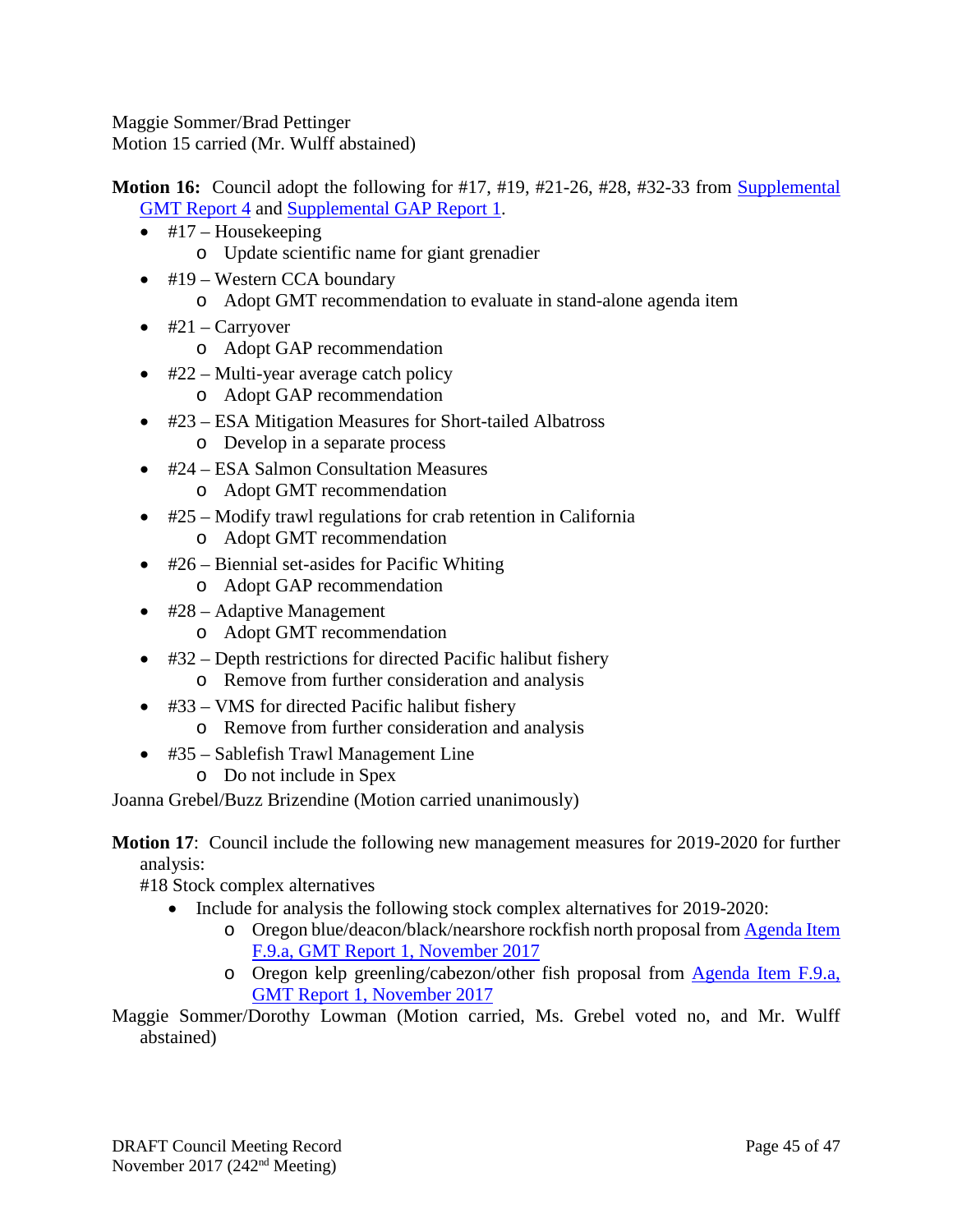- **Motion 18**: Council approve the recommendations of the SSC in [Agenda Item F.10.a,](https://www.pcouncil.org/wp-content/uploads/2017/11/F10a_Sup_SSC_Rpt1_OffYrMeth_NOV2017BB.pdf)  [Supplemental SSC Report 1, November 2017,](https://www.pcouncil.org/wp-content/uploads/2017/11/F10a_Sup_SSC_Rpt1_OffYrMeth_NOV2017BB.pdf) including adopting the following workshops and methodology reviews for improvements to groundfish management science for 2018:
	- Off-Year Science Workshops
		- o Review of Data-Limited Methods for use in groundfish stock assessments.
		- o Follow-up workshop on historical catch reconstruction.
	- Methodology Reviews during 2018
		- o Improve catch estimation methods in sparsely sampled mixed stock fisheries.
		- o Proposed remotely operated vehicle (ROV) survey of nearshore stocks, California & Oregon.

In addition, recommend participation by representatives of the GAP and GMT in these workshops and methodology reviews where appropriate.

Maggie Sommer/Dorothy Lowman (Motion carried unanimously)

**Motion 19**: Council conditionally adopt the following discard mortality rates for Pacific Halibut in the bottom trawl and non-whiting midwater trawl fisheries coastwide with the condition the best handling practices are followed:

For Bottom Trawl

Adopt Option 2 – Implement a vessel-specific DMR rate for each halibut discarded under EM using the GMT model identified in [Agenda Item F.11.a, GMT Report 1.](http://www.pcouncil.org/wp-content/uploads/2017/10/F11a_GMT_Rpt1_NOV2017BB.pdf) In addition, implement the documentation steps identified in [Agenda Item F.11.a,](https://www.pcouncil.org/wp-content/uploads/2017/11/F11a_Sup_GMT_Rpt2_NOV2017BB.pdf) Supplemental GMT [Report 2.](https://www.pcouncil.org/wp-content/uploads/2017/11/F11a_Sup_GMT_Rpt2_NOV2017BB.pdf)

For the Non-Whiting Midwater Trawl

- If a vessel declares optimized retention, then apply Option 1 Default rate of 90 percent DMR for all discarded halibut under EM.
- If a vessel declares maximized retention, then apply Option 2 -The halibut must be landed and a DMR of 100 percent is applied.

Implementation Condition

Implementation of the revised discard mortality rates would be put in effect only after the GMT has communicated with the chairs of the SSC groundfish and economic subcommittees and received their concurrence that the GMT had fulfilled the conditions of the SSC as identified in [Agenda Item F.11.a.](https://www.pcouncil.org/wp-content/uploads/2017/11/F11a_Sup_SSC_Rpt1_NOV2017BB.pdf)

Phil Anderson/Rich Lincoln (Motion carried unanimously)

**Motion 20**: Council adopt as Final Preferred Alternatives for Electronic monitoring:

- 1: Discard Species List Adjustment: Option 2 as shown in [Agenda Item F.11.a, NMFS Report](http://www.pcouncil.org/wp-content/uploads/2017/10/F11a_NMFS_Rpt1_discard_species_list_NOV2017BB.pdf)  [1](http://www.pcouncil.org/wp-content/uploads/2017/10/F11a_NMFS_Rpt1_discard_species_list_NOV2017BB.pdf) as the process to adjust the discard species list.
- 2: Video Review: Third Party Model [\(Supplemental GEMPAC Report 1\)](https://www.pcouncil.org/wp-content/uploads/2017/11/F11a_Sup_GEMPAC_GEMTAC_Rpt1_NOV2017BB.pdf)

Dorothy Lowman/Brad Pettinger (Motion carried unanimously)

**Motion 21:** Council adopt the recommendation in the Supplemental EC Report, Agenda Item [F.11.a,](https://www.pcouncil.org/wp-content/uploads/2017/11/F11a_Sup_EC_Rpt1_NOV2017BB-1.pdf) that NMFS maintain the maximized retention requirement in the whiting fishery as it finalizes the EM regulations, to disallow discards except as otherwise provided.

Marci Yaremko/Marc Gorelnik (motion carried unanimously)

**Motion 22**: Council adopt:

• 2018 Big skate trip limits for the shorebased IFQ fishery: Alternative 2, as recommended by the GAP and shown in F.13.a, [Supplemental Revised GMT Report 1, Table 4](https://www.pcouncil.org/wp-content/uploads/2017/11/F13a_Sup_REVISED11.20.17_GMT_Rpt1_NOV2017BB.pdf)